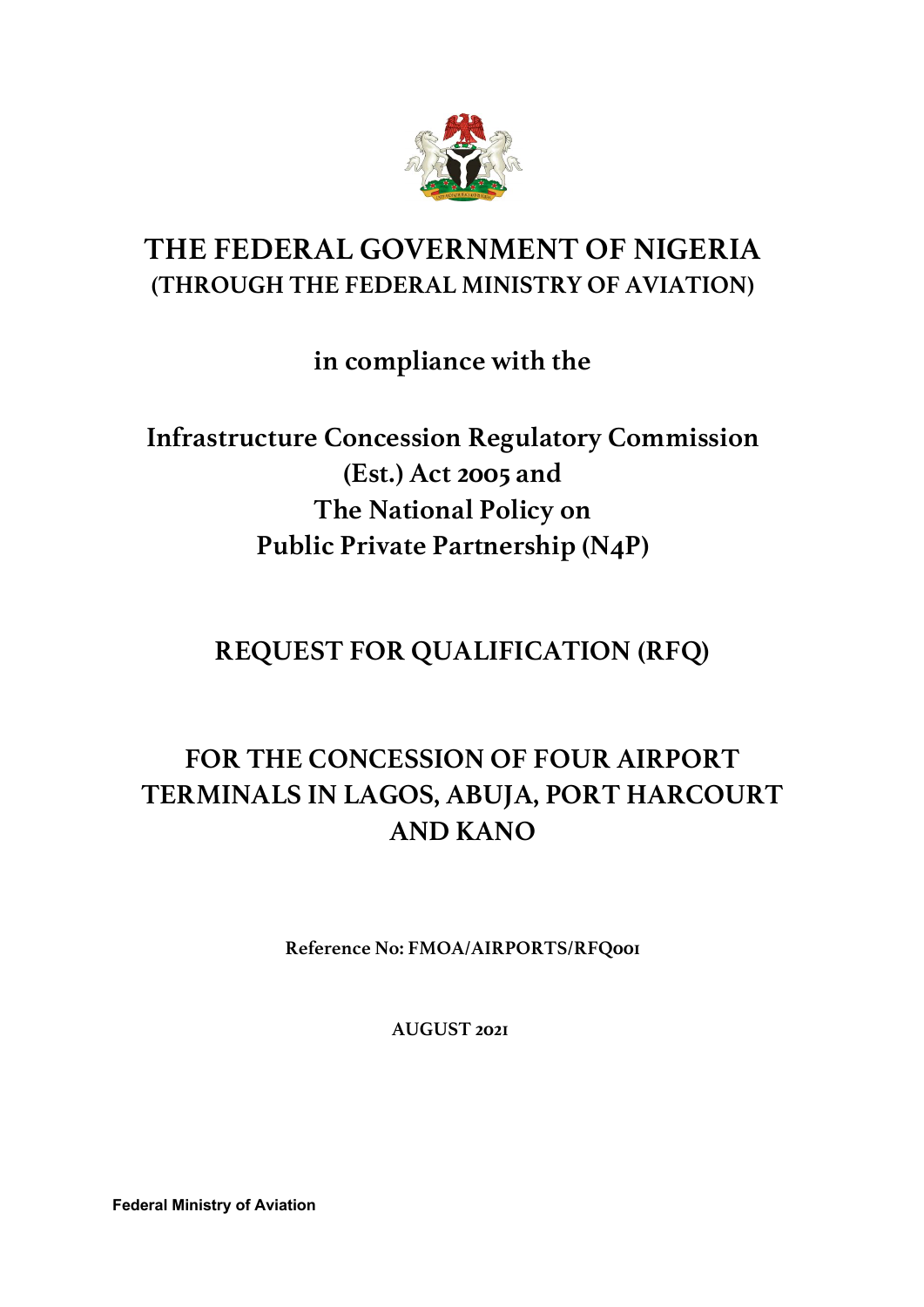# **TABLE OF CONTENTS**

| I.  |      |  |
|-----|------|--|
|     | I.I. |  |
|     |      |  |
|     | I.2. |  |
|     | I.3. |  |
|     |      |  |
| 2.  |      |  |
|     | 2.I  |  |
|     | 2.2  |  |
|     | 2.3  |  |
|     | 2.4  |  |
|     | 2.5  |  |
|     | 2.6  |  |
|     | 2.7  |  |
|     | 2.8  |  |
|     | 2.9  |  |
|     |      |  |
|     |      |  |
|     |      |  |
|     |      |  |
|     |      |  |
| 3.  |      |  |
|     | 3.I. |  |
|     | 3.2. |  |
|     | 3.I  |  |
| 4.  |      |  |
|     |      |  |
|     |      |  |
|     | 4.3. |  |
|     |      |  |
| -5. |      |  |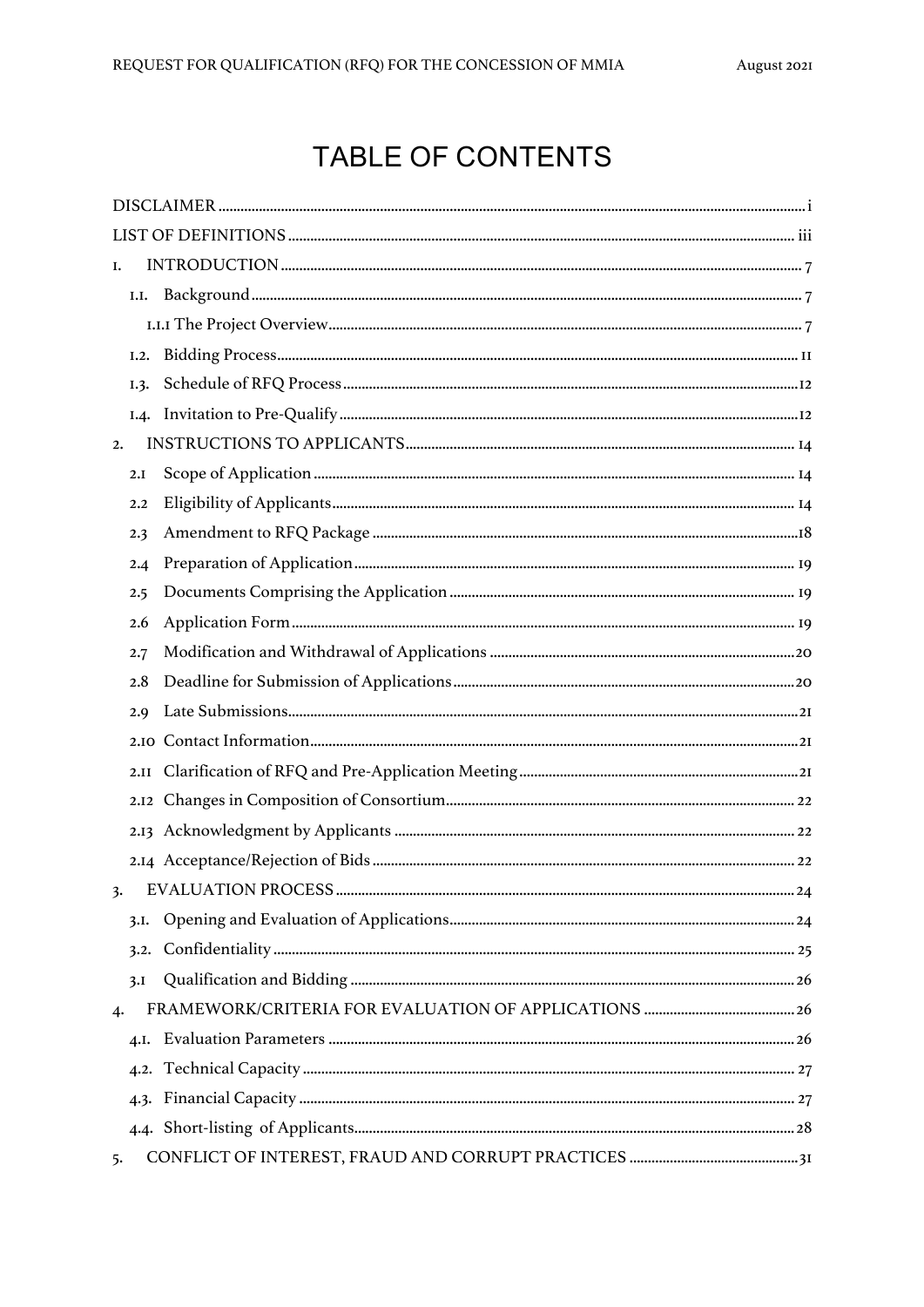### REQUEST FOR QUALIFICATION (RFQ) FOR THE CONCESSION OF MMIA

| 6. |                                                                              |  |
|----|------------------------------------------------------------------------------|--|
|    |                                                                              |  |
|    |                                                                              |  |
|    |                                                                              |  |
|    | FORM IV - A (Investment, Development, Management & Operating Eligibility) 45 |  |
|    |                                                                              |  |
|    | FORM V (Particulars of Authorized Representative/Principal Contact Person)   |  |
|    |                                                                              |  |
|    |                                                                              |  |
|    |                                                                              |  |
|    |                                                                              |  |
|    |                                                                              |  |
|    |                                                                              |  |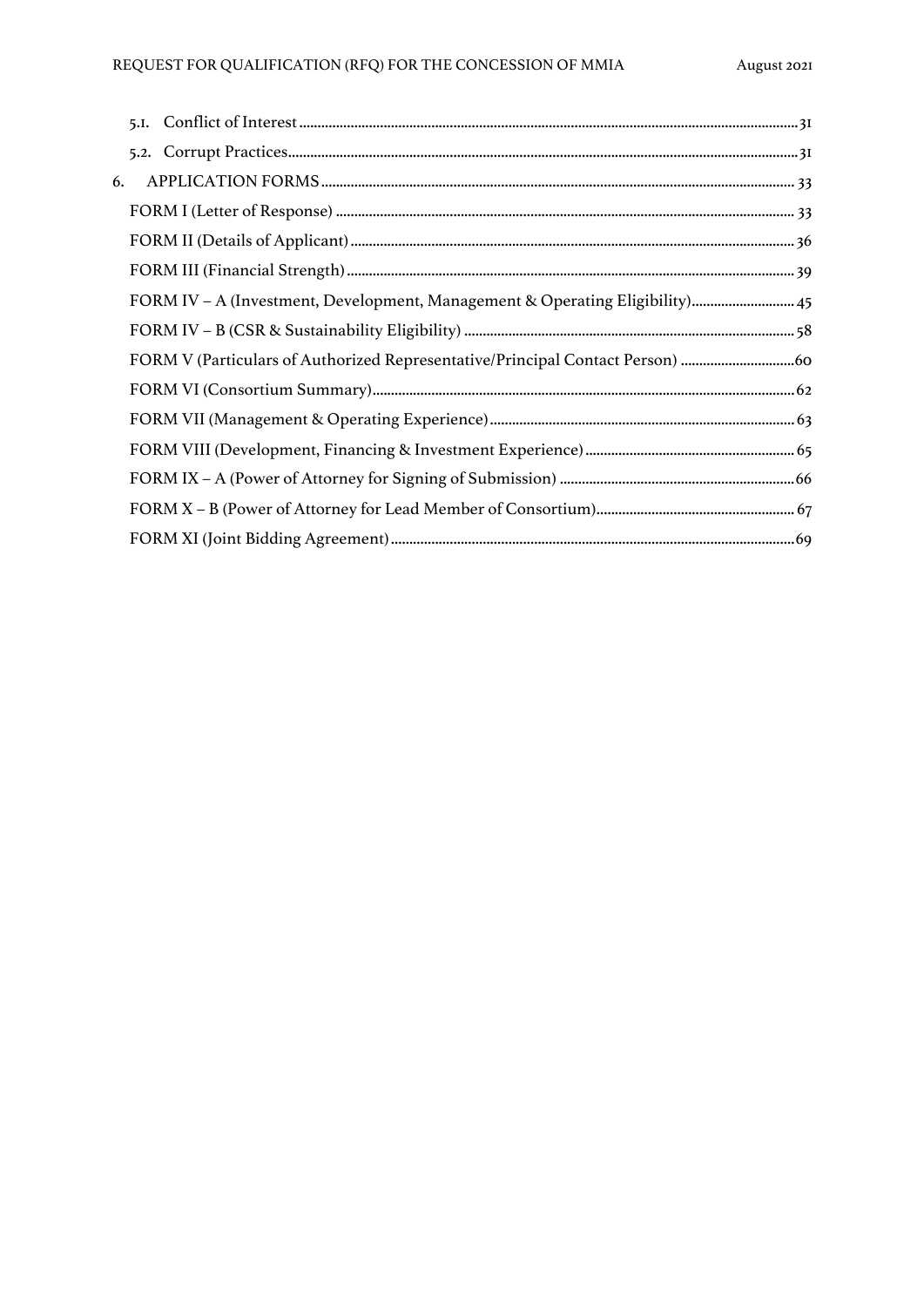# DISCLAIMER

The information contained herein (or subsequently provided) to the Applicants, whether verbally or in documentary or any other form, by or on behalf of the Grantor or any of its employees or advisors is provided to Applicant(s) on the terms and conditions set out in this RFQ Package and such other terms and conditions subject to which such information is provided.

This RFQ Package is not an agreement and is neither an offer nor invitation by the Grantor (as hereinafter defined) to the prospective Applicants or any other person. The purpose of this RFQ Package is to provide interested parties with information that may be useful to them in the formulation of their application for qualification pursuant to this RFQ Package (the "**Application**"). This RFQ Package includes statements, which reflect various assumptions and assessments arrived at by the Grantor in relation to the Project. Such assumptions, assessments and statements do not purport to contain all the information that each Applicant may require. This RFQ Package may not be appropriate for all persons, and it is not possible for the Grantor, its agencies or advisors to consider the investment objectives, financial situation and particular needs of each party who reads or uses this RFQ Package. The assumptions, assessments, statements and information contained in this RFQ Package may not be complete, accurate or adequate. Each Applicant may conduct its own investigations and analysis and should check the accuracy, adequacy, correctness, reliability and completeness of the assumptions, assessments, statements and information contained in this RFQ Package and obtain independent advice from appropriate sources.

Information provided in this RFQ Package to the Applicants is on a wide range of matters, some of which may depend upon interpretation of law. The information given is not intended to be an exhaustive account of statutory requirements and should not be regarded as a complete or authoritative statement of law. The Grantor accepts no responsibility for the accuracy or otherwise for any interpretation or opinion on law expressed herein.

The Grantor, its agencies and advisors make no representation or warranty and shall have no liability to any person, including any Applicant or Bidder, under any law, statute, rules or regulations or tort, principles of restitution or unjust enrichment or otherwise for any loss, damages, cost or expense which may arise from or be incurred or suffered on account of anything contained in this RFQ Package or otherwise, including the accuracy, adequacy, correctness, completeness or reliability of the RFQ Package and any assessment, assumption, statement or information contained therein or deemed to form part of this RFQ Package or arising in any way with qualification of Applicants for participation in the qualification process.

The Grantor also accepts no liability of any nature whether resulting from negligence or otherwise howsoever caused arising from reliance of any Applicant upon the statements contained in this RFQ Package. The Grantor may, in its absolute discretion but without being under any obligation to do so, update, amend or supplement the information, assessment or assumptions contained in this RFQ Package. The issue of this RFQ Package does not imply that the Grantor is bound to select and shortlist qualified Applications for the Project and the Grantor reserves the right to reject all or any of the Applications or Bids without assigning any reasons whatsoever.

The Applicant shall bear all its costs associated with or relating to the preparation and submission of its Application and the Grantor shall not be liable in any manner whatsoever for the same or for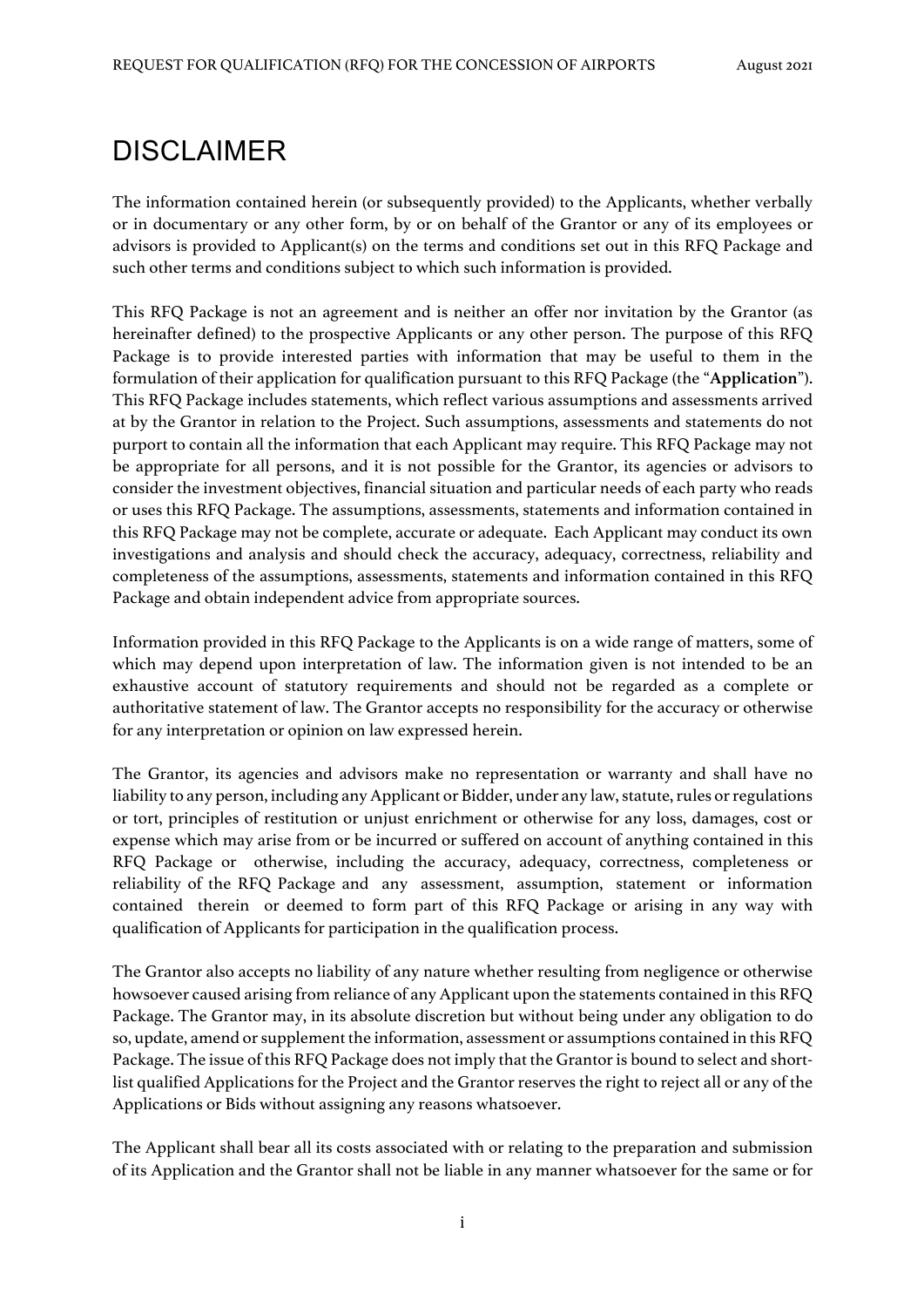any other costs or other expenses incurred by an Applicant in preparation or submission of the Application.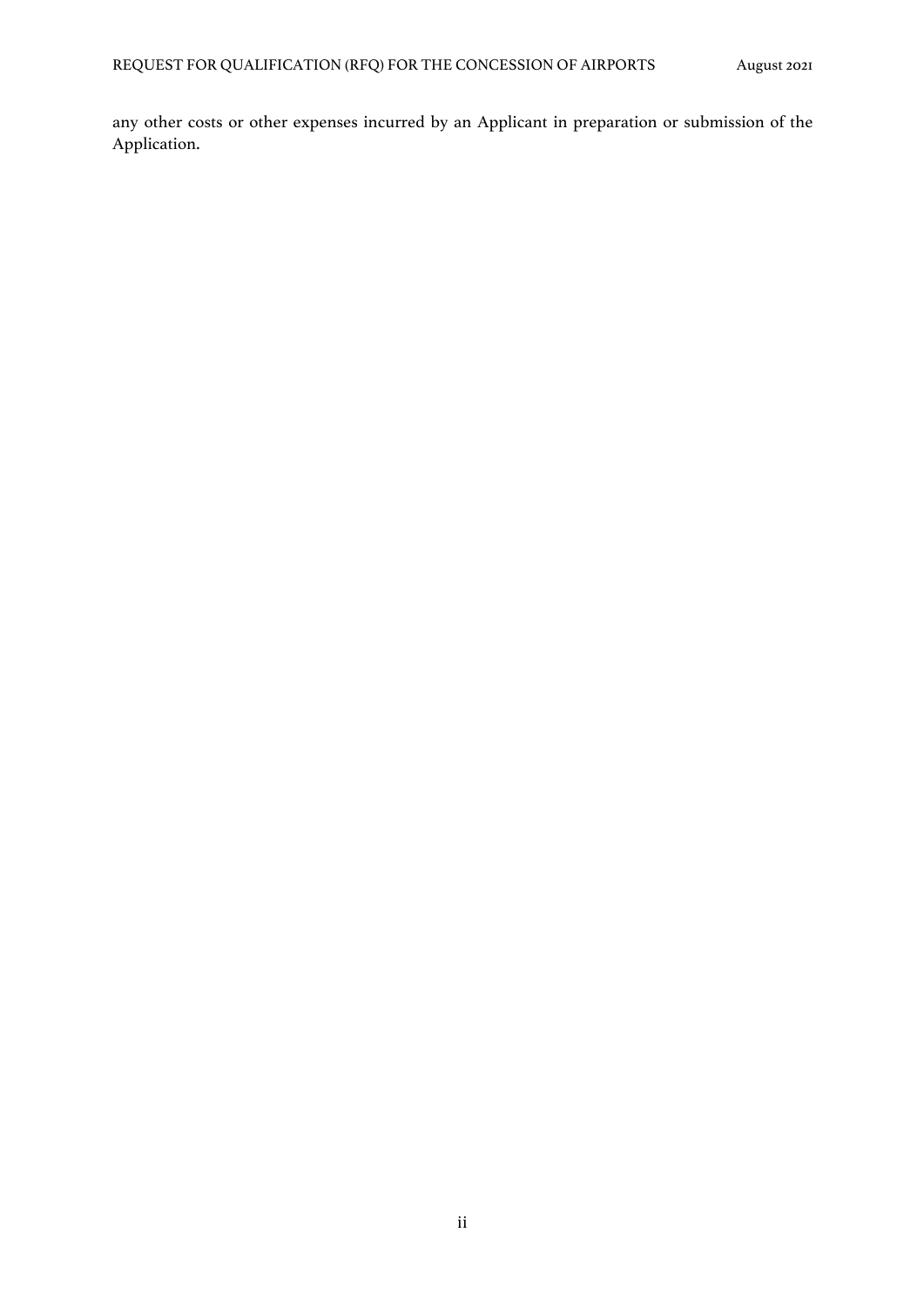# LIST OF DEFINITIONS

| <b>Airport Concession</b>                  | The Concession of the Airports and Cargo Terminals by<br>Reputable Airport Developers/Operators/Consortium via "PPP"<br>arrangement.                                                                                                                                                                                                                                                                                                                        |
|--------------------------------------------|-------------------------------------------------------------------------------------------------------------------------------------------------------------------------------------------------------------------------------------------------------------------------------------------------------------------------------------------------------------------------------------------------------------------------------------------------------------|
| Applicant                                  | An interested Party, Firm, Company or Consortium who submits<br>an application in accordance with the provisions of this RFQ.                                                                                                                                                                                                                                                                                                                               |
| Application                                | The submission of an interested entity or consortium in response<br>and in accordance with the provisions of this RFQ.                                                                                                                                                                                                                                                                                                                                      |
| <b>Authorized Representative</b>           | A natural person designated by the entity or consortium who has<br>the legal authority to represent the Applicant for all matters<br>relating to the RFQ.                                                                                                                                                                                                                                                                                                   |
| Award                                      | The award by the Contracting Authority of the Concession to the<br>Preferred Bidder. There will also be a reserved bidder.                                                                                                                                                                                                                                                                                                                                  |
| <b>Bid Documents</b>                       | RFP and other documents to be provided by the Contracting<br>Authority. A Bid Bond would also be a required at the RFP stage.                                                                                                                                                                                                                                                                                                                               |
| <b>Bid Stage</b>                           | The second stage of the Bidding Process                                                                                                                                                                                                                                                                                                                                                                                                                     |
| <b>Bidder</b>                              | A qualified and shortlisted Applicant.                                                                                                                                                                                                                                                                                                                                                                                                                      |
| <b>Bidding Process</b>                     | The two-stage process adopted by the Contracting Authority on<br>Airports and Cargo Terminals Concession with the approval of<br>the ICRC, involving the Qualification Stage followed by Bid Stage                                                                                                                                                                                                                                                          |
| <b>Bids</b>                                | Technical and financial offers to be submitted by bidders.                                                                                                                                                                                                                                                                                                                                                                                                  |
| <b>BOO</b>                                 | Build - Own - Operate                                                                                                                                                                                                                                                                                                                                                                                                                                       |
| <b>BOT</b>                                 | Build - Operate - Transfer                                                                                                                                                                                                                                                                                                                                                                                                                                  |
| <b>BOLT</b>                                | Build - Own - Lease - Transfer                                                                                                                                                                                                                                                                                                                                                                                                                              |
| <b>BOOT</b>                                | Build – Own – Operate – Transfer                                                                                                                                                                                                                                                                                                                                                                                                                            |
| <b>Build-Operate-Transfer</b><br>(BOT)     | A contractual arrangement whereby the Project Proponent<br>undertakes the designing, financing, construction, and operation,<br>and maintenance of a given infrastructure or development<br>facility. The project Proponent operates the facility over a fixed<br>term during which it is allowed to charge facility users<br>appropriate tolls and fees to recover its total investment on the<br>project, plus a Reasonable Rate of Return (ROR) thereon. |
| Complete-Build-Operate-<br>Transfer (CBOT) | A contractual arrangement whereby the Project Proponent<br>undertakes the designing, financing, construction, and operation,<br>and maintenance of an existing infrastructure or development                                                                                                                                                                                                                                                                |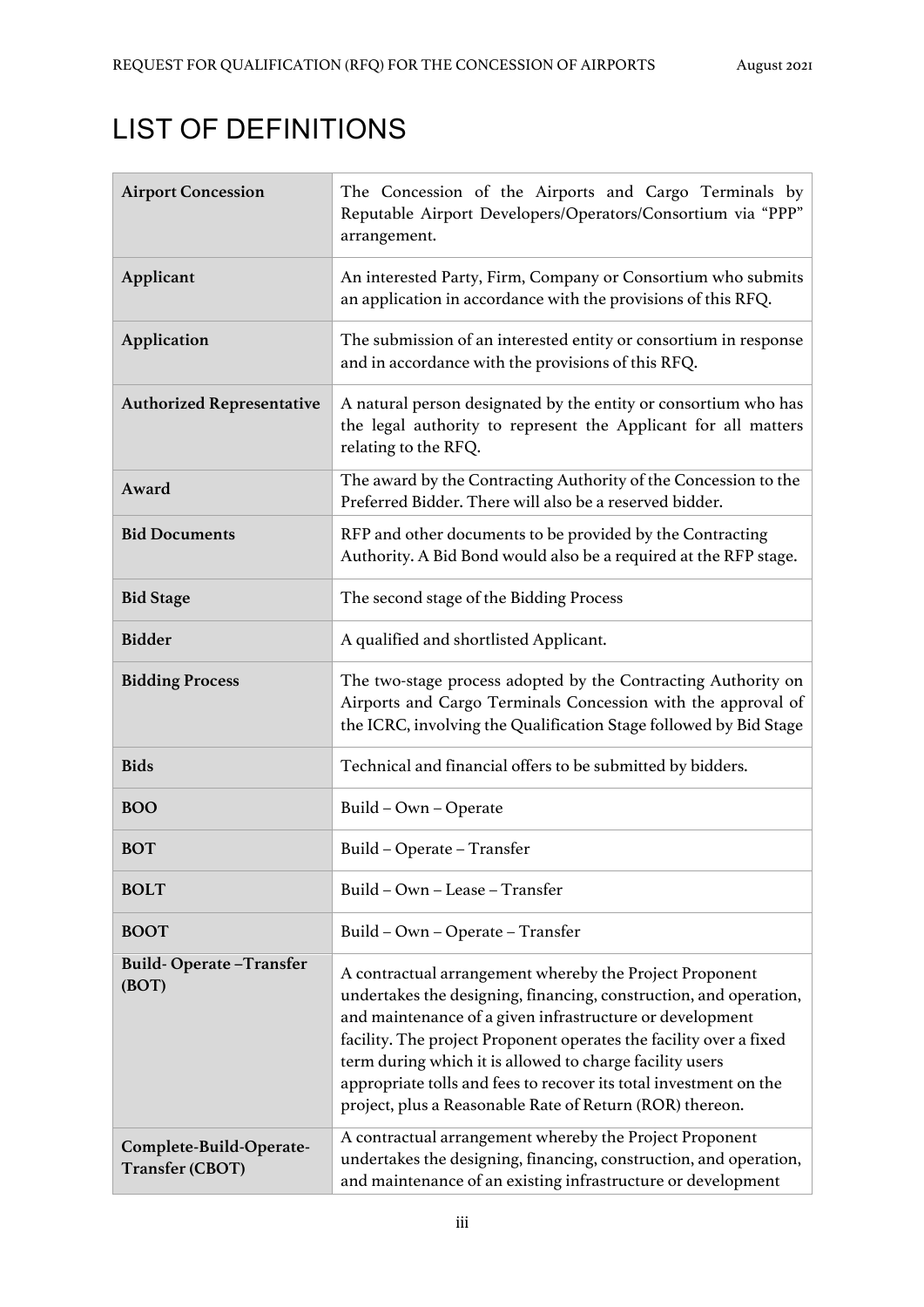|                              | facility. The project Proponent operates the facility over a fixed<br>term during which it is allowed to charge facility users<br>appropriate tolls and fees to recover its total investment on the<br>project, plus a Reasonable Rate of Return (ROR) thereon. |
|------------------------------|-----------------------------------------------------------------------------------------------------------------------------------------------------------------------------------------------------------------------------------------------------------------|
| Concession                   | Up to 25-years Build Operate and Transfer (BOT), Rehabilitate,<br>Operate and Transfer (ROT) granted by FMoA to preferred bidder<br>through International Competitive Tender.                                                                                   |
| <b>Concession Agreement</b>  | The agreement to be entered between the Contracting Authority<br>and the Preferred Bidder (or the reserved bidder as the case may<br>be) for the execution of the Project.                                                                                      |
| <b>Contracting Authority</b> | Federal Ministry of Aviation (FMoA)                                                                                                                                                                                                                             |
| Consortium                   | Two or more firms, individuals, or companies who jointly<br>respond to this RFQ.                                                                                                                                                                                |
| <b>Eligible Project</b>      | Operations and services involving the development, operations<br>and maintenance Airports and Cargo Terminals in which the<br>Applicant has executed fully or partially during the last five (5)<br>years immediately preceding the RFQ Application.            |
| <b>FAAN</b>                  | Federal Airports Authority of Nigeria                                                                                                                                                                                                                           |
| <b>FBC</b>                   | <b>Full Business Case</b>                                                                                                                                                                                                                                       |
| <b>FGN</b>                   | Federal Government of Nigeria.                                                                                                                                                                                                                                  |
| <b>FIRS</b>                  | Federal Inland Revenue Service                                                                                                                                                                                                                                  |
| <b>FMoA</b>                  | Federal Ministry of Aviation                                                                                                                                                                                                                                    |
| Form                         | Any form included in Section 4 of this RFQ Package.                                                                                                                                                                                                             |
| Grantor                      | The Federal Government of Nigeria (FGN), represented by the<br>Federal Ministry of Aviation (FMoA).                                                                                                                                                             |
| <b>ICRC</b>                  | Infrastructure Concession Regulatory Commission.                                                                                                                                                                                                                |
| <b>IFRS</b>                  | <b>International Financial Reporting Standards</b>                                                                                                                                                                                                              |
| IM                           | <b>Information Memorandum</b>                                                                                                                                                                                                                                   |
| <b>Lead Member</b>           | A member of a Consortium holding or intending to hold at least<br>10% interest in the consortium & have management control of the<br>project. Designated and authorized as such by the Power of<br>Attorney in the form of FORM VIII.                           |
| <b>MAKIA</b>                 | Mallam Aminu Kano International Airport                                                                                                                                                                                                                         |
| <b>MMIA</b>                  | Murtala Muhammed International Airport                                                                                                                                                                                                                          |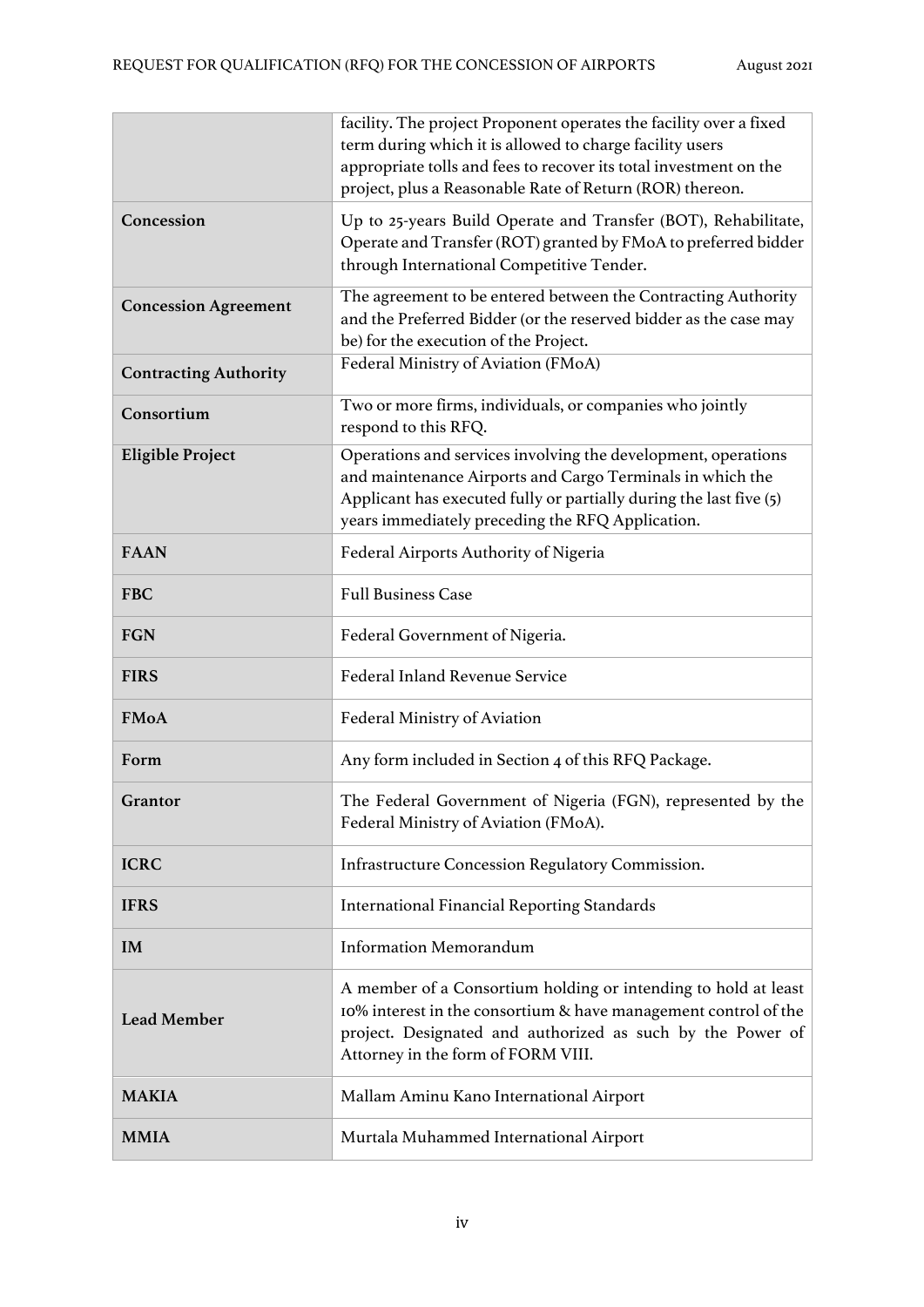| $N_4P$                          | National Policy on Public Private Partnership.                                                                                                            |
|---------------------------------|-----------------------------------------------------------------------------------------------------------------------------------------------------------|
| <b>NAIA</b>                     | Nnamdi Azikiwe International Airport                                                                                                                      |
| <b>NAMA</b>                     | Nigerian Airspace Management Agency                                                                                                                       |
| <b>NCAA</b>                     | Nigerian Civil Aviation Authority                                                                                                                         |
| <b>NDA</b>                      | Non-Disclosure Agreement to be signed by an Applicant prior to<br>being issued the Bidding Document.                                                      |
| <b>Negotiation Stage</b>        | The task of engaging the preferred bidder on the terms and<br>conditions of the Concession Agreement                                                      |
| <b>NGN</b>                      | Nigerian Naira                                                                                                                                            |
| O&M                             | Operation and Maintenance of the airports and cargo terminals                                                                                             |
| <b>OBC</b>                      | <b>Outline Business Case</b>                                                                                                                              |
| <b>OBCCC</b>                    | Outline Business Case Compliance Certificate                                                                                                              |
| <b>PC Airports Concession</b>   | Procurement Committee for the Airports and Cargo Terminals<br>Concession                                                                                  |
| <b>PDT</b>                      | Project Delivery Team                                                                                                                                     |
| <b>PHIA</b>                     | Port Harcourt International Airport                                                                                                                       |
| <b>PPP</b>                      | Public Private Partnership                                                                                                                                |
| <b>Principal Contact Person</b> | A person designated by the Applicant or Consortium to act as the<br>contact person of the Applicant or Consortium for all matters<br>relating to the RFQ. |
| Project                         | The Concession of any of the designated airports in Nigeria.                                                                                              |
| Proponent                       | An entity or Consortium interested in or contemplating<br>submitting an application in response to this RFQ.                                              |
| <b>PSC</b>                      | <b>Project Steering Committee</b>                                                                                                                         |
| <b>Qualification Stage</b>      | The first stage of the Bidding Process.                                                                                                                   |
| <b>RFP</b>                      | Request for Proposals.                                                                                                                                    |
| <b>RFQ</b>                      | Request for Qualification.                                                                                                                                |
| <b>SPV</b>                      | Special Purpose Vehicle established by a Consortium.                                                                                                      |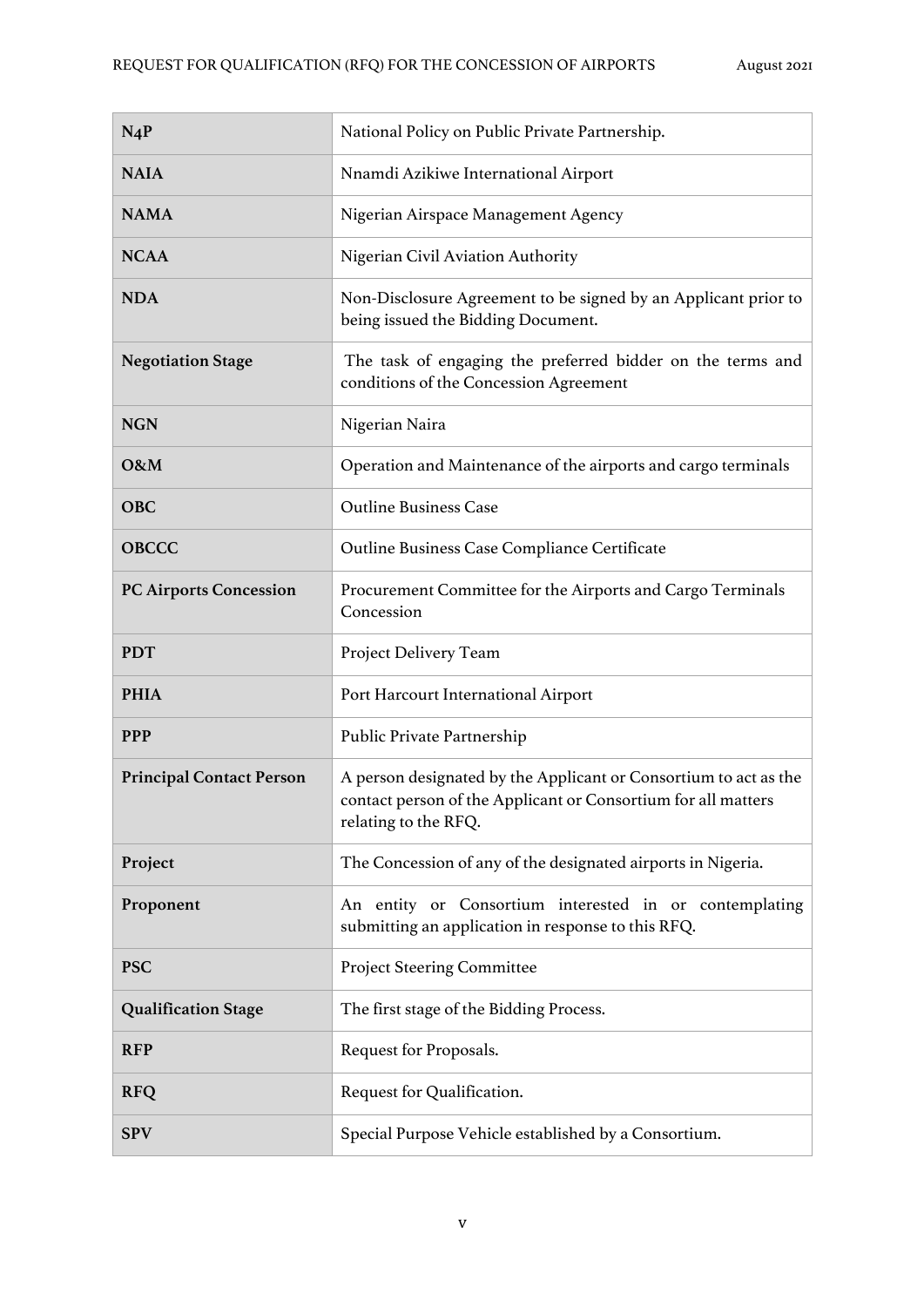| <b>TC Airports Concession</b> | Technical Committee for the Airports Concession.                                                             |
|-------------------------------|--------------------------------------------------------------------------------------------------------------|
| <b>Transaction Advisors</b>   | The Consortium of Consultants providing Transaction Advisory<br>Services for the Concession of the Airports. |
| USD or US\$                   | United States Dollar.                                                                                        |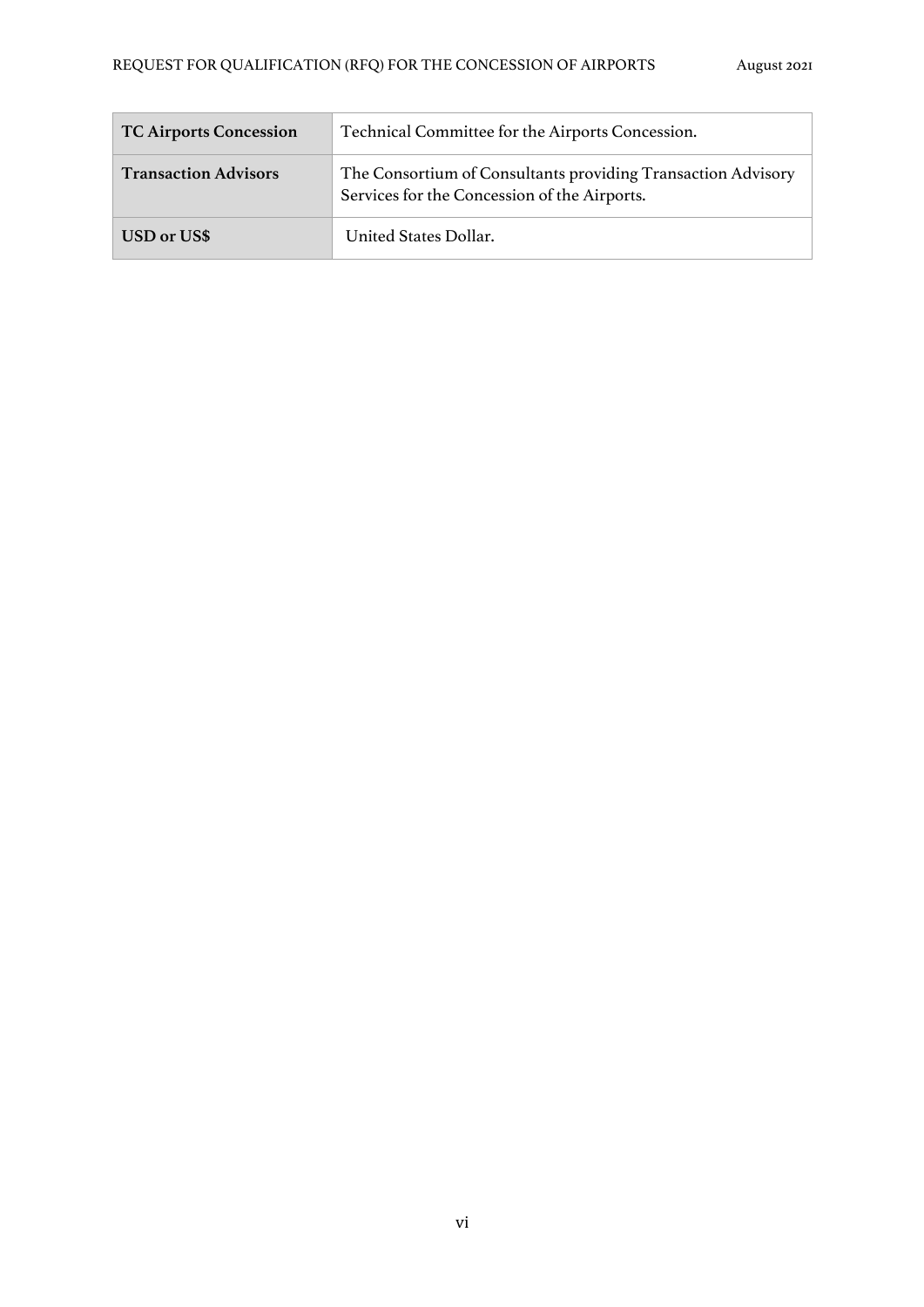# 1. INTRODUCTION

#### 1.1. BACKGROUND

The Federal Government of Nigeria ("**FGN**") through the Federal Ministry of Aviation (FMoA) (the "**Grantor**"), intends to develop Nigeria's major commercial airports and surrounding communities into efficient, profitable, self-sustaining, commercial hubs which will create more jobs and develop local industries through a Public Private Partnership (PPP) arrangement.

The FGN through the Ministry of Aviation has adopted PPP as the strategy to leverage private sector participation and foreign direct investment to achieve the upgrade and development of new terminal infrastructure at the four identified airports in a cost-effective and value for money-based manner.

The airports terminals concession is one of the critical projects under the Aviation Sector Roadmap of the FGN and fits well within the scope of the Ministry's strategic plan for the sector.

FMoA is desirous of procuring concessionaires for the four main airports terminals in the country, namely; Murtala Muhammed International Airport Lagos (MMIA), Nnamdi Azikiwe International Airport Abuja (NAIA), Mallam Aminu Kano International Airport Kano (MAKIA) and Port Harcourt International Airport (PHIA).

The Airports in Nigeria have huge potentials but are currently operating at a suboptimal level due to factors that will have to be improved under the PPP programme. Some of the highlighted requirements are include but not limited to: the urgent need for infrastructure investments and modernisation (runway maintenance, navigational aids as well as modern terminal facilities), relatively low assets utilisation due to the limited opening hours of some airports, lack of terminal capacity at the airports due to inadequate gates, automation systems, stands and check-in desks and design deficiency to operate as international hubs resulting in separate international and domestic terminals.

In line with extant laws and regulations as stipulated for Public Private Partnership ("PPP") procurement process, FMoA procured the services of the consortium of Infrata, Dentons, Proserve, Ciena & Templars to act as Transaction Advisors, and anchor pre-development phase as well as aiding the Ministry in procuring credible and capable Concessionaires that would take-over the terminals at the aforementioned four airports.

The pre-development phase of the Project culminated in the development of an Outline Business Case ("OBC") submitted to the Infrastructure Concession and Regulatory Commission ("ICRC"). Having reviewed the OBC report, ICRC issued an OBC Compliance Certificate ("OBCCC") in accordance with the ICRC (Est.) Act 2005 and the National Policy on Public Private Partnership  $({}^{\omega}N_4P$ "). As the statutory authority responsible for the regulation of air travel and aviation services, the Federal Ministry of Aviation ("FMoA") shall represent the FGN in the implementation of the Project.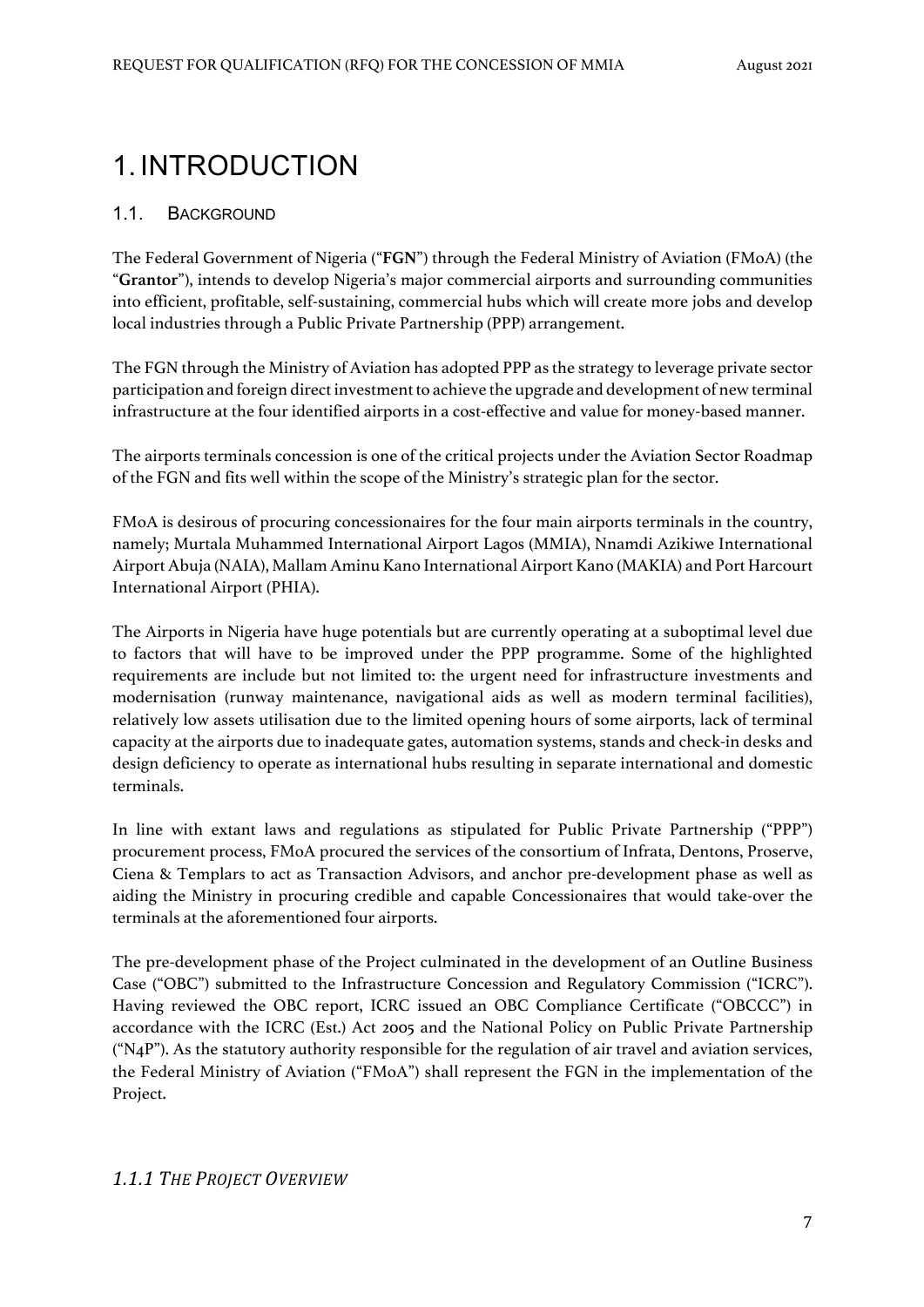| Requirement            | Description                                                                                                                                                                                                                                                                                                                                                                                                                                                                                                                                                                                                                                                                                                                                                                                                                                                                                                                                                                                                                                                                                                                                                                                                                                                                                                                                                                                                                                                                                                                                                                                                                                                                                            |
|------------------------|--------------------------------------------------------------------------------------------------------------------------------------------------------------------------------------------------------------------------------------------------------------------------------------------------------------------------------------------------------------------------------------------------------------------------------------------------------------------------------------------------------------------------------------------------------------------------------------------------------------------------------------------------------------------------------------------------------------------------------------------------------------------------------------------------------------------------------------------------------------------------------------------------------------------------------------------------------------------------------------------------------------------------------------------------------------------------------------------------------------------------------------------------------------------------------------------------------------------------------------------------------------------------------------------------------------------------------------------------------------------------------------------------------------------------------------------------------------------------------------------------------------------------------------------------------------------------------------------------------------------------------------------------------------------------------------------------------|
| <b>Asset Type</b>      | Murtala Muhammed International Airport (MMIA),<br>Ι.<br>Mallam Aminu Kano International Airport Kano<br>2.<br>Port Harcourt International Airprot<br>3.<br>Nnamdı Azıkwe International Airport Abuja<br>$\mathbf{4}$<br>International/Domestic Passenger and Cargo Terminals<br>a.<br><b>b.</b> Adjoining Car Parks and Associated Infrastructure                                                                                                                                                                                                                                                                                                                                                                                                                                                                                                                                                                                                                                                                                                                                                                                                                                                                                                                                                                                                                                                                                                                                                                                                                                                                                                                                                      |
| Project Site           | LAGOS, ABUJA, PORT HARCOURT AND KANO                                                                                                                                                                                                                                                                                                                                                                                                                                                                                                                                                                                                                                                                                                                                                                                                                                                                                                                                                                                                                                                                                                                                                                                                                                                                                                                                                                                                                                                                                                                                                                                                                                                                   |
| Development Objectives | The Ministry aims to develop Nigeria's major commercial airports<br>and surrounding communities into efficient, profitable, self-<br>sustaining, commercial hubs which will create more jobs and<br>develop local industries. The Federal Government of Nigeria (the<br>FGN) would like to use the PPP model to leverage private sector<br>participation and foreign investment to achieve the upgrade and<br>development of new infrastructure at the airports in the fastest and<br>most cost-effective manner<br>The Airports in Nigeria are currently operating in a suboptimal<br>٠<br>environment, most notably due to the following factors that<br>will have to be improved as part of the PPP programme:<br>Urgent need of infrastructure investments and modernisation.<br>All Airports require investments in runway maintenance,<br>navigation aids as well as terminal, cargo handling facilities,<br>car parks and associated Infrastructure;<br>Relatively low asset utilization due to the limited opening<br>hours of other smaller Nigerian airports;<br>• Lack of terminal capacity as the Airports fall short of gates,<br>stands and check-in desks;<br>The Airports have not been designed as international hubs but<br>operate separate international and domestic terminals.<br>Improved Foreign Direct Investment into the Nigerian<br>Economy<br>Enhanced technology transfer to Nigerians<br>The Murtala Muhammed International Airport Infrastructure<br>and facilities needs to be prepared to facilitate the macro-<br>economic demand of the forecast population growth and its<br>increasing affluence.<br>A strong aviation industry provides the country with a high |
|                        | connectivity, both on a domestic and international scale. This<br>has several economic and social benefits for the country as                                                                                                                                                                                                                                                                                                                                                                                                                                                                                                                                                                                                                                                                                                                                                                                                                                                                                                                                                                                                                                                                                                                                                                                                                                                                                                                                                                                                                                                                                                                                                                          |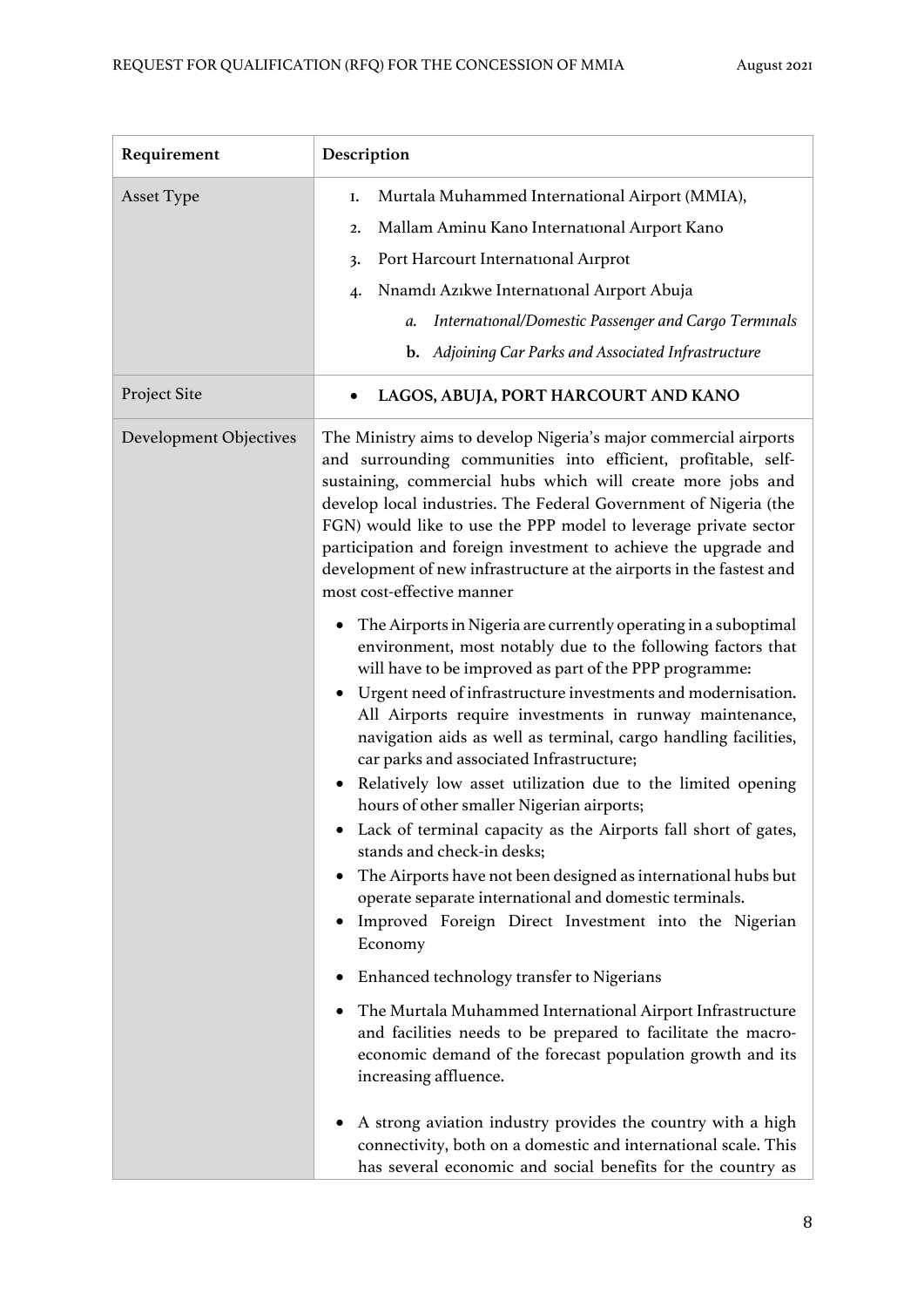|                                 | identified in the OBC. These include time and cost savings for<br>companies, efficiency gains for the economy, increased                                                                                                                                                                                                                     |  |
|---------------------------------|----------------------------------------------------------------------------------------------------------------------------------------------------------------------------------------------------------------------------------------------------------------------------------------------------------------------------------------------|--|
|                                 | connectivity for remote regions, and improved access to health<br>care.                                                                                                                                                                                                                                                                      |  |
| <b>Transaction Procedure</b>    | <b>International Competitive Tender</b>                                                                                                                                                                                                                                                                                                      |  |
| <b>Investment Structure</b>     | Incorporated privately-owned Special Purpose Vehicle                                                                                                                                                                                                                                                                                         |  |
| Nature of Grant                 | Up to 25-years Build, Operate, Transfer (BOT)/ Rehabilitate,<br>Operate, Transfer (ROT) with private developer undertaking the<br>design, upgrade, construction, and financing obligations, in<br>consideration of the project revenues to be earned from revenue<br>streams.                                                                |  |
| Grantor                         | Federal Ministry of Aviation                                                                                                                                                                                                                                                                                                                 |  |
|                                 | (a) Procure the provision of Air Traffic Control Services, Air Traffic<br>Management and Air Traffic Services (as defined in Regulation 18).                                                                                                                                                                                                 |  |
| <b>Grantor Responsibilities</b> | (b) Maintain existing, and procure the replacement (and<br>installation) of, Air Traffic Equipment (including radars both at<br>the relevant airport and remote head radars) and thereafter<br>maintain and operate such equipment in accordance with ICAO<br>standards, ACI ASQ survey score, and IATA LoS required<br>(Optimum) standards. |  |
|                                 | (c) Procure that NAMA provides the Air Traffic Control Services<br>sufficient so as not to restrict the capacity and operation of the<br>Relevant Airport Site to ensure forecast passenger and cargo<br>volumes as contemplated in the Masterplan.                                                                                          |  |
|                                 | (d) Maintain all public highways to the Relevant Airport Site<br>[identify key roads] to an agreed standard.                                                                                                                                                                                                                                 |  |
|                                 | (e) Maintain the runways at each Relevant Airport Site.                                                                                                                                                                                                                                                                                      |  |
|                                 | Provide at its cost the following Services at each Relevant Airport<br>(f)<br>Site (the Government Services):                                                                                                                                                                                                                                |  |
|                                 | Fire and Safety;                                                                                                                                                                                                                                                                                                                             |  |
|                                 | Police, immigration, customs and other security services;                                                                                                                                                                                                                                                                                    |  |
|                                 | Others such as emergency services<br>٠                                                                                                                                                                                                                                                                                                       |  |
| Concessionaire                  | A consortium of an international operator, local and/or international<br>finance Institutions with requisite airport development and<br>operations experience.                                                                                                                                                                               |  |
| General Obligations of          | The Concessionaire shall:                                                                                                                                                                                                                                                                                                                    |  |
| Concessionaire                  | Provide the Airport Services:<br>Ι.                                                                                                                                                                                                                                                                                                          |  |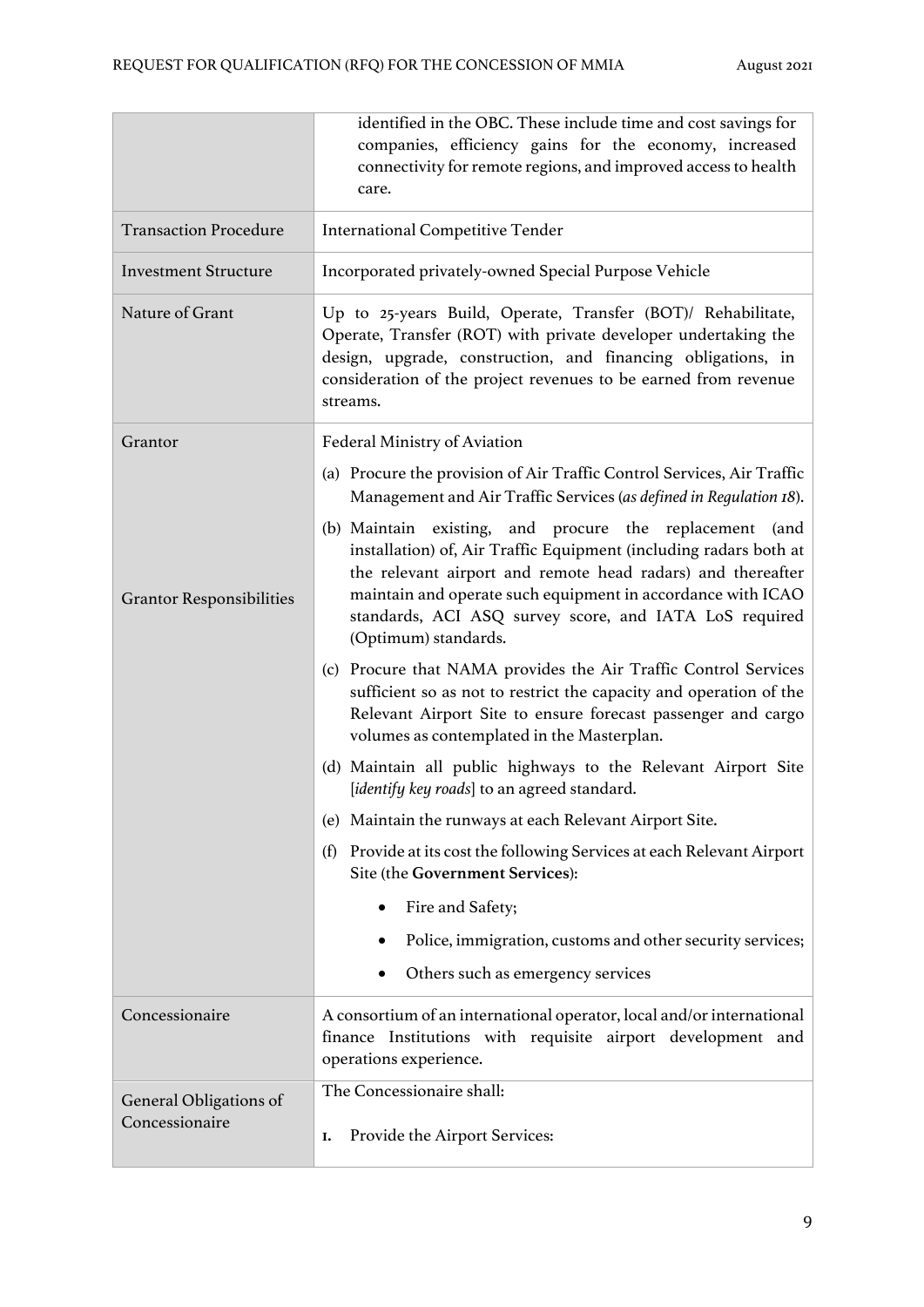|                        | in accordance with:<br>I.I.                                                                                                                                                                                                                                               |  |
|------------------------|---------------------------------------------------------------------------------------------------------------------------------------------------------------------------------------------------------------------------------------------------------------------------|--|
|                        |                                                                                                                                                                                                                                                                           |  |
|                        | I.I.I. applicable law including the Act and the Regulations;                                                                                                                                                                                                              |  |
|                        | I.I.2. all necessary consents;                                                                                                                                                                                                                                            |  |
|                        | I.I.3. the standard of a Reasonable and prudent operator<br>and other applicable standards;                                                                                                                                                                               |  |
|                        | I.I.4. IATA guidelines;                                                                                                                                                                                                                                                   |  |
|                        | I.I.5. agreed ICAO and IATA standards and recommended<br>practitioners;                                                                                                                                                                                                   |  |
|                        | I.I.6. agreed key performance indicators (KPIs);                                                                                                                                                                                                                          |  |
|                        | comply with and maintain the Aerodrome Certificate (as<br>2.<br>defined in Part 12 of the Regulations);                                                                                                                                                                   |  |
|                        | comply (and update when required) with the Aerodrome<br>3.<br>Manual (as defined in section 12 of Part 12 of the Regulations) for<br>the Airport;                                                                                                                         |  |
|                        | prepare (and update) and at all times comply with (i) an airport<br>4.<br>security programme, (ii) an airport emergency plan, (iii) a safety<br>management system and (iv) an Aerodrome Standards Manual<br>(consistent with ICAO Annex 14);                              |  |
|                        | ensure that the Airport Services are made available to the<br>5.<br>Airport users under uniform conditions to all passengers and<br>aircraft of all countries;                                                                                                            |  |
|                        | establish where necessary a slot allocation committee to ensure<br>continued access to users to the relevant airport terminal on a fair,<br>transparent and non-discriminatory basis.                                                                                     |  |
| Non-Recourse Financing | There shall be no recourse to the Grantor or any other public<br>sector body for any shortfall in revenues and/or Airport<br>Charges.                                                                                                                                     |  |
|                        | Shareholders of the Project Vehicle will provide equity<br>financing for the Project, as well as funding for further<br>technical studies and activities that may be required.<br>Additional capital requirement is expected to be raised from<br>debt financing sources. |  |
| Principal Project      | <b>Concession Agreement</b>                                                                                                                                                                                                                                               |  |
| Agreements             | Airport and Cargo Terminals Development and Operations<br>Agreement;                                                                                                                                                                                                      |  |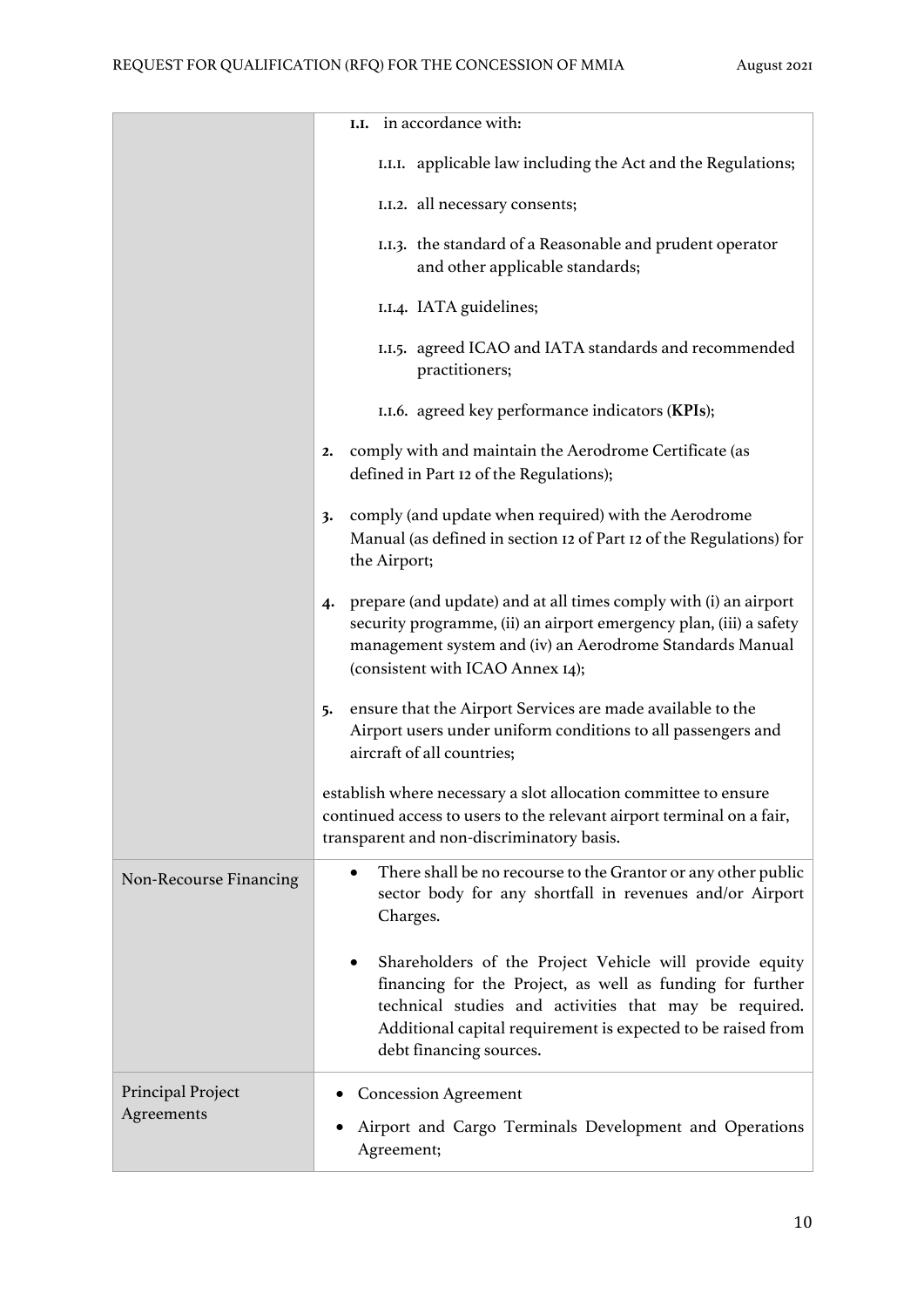|              | • Service Level Agreement                                                                                                                                                                                                                                                                        |
|--------------|--------------------------------------------------------------------------------------------------------------------------------------------------------------------------------------------------------------------------------------------------------------------------------------------------|
|              | Maintenance & Services Agreement<br>$\bullet$                                                                                                                                                                                                                                                    |
| <b>Taxes</b> | • The Concessionaire shall be responsible for and shall pay all<br>applicable taxes in the country                                                                                                                                                                                               |
| Employees    | The Concessionaire shall employ adequate number of qualified and<br>skilled personnel to perform all critical activities for airport<br>terminal operation and maintenance. The Concessionaire will<br>ensure compliance with the requirements of section 12.6 of Part 12<br>of the Regulations. |
|              |                                                                                                                                                                                                                                                                                                  |

For a detailed description and other information relating to the Project, please refer to the Information Memorandum (IM) and Nigeria Airports Heads of Terms for the Project which is available on the official website for the Airports Concession: https://nacp.aviation.gov.ng

In accordance with the N4P, a Procurement Committee for the Airports Concession Project (the "**PC Airports Concession**") tasked with the responsibility of supervising the procurement process has been established. Further thereto, the Contracting Authority now issues a Request for Qualification ("**RFQ**") and seeks applications from reputable and interested airport developers and operators for the Airports Concessions Project.

## 1.2. BIDDING PROCESS

- **1.2.1.** The FMoA, with the approval of the ICRC, has adopted a two-stage bidding process (collectively referred to as the "**Bidding Process**") for selection of the Bidder for award of the Project. The first stage (the "**Qualification Stage**") of the process involves qualification (the "**Qualification**") of interested parties/consortia who apply in accordance with the provisions of this RFQ (the "**Applicant**", which expression shall, unless repugnant to the context, include the Members of the Consortium). Upon the completion of the Qualification Stage, only successful applicants will be issued with the "**Request for Proposals**" or "**RFP**" to proceed to the second stage of the Bidding Process (the "**Bid Stage**") while unsuccessful applicants will be contacted and debriefed after award.
- **1.2.2.** In the Qualification Stage, Applicants would be required to furnish all the information specified in this RFQ. Only those Applicants that are qualified and short-listed by the PC Airports Concession shall be invited to submit their Bids for the Project. Those who are shortlisted must execute a Non-Disclosure Agreement. The PC Airports Concession is likely to provide a comparatively short time span for submission of the Bids for the Project.
- **1.2.3.** In the Bid Stage, the Bidders will be called upon to submit their technical and financial offers (the "**Bids**") in accordance with the RFP and other documents to be provided by the PC Airports Concession (collectively the "**Bidding Documents**").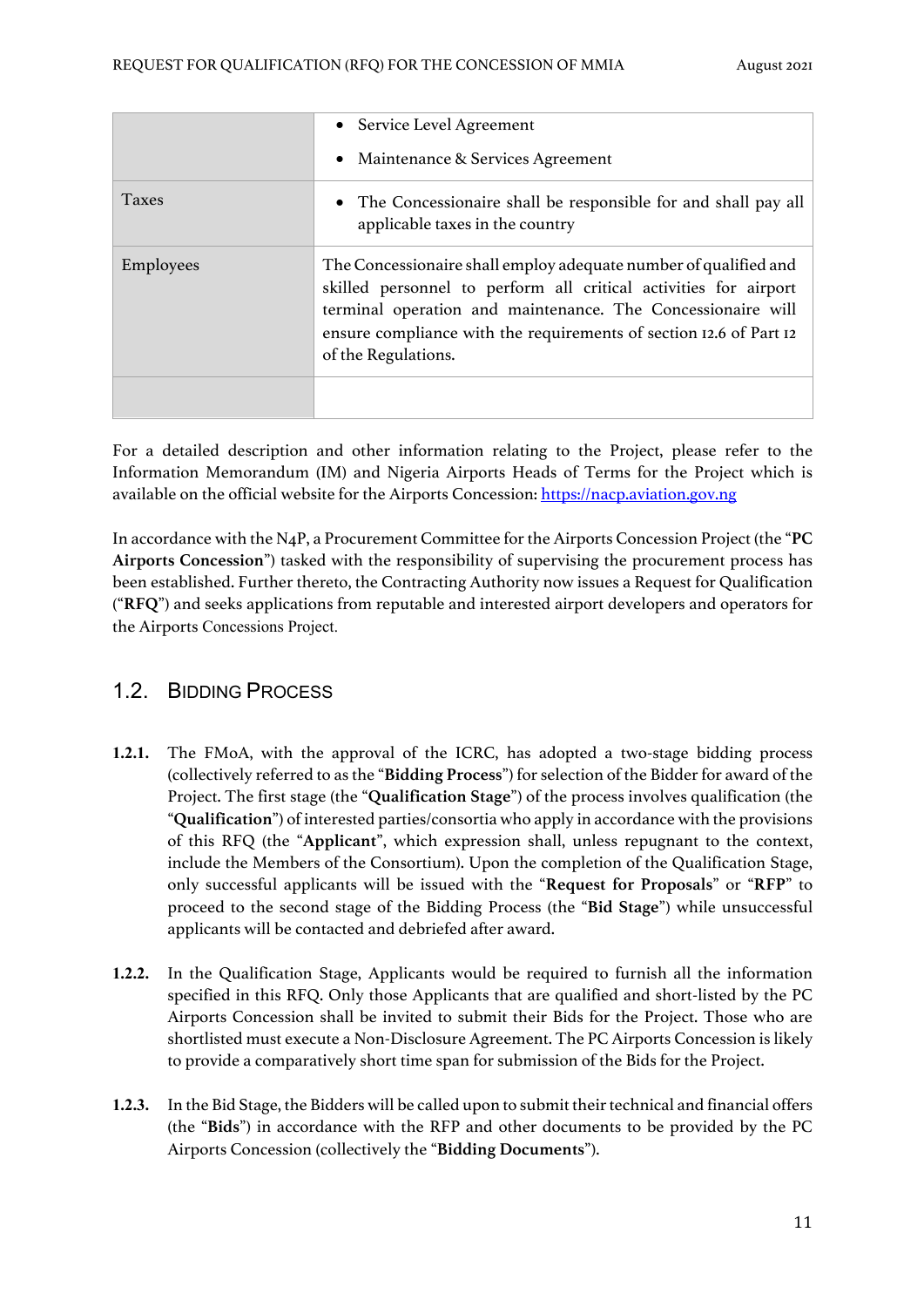- **1.2.4.** During the Bid Stage, Bidders are invited to examine the Project in greater detail, and to carry out, at their cost, such studies as may be required for submitting their respective Bids for implementation of the Project.
- **1.2.5.** As part of the Bidding Documents, the PC Airports Concession will provide draft Heads of Terms for the Concession Agreement and the draft Concession Agreement as well as other information pertaining/ relevant to the Project.
- **1.2.6.** There shall be a public financial bid opening and the bidders will be requested to attend. Details of the entire process to be followed at the Bid Stage and the terms thereof will be spelt out in the Bidding Documents.
- **1.2.7.** Upon the completion of the bid evaluation process, the consortium submitting the preferred bid will be notified and a public announcement made. Subsequently, negotiations with the preferred bidder will commence to agree on terms and conditions of contract to ensure that risks are allocated in the most efficient manner and rewards are commensurate with the risks undertaken by each party.

## 1.3. SCHEDULE OF RFQ PROCESS

The timeline of the RFQ process is stated below:

| <b>Key Milestone</b>                                                   | Date                                                                |
|------------------------------------------------------------------------|---------------------------------------------------------------------|
| RFQ Package available for access to interested<br>Applicants           | $16th$ August, 2021                                                 |
| Date of commencement of "Pre-Application"<br>Meetings"                 | TBD                                                                 |
| End of "Pre-Application Meetings"                                      | <b>TBD</b>                                                          |
| Deadline for submission of Response to RFQ<br>by interested Applicants | 1500 hours Nigerian Time (14.00hrs GMT) on<br>$27th$ September 2021 |

The dates above are tentative and subject to change by FMoA at its sole discretion

| <b>Key Milestone</b>                             | Date                             |
|--------------------------------------------------|----------------------------------|
| Deadline for RFQ Clarifications                  | I <sup>st</sup> September, 202I  |
| Ministry's response to Bidders queries latest by | Io <sup>th</sup> September, 2021 |

## 1.4. INVITATION TO PRE-QUALIFY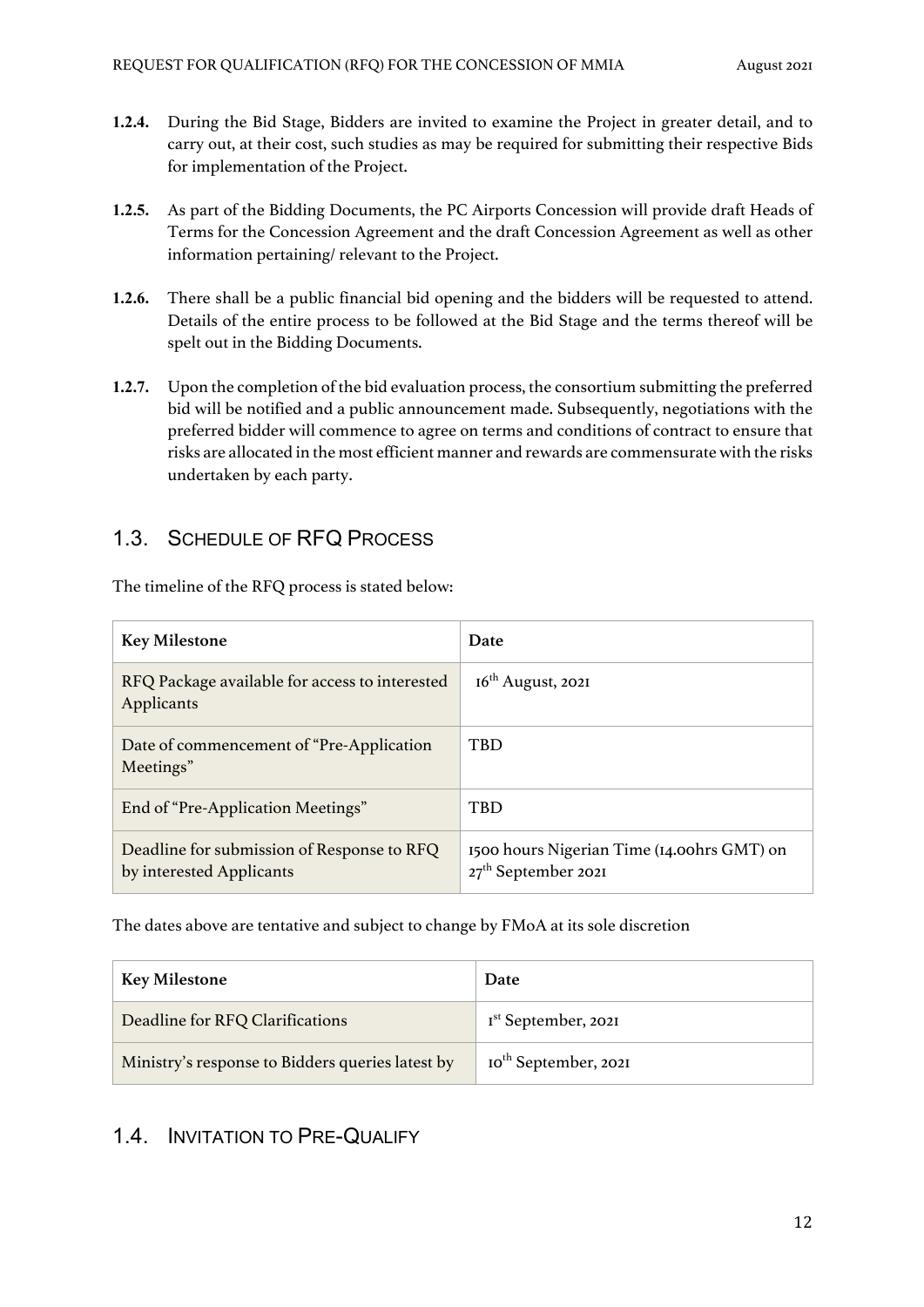The Contracting Authority hereby invites your Firm/Company/Consortium to make an Application in accordance with the terms of this RFQ for the purpose of demonstrating your technical and financial capabilities to execute the Project.

Applicants should review the entire RFQ, prepare their responses in strict compliance therewith and submit their applications in the form specified in the RFQ.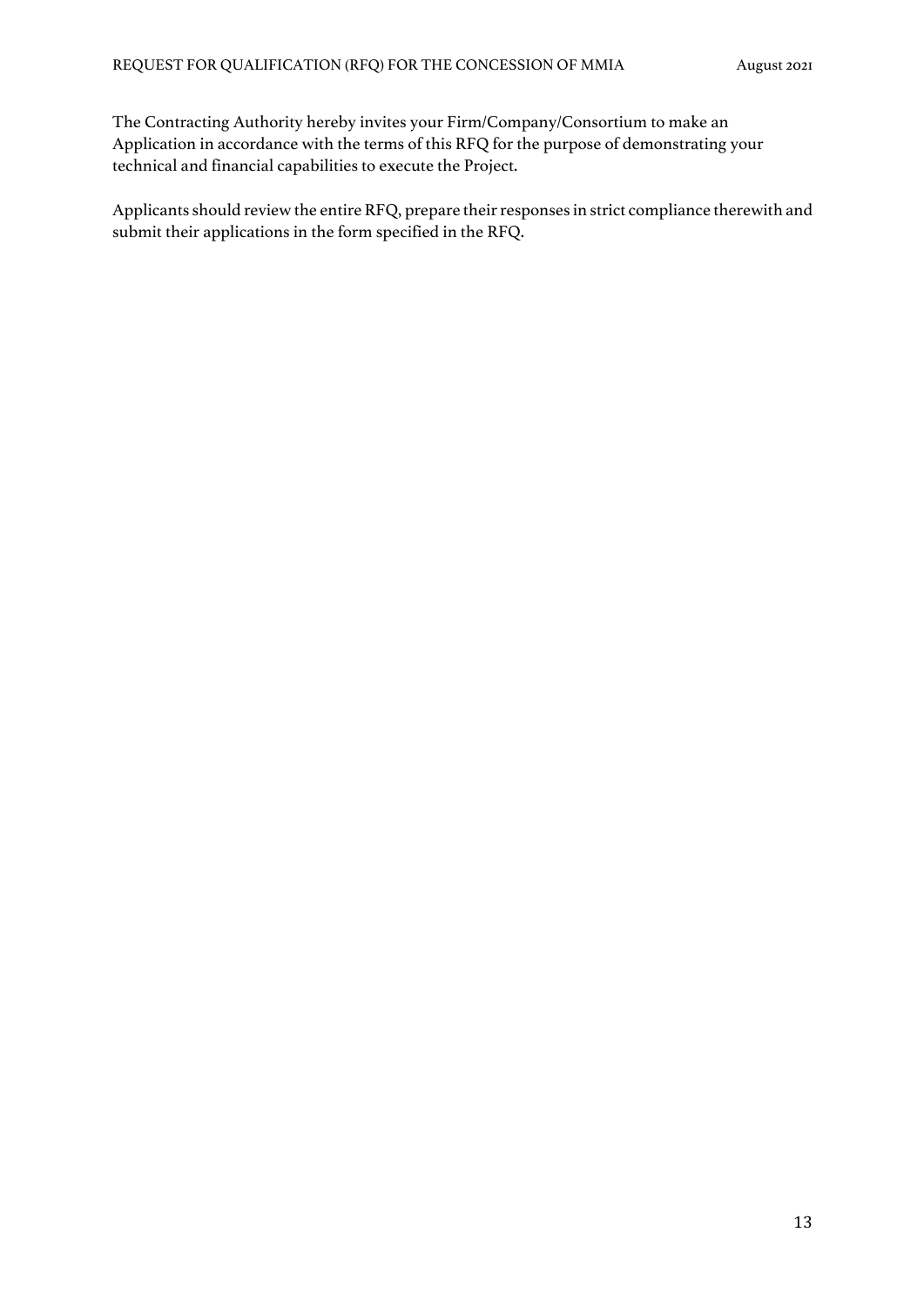# 2. INSTRUCTIONS TO APPLICANTS

#### 2.1 SCOPE OF APPLICATION

- 2.1.1 This RFQ Package is issued for reputable and qualified applicants to submit applications for qualification in respect of the Project.
- 2.1.2 Shortlisted Applicants may subsequently be invited to respond to the Request for Proposals ("RFP") of the Project.

#### 2.2 ELIGIBILITY OF APPLICANTS

The following factors shall be applied to determine the eligibility of Applicants for qualification for the Project:

- 2.2.1 An Applicant may be a single entity or a group of entities ("**Consortium**") coming together to submit an application for the implementation of the Project. However, no Applicant applying individually or as a member of a Consortium can be a member of another Applicant. The term Applicant used herein would apply to both a single entity and a Consortium.
- 2.2.2 A group of entities forming a Consortium must provide evidence thereto by a Letter of Intent to enter into a Consortium Agreement or an existing Consortium Agreement specifically entered into by all the entities for this application. However, when the preferred Applicant is selected, the Consortium shall be required to establish a special purpose vehicle ("**SPV**") in order to sign the Concession Agreement and the Joint Venture/Shareholders Agreement. A Consortium must have a Lead Member holding at least 10% interest in the Consortium as well as have management control of the Project. All parties in a Consortium shall be jointly and severally liable for the relevant obligations in respect of the Application. Changes in the membership of a Consortium (whether by way of exit of existing members or entry of new members or internal reapportionment of the participation percentages) following the submission of the Application must be notified to the PC Airport Concession no later than the submission of the Bids during the Bid Stage and provided: (i) the Consortium continues to fulfil the minimum technical and minimum financial criteria set out under this RFQ; and (ii) any notification to the PC Airport Concession in relation to any change in the membership of a Consortium by way of entry of new members must be accompanied by the necessary supporting documents as applicable otherwise the change shall not be approved. The formation of a new Consortium by any way following the submission of Application by the Applicant is not permitted.
- 2.2.3 The eligibility criteria listed in this Clause 2.2 shall apply to the Applicant, including the parties constituting the Applicant.
- 2.2.4 An Applicant may have the nationality of any country, subject to the restrictions pursuant to Sub-clause 2.2.6. An Applicant shall be deemed to have the nationality of a country if the Applicant is constituted, incorporated or registered and operates in conformity with the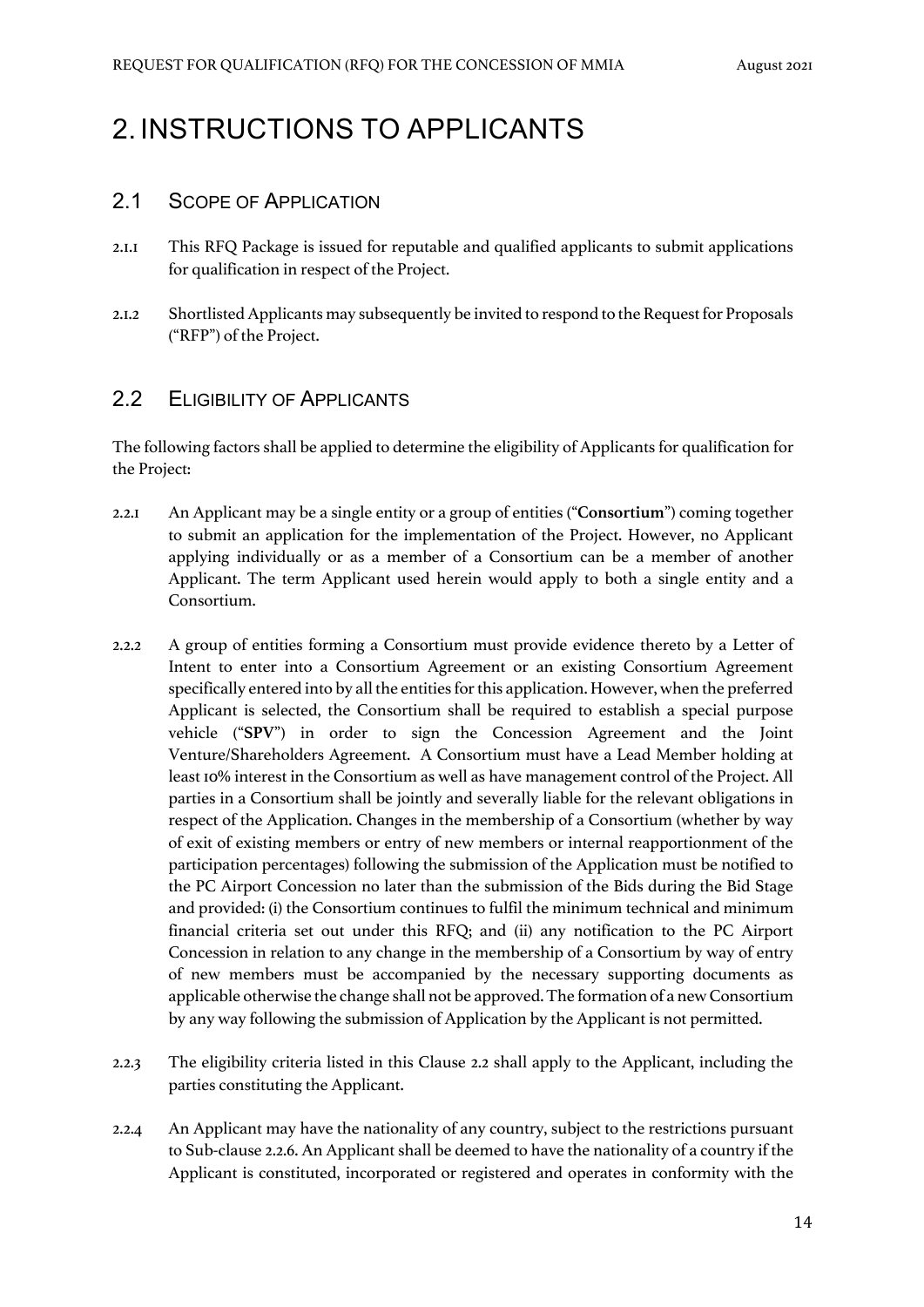provisions of the laws of that country, as evidenced by its Certificate of Incorporation/Registration or any other equivalent document evidencing registration of the companies in country of registration, Articles of Incorporation, Charters, or any document constituting its constitutional documents.

- 2.2.5 An Applicant shall submit only one Application in the same RFQ process as a Member of a Consortium. No Applicant can be a subcontractor while submitting an Application as a Member of a Consortium in the same process. An Applicant who submits, or participates in, more than one Application will cause all the applications in which the Applicant has participated to be disqualified.
- 2.2.6 Applicants from an eligible country may be excluded if: (i) As a matter of Nigerian law, regulations or international conventions to which Nigeria is a signatory, the FGN prohibits commercial relations with that country, provided that the PC Airport Concession are satisfied that such exclusion does not preclude effective competition for the supply of goods or the contracting of works required; or (ii) By an act of compliance with a decision of the United Nations Security Council taken under Chapter VII of the Charter of the United Nations, the FGN prohibits any import of goods or contracting of works or services from that country, or any payments to persons or entities in that country.
- 2.2.7 An Applicant will be disqualified if any of its members does not meet any of the following exclusion criteria:
	- (a) The Applicant must not be in a state of bankruptcy or liquidation;
	- (b) The Applicant must not be subject to a bankruptcy application;
	- (c) The Applicant has not been found guilty of an offence which raises doubts about the professional integrity of the Applicant, its shareholders, or member(s);
	- (d) The Applicant has not committed a grave error in the performance of its profession;
	- (e) The Applicant has met its obligations with regard to the payment of social security contributions or taxes, in accordance with the legal requirements in the country in which it is established;
	- (f) The Applicant has not been guilty of making false statements in the provision of information, including statements made for the purpose of an application and the information submitted on the basis thereof.
	- (g) The Applicant is not Nigerian Government owned or controlled (whether wholly or partly);
	- (h) All Consortium Members have applied only once and are not Consortium Member of another Applicant;
- 2.2.8 Any Applicant found to have a Conflict of Interest in respect of this process shall be disqualified. An Applicant shall be deemed to have a Conflict of Interest, if: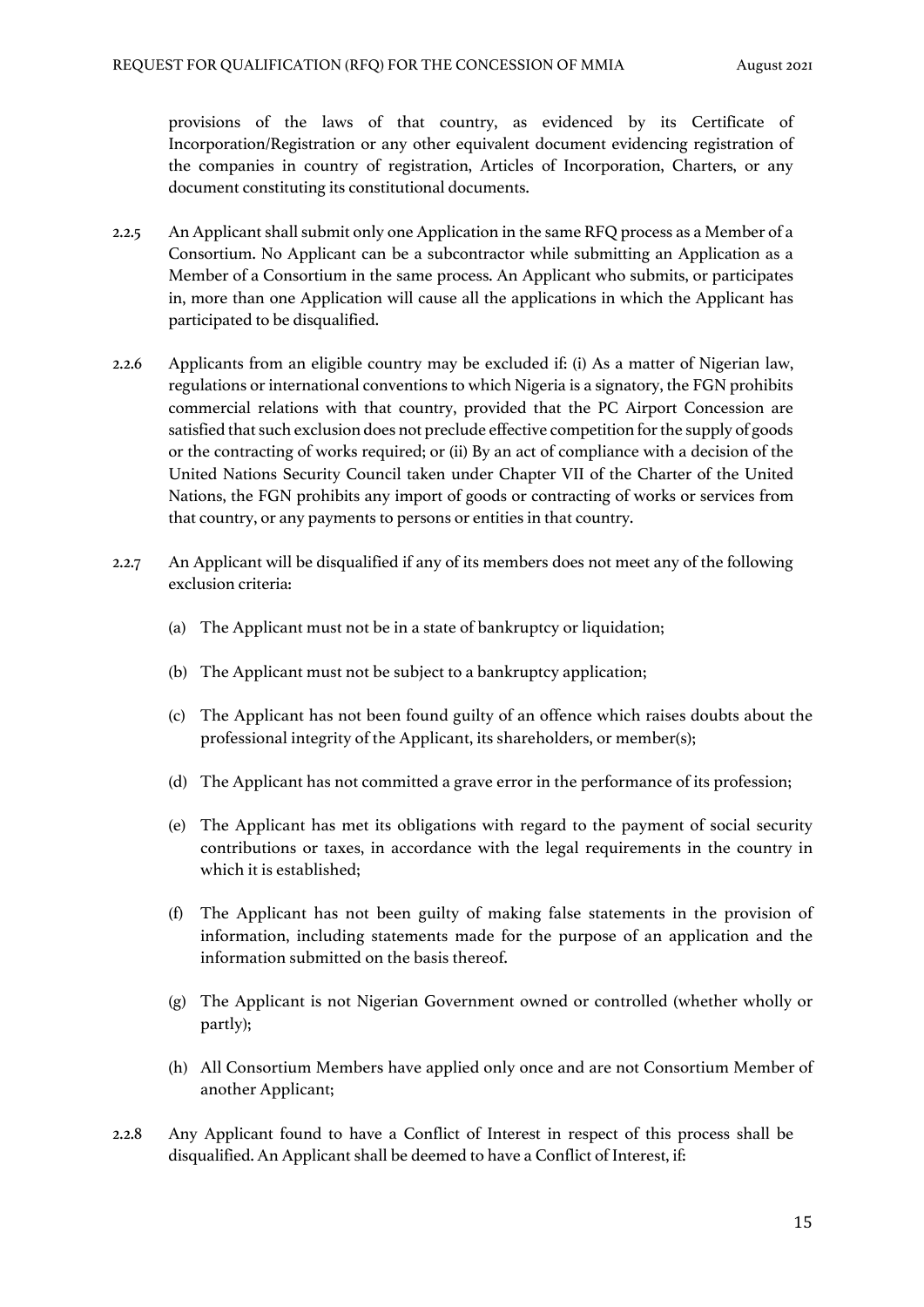- a) such Applicant has the same legal representative for purposes of this Application as any other Applicant; or
- b) such Applicant, or any officer thereof has a relationship with another Applicant, or any officer thereof, directly or through common third party/ parties, that puts either or both of them in a position to have access to each other's information about, or to influence the Application of either or each other; or
- c) such Applicant, or any officer thereof has participated as a consultant to the PC Airport Concession in the preparation of any documents, design or technical specifications of the Project; or
- d) the Applicant engages any adviser that has previously advised the Grantor or any of their agencies in any manner in relation to the Project.
- 2.2.9 TECHNICAL CAPACITY: For demonstrating technical capacity and experience (the "Technical Capacity"), the Applicant shall, over the past 10 (ten) years preceding the Application Deadline, have:
	- 2.2.9.1 Evidence of track record in investing and financing of International Airports and Cargo Terminals
	- 2.2.9.2 undertaken the development of a greenfield airport facility or upgrade of an existing airport facility which would be deemed to include runways, terminal building, cargo facility, airport management solutions, ground handling services etc
	- 2.2.9.3 Experience in managing and operating airport(s) with minimum pax (passenger) throughput of 10 million per annum.
	- 2.2.9.4 Evidence of similar integration of Airport and Cargo Terminal operations within an aviation ecosystem
	- 2.2.9.5 Experience in emerging markets will be an added advantage
	- 2.2.9.6 The Applicant should furnish the details of eligible experience for the last ten (10) years immediately preceding the deadline for submission of Application.
	- 2.2.9.7 The Applicants must provide the necessary information relating to Technical Capacity as per format of Forms IV to VI.
	- 2.2.9.8 The Applicant should furnish the required Project-specific information and evidence in support of its claim of Technical Capacity, as per format of Forms VII to IX.
- 2.2.10 FINANCIAL CAPACITY: The Applicant shall have a minimum Net Worth (the "Financial Capacity") of NG₦20 billion Naira (Twenty Billion Naira) including assets at the close of the preceding financial year. The Applicant (in case of a Consortium, the combined technical capacity and net worth of Members, who have and shall continue to have an equity share in the special purpose vehicle, (the "SPV"), (to be incorporated under the Companies and Allied Matters Act, Cap. C20, Laws of the Federation of Nigeria, 2020, which if applicable, will serve as the Concessionaire for the purpose of executing the Concession Agreement and implementing the project)) shall be in good financial standing (not indebted to AMCON) at the close of the preceding financial year and should satisfy the above conditions of eligibility;
- 2.2.11 The Applicants shall enclose with the application, to be submitted the following: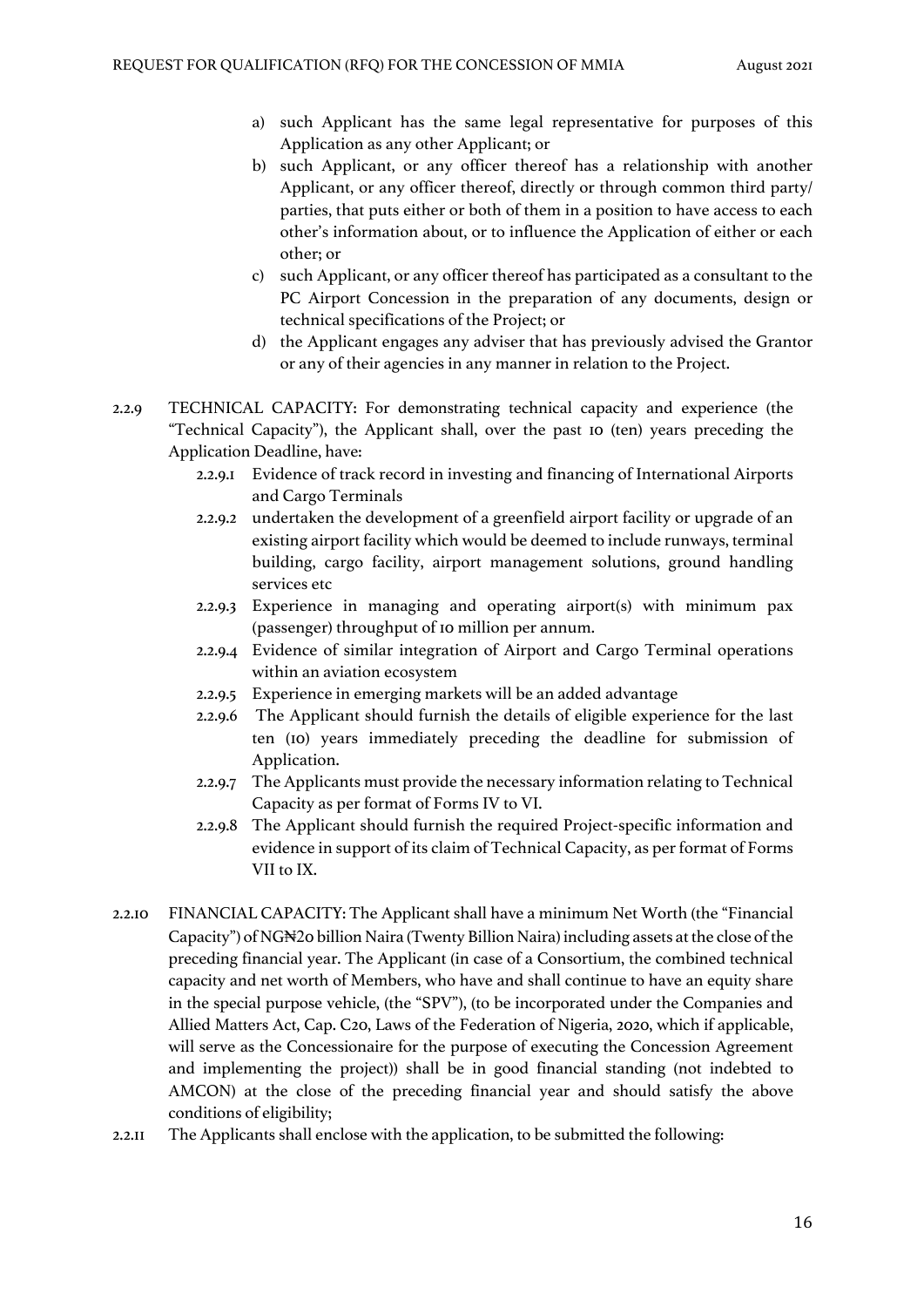- 2.2.12 Certificate(s) from its statutory auditors or the concerned client(s) stating the payments made/received, or projects undertaken, as the case may be, during the past 5 years in respect of
- 2.2.13 In case a particular job/contract has been jointly executed by the Applicant (as part of a consortium), it should further support its claim for the share in the work done for that service/project by producing a certificate from its statutory auditor or the relevant client; and
- 2.2.14 The Applicant should submit a Power of Attorney as per the format at FORM IX authorizing the signatory of the Application to commit the Applicant. In the case of a Consortium, the Members should submit a Power of Attorney in favour of the Lead Member as per format at FORM X. Where the Applicant is a single entity, it may be required to form an appropriate SPV. In cases where the Applicant is a Consortium, it shall, in addition to forming an SPV, comply with the following additional requirements:
- 2.2.15 may be restricted to 5 (five) members in the order of their equity contribution;
- 2.2.16 subject to the provisions of sub-clause (a) above, the Application should contain the information required for each member of the Consortium;
- 2.2.17 members of the Consortium shall nominate one member as the lead member (the "Lead Member"). The nomination(s) shall be supported by a Power of Attorney, as per the format at FORM IX, signed by all the other members of the Consortium;
- 2.2.18 the Application should include a brief description of the roles and responsibilities of individual members, particularly with reference to financial, technical, O&M obligations;
- 2.2.19 an individual Applicant cannot at the same time be a member of a Consortium applying for pre-qualification under this RFQ. Further, a member of a particular Applicant Consortium cannot be a member of any other Applicant Consortium applying for pre-qualification;
- 2.2.20 the members of a Consortium shall form an appropriate SPV to execute the Project if awarded to the Consortium;
- 2.2.21 members of the Consortium shall enter into a binding Joint Bidding Agreement, substantially in the form specified at FORM XI (the "Jt. Bidding Agreement"), for the purpose of making the Application and submitting a Bid in the event of being short-listed. The Jt. Bidding Agreement, to be submitted along with the Application, shall, inter alia:
- 2.2.22 convey the intent to form an SPV in accordance with this RFQ, which would enter into the Concession Agreement and subsequently perform all the obligations of the Concessionaire in terms of the Concession Agreement, and in the event, the concession to undertake the Project is awarded to the Consortium; clearly outline the proposed roles and responsibilities, if any, of each member;
- 2.2.23 clearly outline the proposed roles and responsibilities, if any, of each member
- 2.2.24 commit the minimum equity stake to be held by each member;
- 2.2.25 include a statement to the effect that all members of the Consortium shall be liable jointly and severally for all obligations of the Concessionaire in relation to the Project until the Financial Close of the Project is achieved in accordance with the Concession Agreement; and
- 2.2.26 except as provided under this RFQ and the Bidding Documents, there shall not be any amendment to the Jt. Bidding Agreement without the prior written consent of the Contracting Authority.
- 2.2.27 Any entity and/or director of the member company which has been barred by the Federal Government of Nigeria (or any authority) including a development funding institution, or any entity controlled by it, from participating in any project (BOT or otherwise), and the bar subsists as on the date of Application, would not be eligible to submit an Application, either individually or as member of a Consortium. Any Application made which is found by the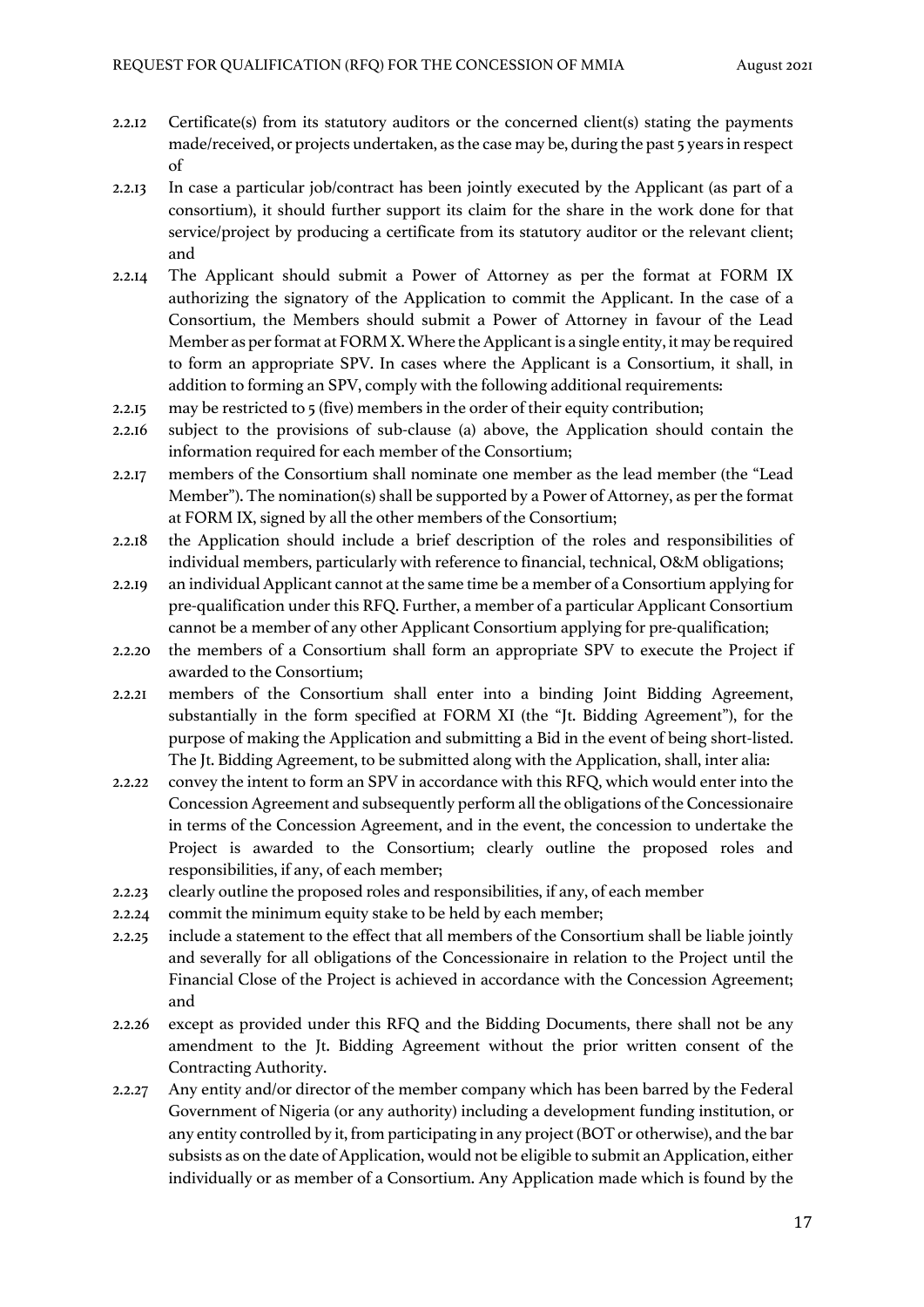Contracting Authority to have been submitted in breach of this provision shall be automatically disqualified.

- 2.2.28 An Applicant including any Consortium Member or Associate should, in the last 3 (three) years, have neither failed to perform on any contract, as evidenced by the imposition of a penalty by an arbitral or judicial authority or a judicial pronouncement or arbitration award against the Applicant, Consortium Member or Associate, as the case may be, nor has been expelled from any project or contract by any public entity nor have had any contract terminated any public entity for breach by such Applicant, Consortium Member or Associate.
- 2.2.29 The following conditions shall be adhered to while submitting an Application:
- 2.2.30 Applicants should attach clearly marked and referenced continuation sheets in the event that the space provided in the prescribed forms in the Annexes is insufficient. Alternatively, Applicants may format the prescribed forms making provision for the incorporation of the requested information;
- 2.2.31 information supplied by an Applicant (or other constituent Member if the Applicant is a Consortium) must apply to the Applicant, Member, or Associate named in the Application and not, unless specifically requested, to other associated companies or firms. Where applicable, the RFP will be issued only to Applicants whose identity and/ or constitution is identical to that at pre-qualification;
- 2.2.32 in responding to the pre-qualification submissions, Applicants should demonstrate their capabilities in accordance with the criteria provided in this RFQ; and
- 2.2.33 where the Applicant is a Consortium, each Member should substantially satisfy the prequalification requirements to the extent specified herein.
- 2.2.34 Notwithstanding anything to the contrary contained herein, in the event that the Application Deadline falls within three months of the closing of the latest financial year of an Applicant, it shall ignore such financial year for the purposes of its Application and furnish all its information and certification with reference to the 5 (five) years or 1 (one) year, as the case may be, preceding its latest financial year. For the avoidance of doubt, the financial year shall, for the purposes of an Application hereunder, means the accounting year followed by the Applicant in the course of its normal business.

## 2.3 AMENDMENT TO RFQ PACKAGE

- 2.3.1 Any addendum issued shall be part of the RFQ Package and shall be communicated in writing via email to all Applicants who have obtained the RFQ Package and all applicants would be required to acknowledge receipt of the addendum by sending a signed copy of the acknowledgment page of the addendum (scanned via email).
- 2.3.2 The PC Airport Concession may for any reason, whether at its own initiative or in response to clarifications requested by an Applicant, amend the RFQ Package by issuing an addendum at any time prior to the deadline for submission of applications.
- 2.3.3 The PC Airport Concession may, at its discretion, extend the deadline for the submission of applications in order to give prospective Applicants reasonable time to take an addendum into account in preparing their applications.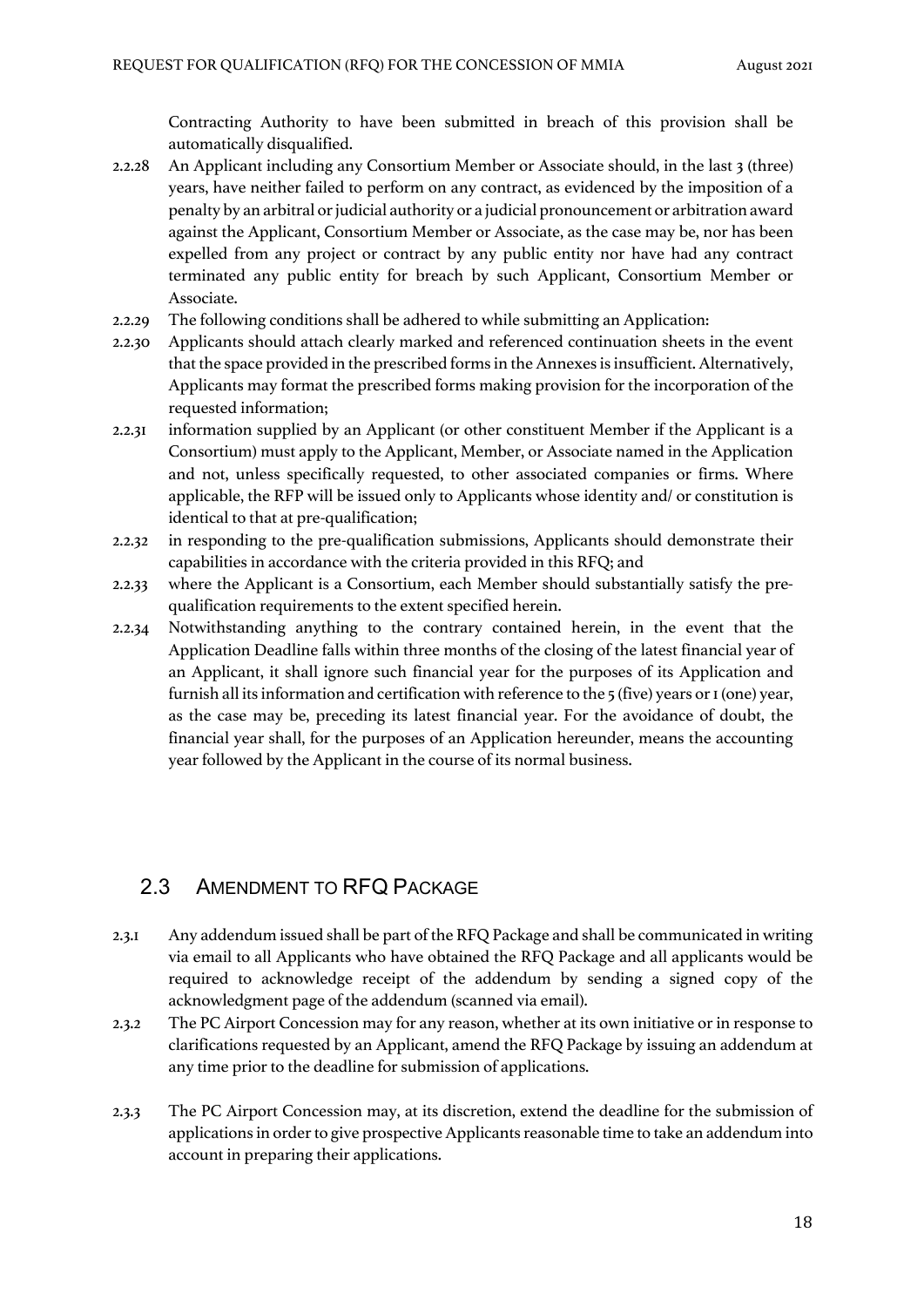#### 2.4 PREPARATION OF APPLICATION

#### 2.4.1 Number of Application

No Applicant shall submit more than one Application for the Project. An applicant applying as a member of a Consortium shall not be entitled to submit another Application as a member of any other Consortium.

#### 2.4.2 Cost of Application

The Applicant shall bear all costs associated with the preparation and submission of the Application. The PC Airport Concession will not be responsible or liable for those costs, regardless of the conduct or outcome of the prequalification process.

#### 2.4.3 Language of Application

The Application as well as all correspondence and documents relating to the RFQ exchanged by the Applicant and the PC Airport Concession shall be written in the English language.

#### 2.4.4 Currency

All amounts and calculations in this Application shall be presented in the Nigerian Naira ("**NG**₦"). In case the base currency is not denominated in **NG**₦, the Applicant shall indicate the exchange rate(s) applied and the corresponding date(s) of exchange rate(s).

### 2.5 DOCUMENTS COMPRISING THE APPLICATION

- a) The Application shall comprise the following Forms in Section 6:
- b) Application Submission Form (Form I);
- c) Documentary evidence establishing the Applicant's eligibility to qualify (Forms II to VI);
- d) Documentary evidence establishing the Applicant's qualifications (Forms VII to VIII), and
- e) Applicant's Legally binding forms (Forms IX to X);

#### 2.6 APPLICATION FORM

- 2.6.1 The Applicant shall prepare an RFQ Application using the forms furnished (Section 6. Application Forms). The Application Forms must be completed without any alteration to their format.
- 2.6.2 The RFQ Application shall be submitted physically or through registered mail, electronic submissions will not be accepted.
- 2.6.3 The envelope containing all seven (7) copies (one original and six copies) of the RFQ Application and the required supporting documents shall be clearly marked "RFQ for the Concession of Airport Terminals" on the top right-hand corner on the front of the envelope and the Bidder's name/address at the back of the envelope, and should be addressed to:

**The Permanent Secretary, Federal Ministry of Aviation, Room 113 1st Floor Annex 3, Federal Secretariat Complex, Shehu Shagari Way,**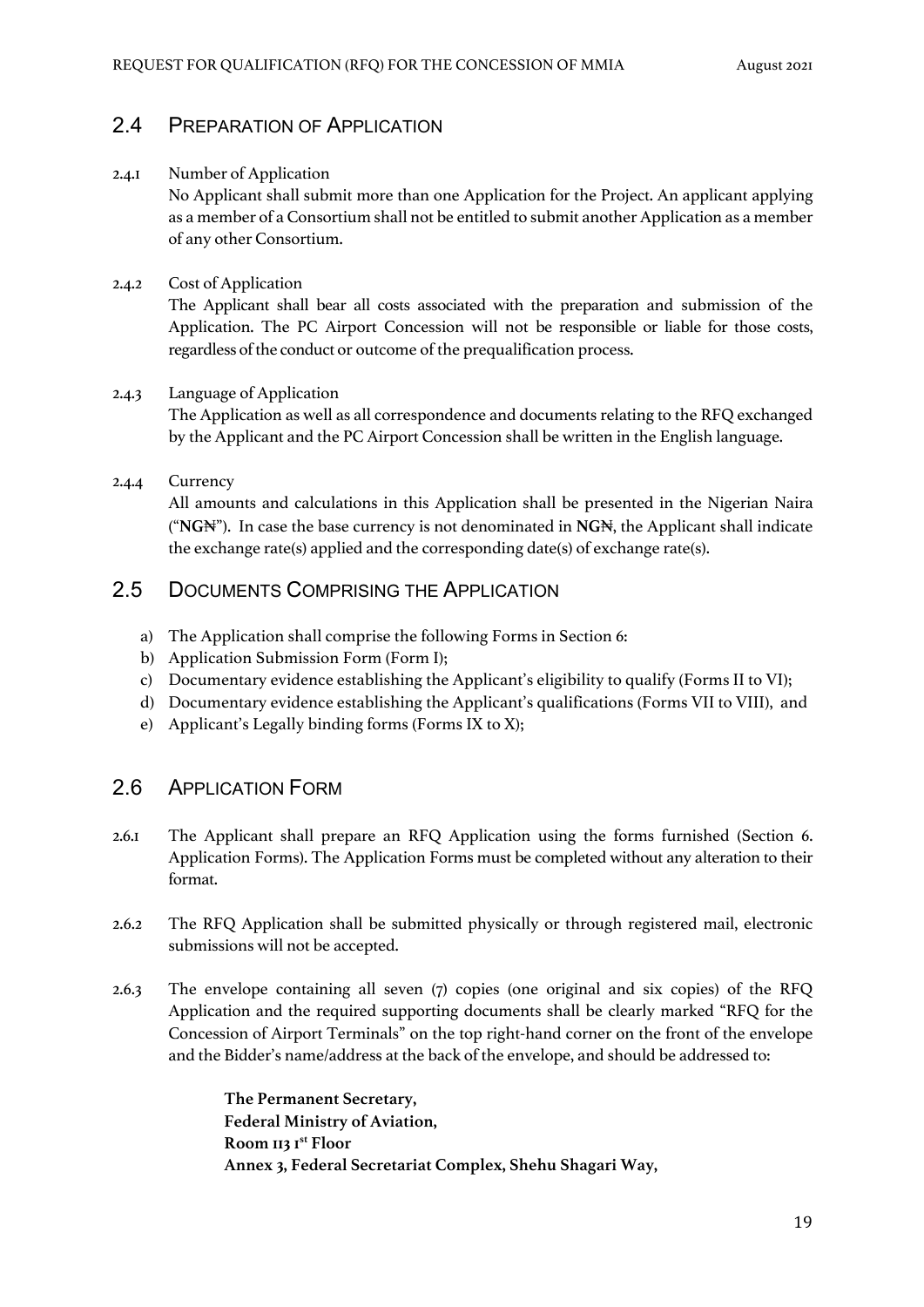#### **Maitama, Abuja – NIGERIA. Attention: Director, Planning & Research**

- 2.6.4 The Application shall be submitted either electronically, by hand-delivery or by pre-paid, registered or certified mail or courier to the address provided in Sub-clause 2.6.3 above on or before the Response Submission Deadline specified in Clause 1.3.
- 2.6.5 FMoA shall maintain a physical register of Bidders at the venue of submission of bids stated in Sub-clause 2.6.3 hereof, wherein will be recorded the following information relating to all proposals submitted: the name of each Bidder, date and time of submission and persons submitting on behalf of the Bidder, or the post/courier company through which it has been submitted.
- 2.6.6 The PC Airport Concession will not accept any responsibility for not processing any application submitted that was not identified as stated in Sub-clauses 2.6.3 and 2.6.5 above.
- 2.6.7 Applicants shall mark as "CONFIDENTIAL", all information in their Applications that is confidential to their business. This may include proprietary information, trade secrets, or commercial or financially sensitive information.

#### 2.7 MODIFICATION AND WITHDRAWAL OF APPLICATIONS

- 2.7.1 The Applicant may modify, substitute or withdraw its Application after submission, provided that written notice of the modification, substitution or withdrawal is received by the PC Airport Concession prior to the deadline for submission of Applications. No Application shall be modified, substituted or withdrawn by the Applicant on or after the deadline for submission of Applications.
- 2.7.2 All notices must be:
- 2.7.2.1 submitted and clearly marked "WITHDRAWAL", "SUBSTITUTION", "MODIFICATION", as applicable; and
- 2.7.2.2 received by the Contracting Authority prior to the Application Deadline.
- 2.7.3 Any alteration/ modification in the Application or additional information supplied subsequent to the deadline for submission of Applications, unless the same has been expressly sought for by the PC Airport Concession, shall be disregarded.

#### 2.8 DEADLINE FOR SUBMISSION OF APPLICATIONS

- 2.8.1 Applications shall be submitted no later than 1500 hours Nigerian Time (14.00 hours GMT) on 27<sup>th</sup> September, 2021.
- 2.8.2 The PC Airport Concession may, at its discretion, extend the deadline for the submission of applications by amending the RFQ package, in which case all rights and obligations of the PC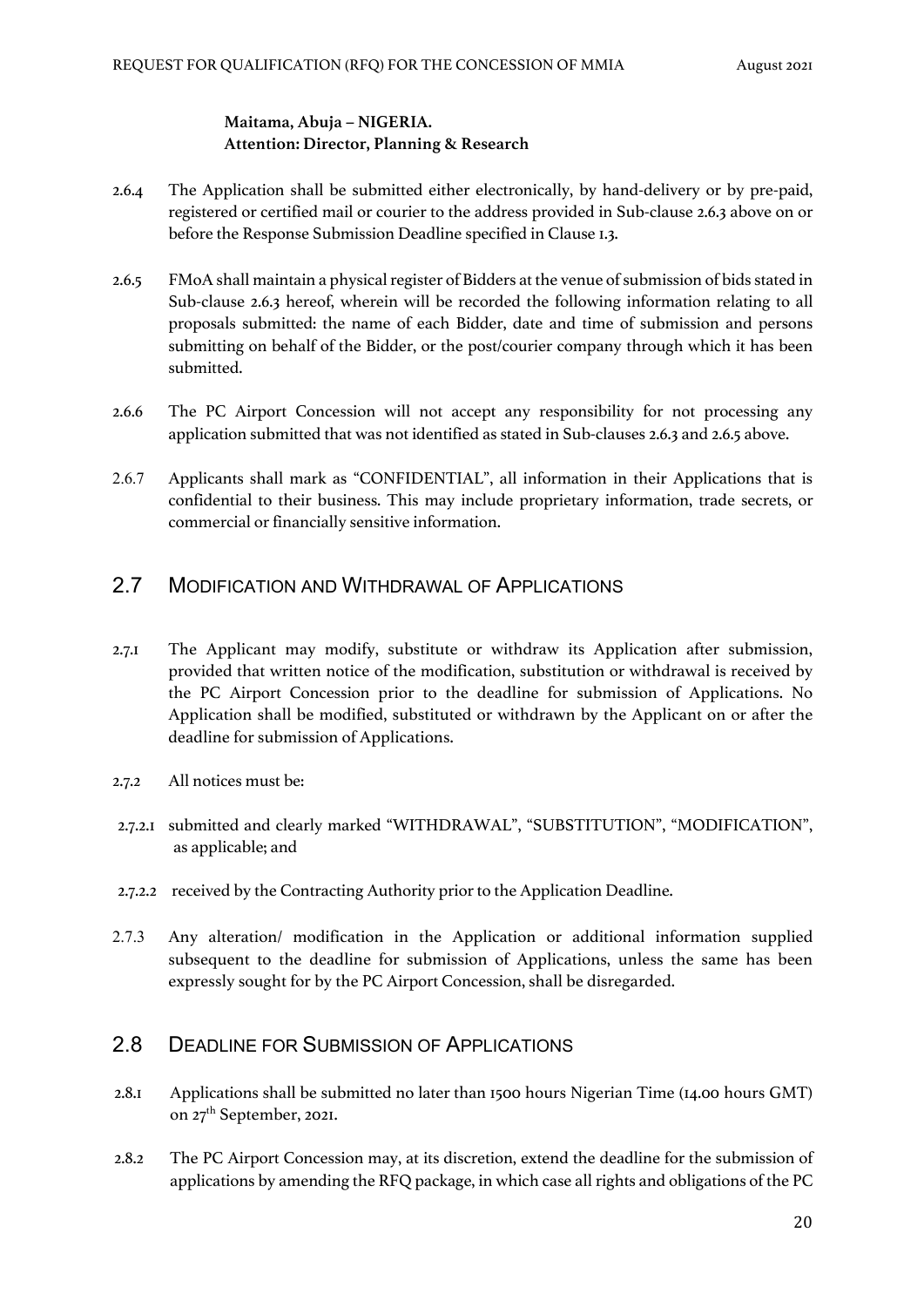Airport Concession and the Applicants subject to the previous deadline shall thereafter be subject to the deadline as extended.

#### 2.9 LATE SUBMISSIONS

Any Application received by the PC Airport Concession after the deadline for submission of Applications prescribed in this instruction shall not be eligible for consideration and shall be disqualified.

#### 2.10 CONTACT INFORMATION

The Application shall state the name and the contact details of the Consortium members as per format in Form II, and the Applicant's authorized representative and the Applicant's principal contact person and his/her designated alternate as per format in Form V. The PC Airport Concession shall only communicate with the principal contact person or his/her designated alternate in the absence of the former.

#### 2.11 CLARIFICATION OF RFQ AND PRE-APPLICATION MEETING

- 2.11.1 Applicants may request for clarifications on any information contained in the RFQ Package not later than Ist September, 2021. All such communication between the Applicant through its designated contact person pursuant to Clause 2.10 above with the PC Airport Concession shall be by email to **enquiry@nacp.gov.ng**
- 2.11.2 The PC Airport Concession shall endeavour to respond to the questions raised or clarifications sought by the Applicants. However, the PC Airport Concession reserves the right not to respond to any question or provide any clarification, in its sole discretion, and nothing in this clause shall be taken or read as compelling or requiring the PC Airport Concession or the Grantor to respond to any question or to provide any clarification.
- 2.11.3 The PC Airport Concession may also on its own motion, if deemed necessary, issue interpretations and clarifications to all Applicants. All clarifications and interpretations issued by the PC Airport Concession shall be deemed to be part of the RFQ.
- 2.11.4 Each Applicant's designated representative may be invited to attend a Pre-Application Meeting at such date, time, and venue to be communicated via an email by the Contracting Authority no later than 7 days before the Pre-Application Meeting. The purpose of the meeting will be to clarify issues and to answer questions on any matter that may be raised at that stage.
- 2.11.5 Minutes of the Pre-Application Meeting, including the text of the questions raised, without identifying the source, and the responses given, together with any responses prepared after the meeting, will be transmitted promptly to all Applicants who have acquired/been issued with this RFQ. Any modification to this RFQ that may become necessary as a result of the Pre-Application Meeting shall be made by the Contracting Authority exclusively through the issue of an addendum to this RFQ which will be shared via the email addresses of the Applicants,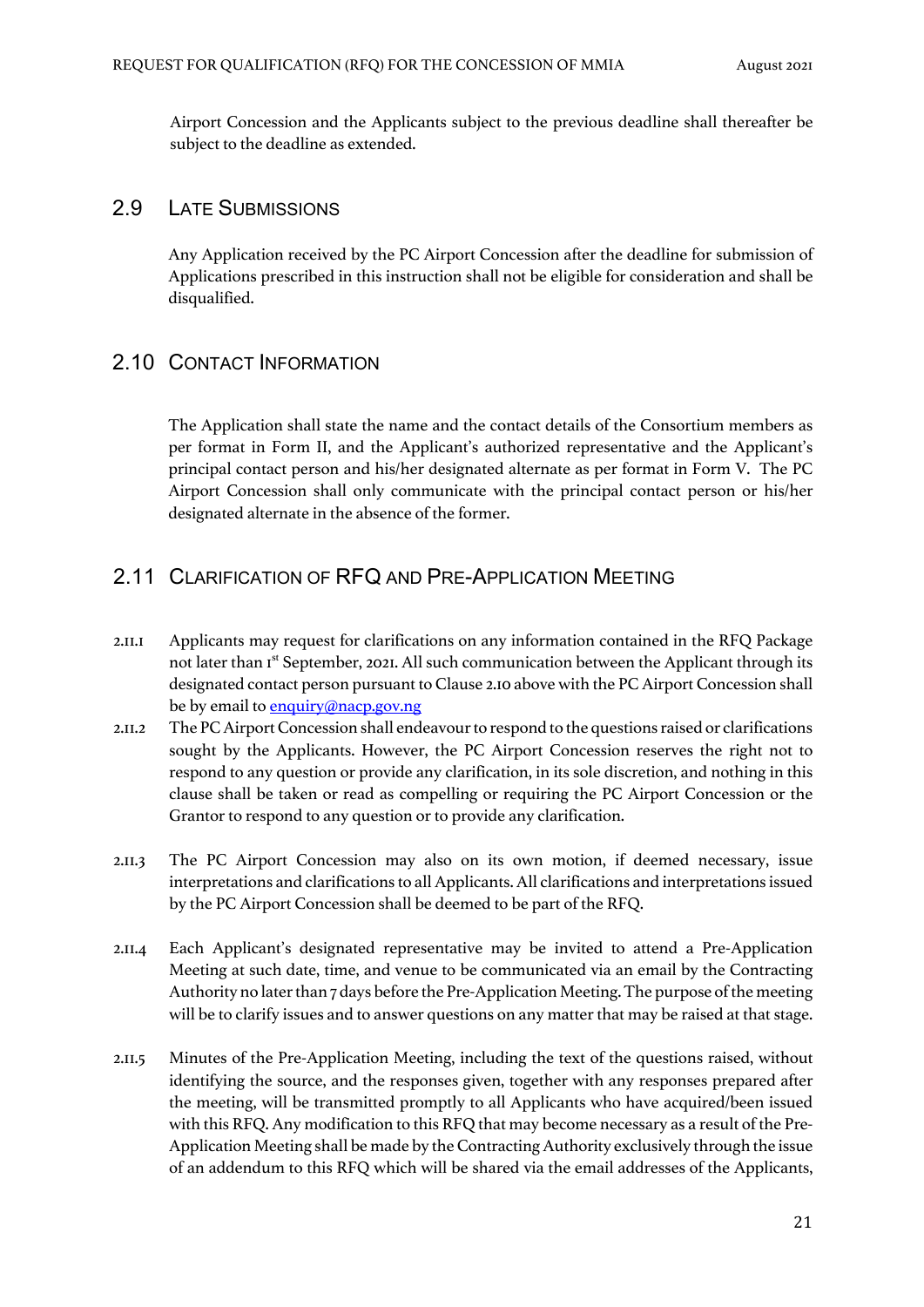and not through the minutes of the Pre-Application Meeting. Non-attendance of the Pre-Application Meeting will not be a cause for disqualification of an Applicant.

### 2.12 CHANGES IN COMPOSITION OF CONSORTIUM

- 2.12.1 Where the Applicant is a Consortium, any change(s) in the composition of the Consortium may be permitted by the Contracting Authority prior to the Application Deadline, only where:
- 2.12.2
- 2.12.2.1 The Lead Member continues to be the Lead Member of the Consortium;
- 2.12.2.2 The substitute (in the case of substitution) is at least equal, in terms of Technical and/or Financial Capacity required by this RFQ, to the Consortium Member/Associate who is sought to be substituted and the modified Consortium shall continue to meet the prequalification criteria for Applicants; and
- 2.12.2.3 The new Consortium Member(s) expressly adopt(s) the Application already made on behalf of the Consortium as if it were a party to it originally and is not a member and/or Affiliate of any other Consortium bidding for the Project
- 2.12.3 Notwithstanding the provisions of paragraph 2.12.1 above, approval for change in the composition of a Consortium shall be at the sole discretion of the Contracting Authority.

#### 2.13 ACKNOWLEDGMENT BY APPLICANTS

By submitting Applications in response to this RFQ, all Applicants fully acknowledge that:

- (a) They have carefully examined all information in this RFQ package and received all information which they require to submit an application; and
- (b) They accept the risk of any inadequacy, error or mistake in the information provided in the RFQ Package and agree to be bound by the relevant undertakings provided therein.
- (c) The Contracting Authority shall not be liable for any omission, mistake, or error in respect of any of the above or on account of any matter or thing arising out of or concerning or relating to the RFQ, including any error or mistake therein or in any information or data given by the Contracting Authority.

## 2.14 ACCEPTANCE/REJECTION OF BIDS

- 2.14.1 Notwithstanding anything contained in this RFQ package, the PC Airport Concession reserves the right to accept or reject any Application, annul the qualification process and reject all Applications, at any time without any liability or any obligation for such acceptance, rejection or annulment, and without assigning any reasons thereto. In the event that the PC Airport Concession rejects or annuls all the Bids, it may, in its discretion, invite all eligible Bidders to submit fresh Bids hereunder.
- 2.14.2 The PC Airport Concession reserves the right at any time to disqualify any Application which it discovers to contain a material misstatement or misrepresentation.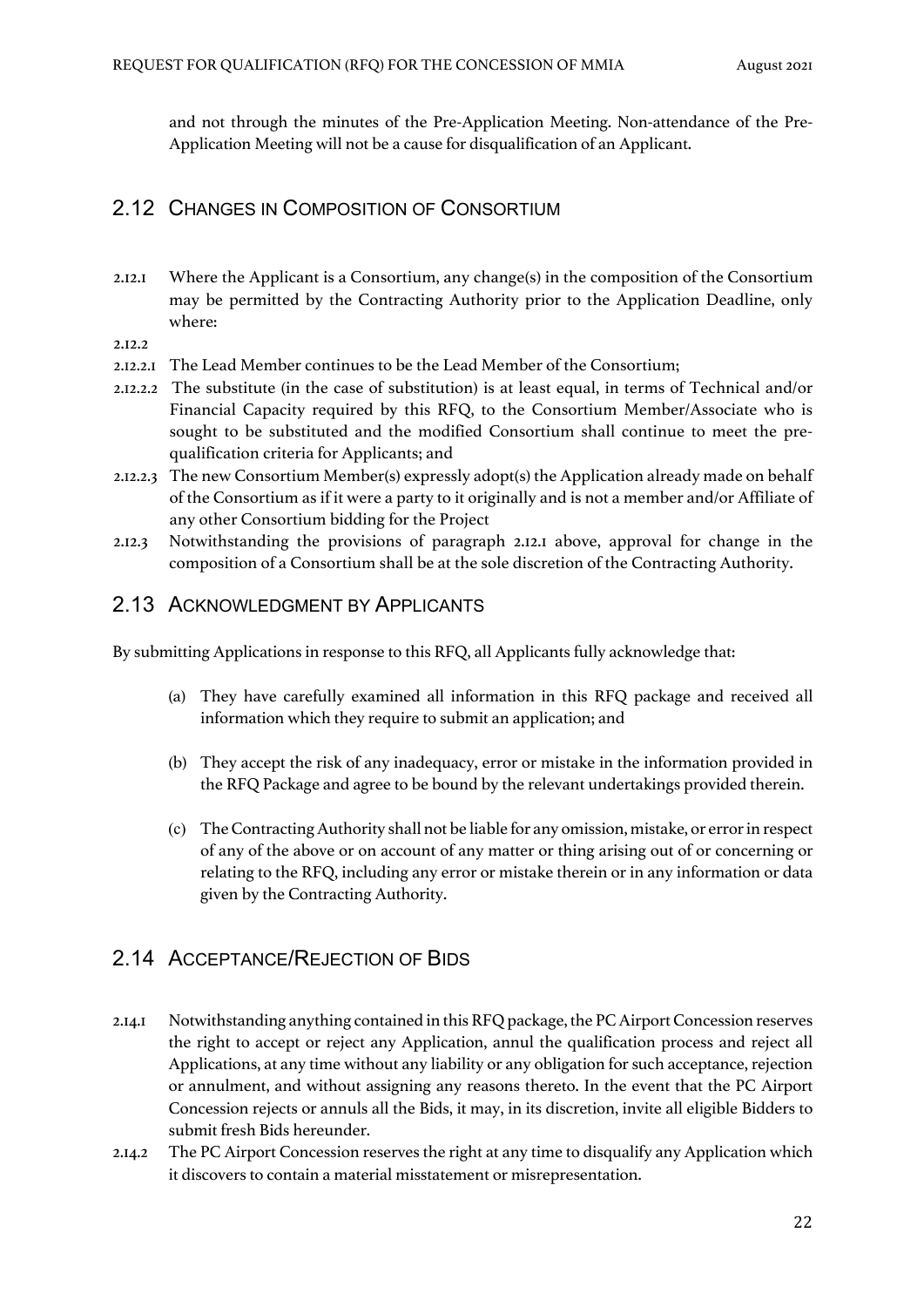- 2.14.3 Where an Applicant who is a Consortium Lead Member has been disqualified in accordance with paragraph 2.13.2 above, then its entire Consortium may be disqualified.
- 2.14.4 In the event that the disqualification of an Applicant and rejection of its Application occurs after the Applications have been opened, the Contracting Authority reserves the right to take any other measure as may be deemed fit in its sole discretion.
- 2.14.5 The Contracting Authority reserves the right to verify all statements, information, and documents submitted by any Applicant in response to the RFQ. Any such verification or lack of such verification by the Contracting Authority shall not relieve the Applicant of its obligations or liabilities hereunder, nor will it affect any rights of the Contracting Authority thereunder.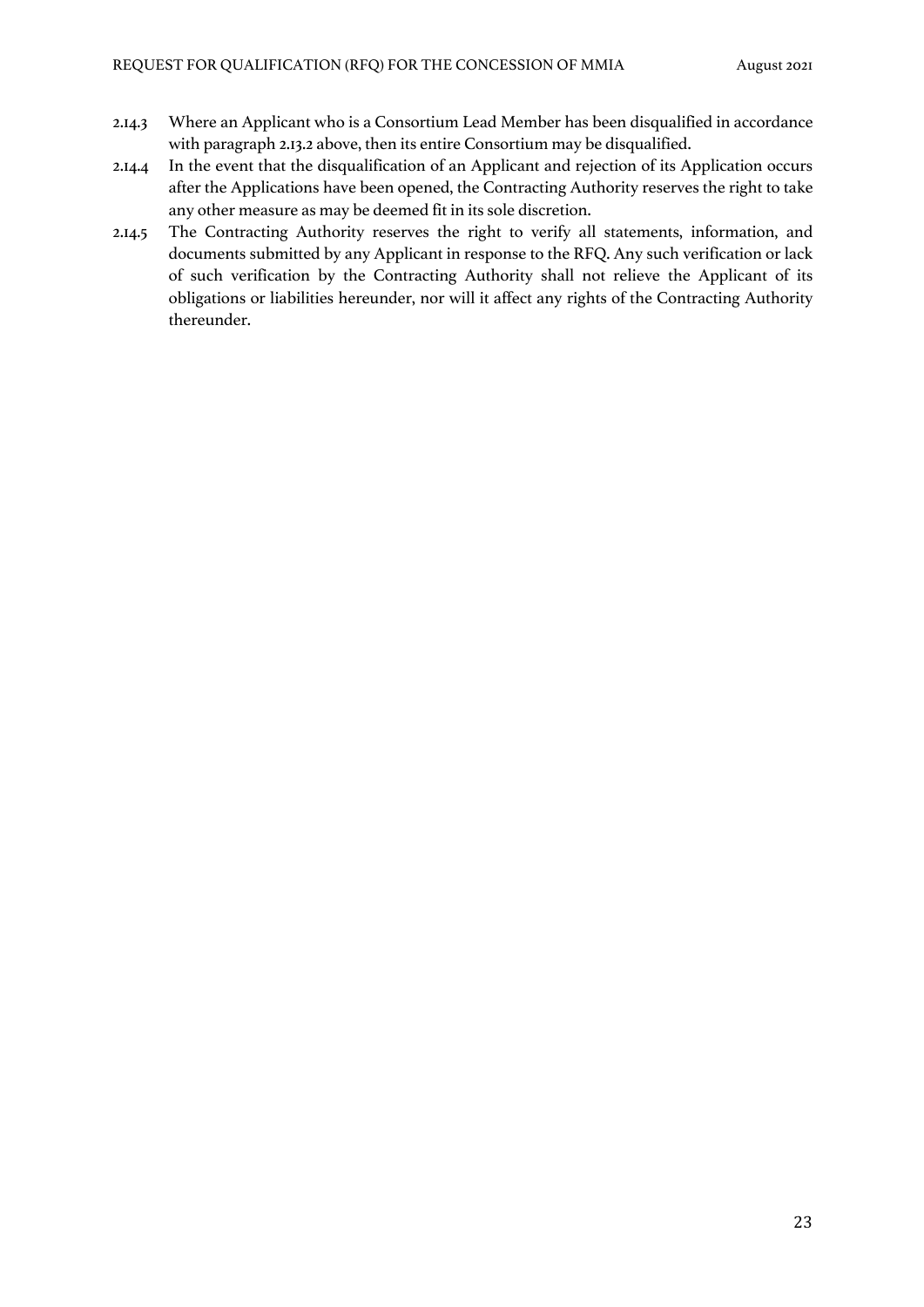# 3.EVALUATION PROCESS

#### 3.1. OPENING AND EVALUATION OF APPLICATIONS

- **3.1.1.** The PC Airport Concession shall open the Applications on a date after the deadline for submission of Applications. The PC Airport Concession shall prepare a record of the opening of Applications which shall include, as a minimum, the name of the Applicant.
- **3.1.2.** Information relating to the evaluation of RFQ submissions, and recommendation for qualification, shall not be disclosed to Applicants or any other persons not officially concerned with such process or who is not a retained professional advisor advising the PC Airport Concession in relation to, or on matters arising out of, or concerning the Bidding Process. The PC Airport Concession will treat all information, submitted as part of Application, in confidence and will require all those who have access to such material to treat the same in confidence. The PC Airport Concession may not divulge any such information unless it is directed to do so by any statutory entity that has the power under law to require its disclosure or to enforce or assert any right or privilege of the statutory entity and/or the PC Airport Concession or as may be required by law or in connection with any legal process.
- **3.1.3.** From the deadline for submission of RFQ to the time of notification of the results of the qualification, any Applicant that wishes to contact the PC Airport Concession on any matter related to the RFQ process, may do so but only in writing via email: enquiry@nacp.gov.ng
- **3.1.4.** To assist in the evaluation of RFQ submissions, the PC Airport Concession may, at its discretion, ask any Applicant for a clarification of its submission which shall be submitted within a stated reasonable period of time. Any request for clarification and all clarifications shall be in writing.
- **3.1.5.** When an Applicant does not provide clarifications of the information requested by the date and time set in the PC Airport Concession 's request for clarification, its application may be rejected. In case the Application is not rejected, the PC Airport Concession may proceed to evaluate the Application by construing the particulars requiring clarification to the best of its understanding, and the Applicant shall be barred from subsequently questioning such interpretation of the PC Airport Concession.
- **3.1.6.** The PC Airport Concession may reject any Application which is not responsive to the requirements of the RFQ Package and no request for alteration, modification, substitution or withdrawal shall be entertained by the PC Airport Concession in respect of such Application. An Application shall be considered responsive only if:
	- 3.1.6.1. it is submitted prior to the deadline for submission of Applications;
	- 3.1.6.2. it contains all the information and documents (complete in all respects) as requested in this RFQ;
	- 3.1.6.3. it contains information in formats same as those specified in this RFQ Package;
	- 3.1.6.4. it does not contain any condition or qualification.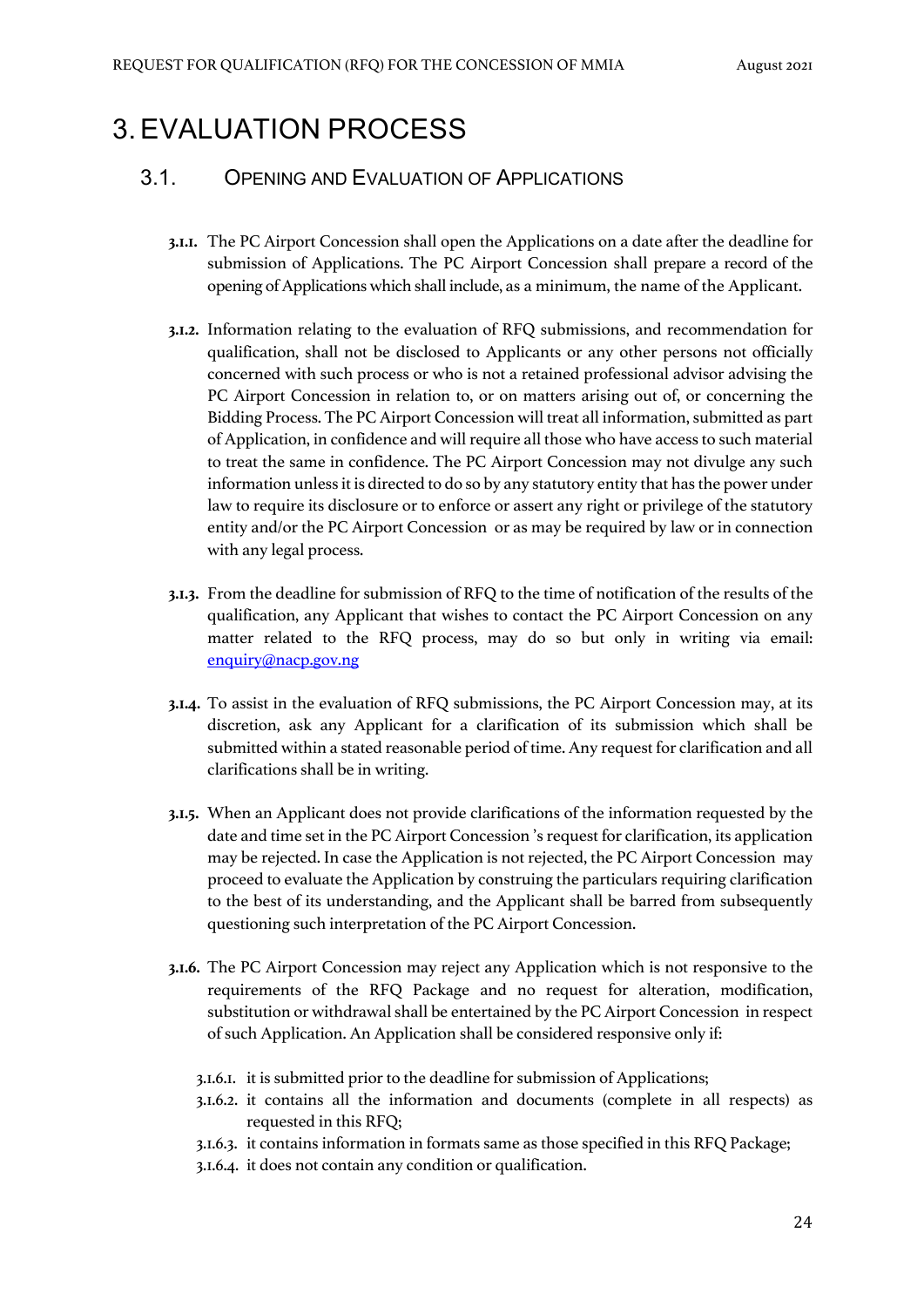- **3.1.7.** The PC Airport Concession shall use the factors, methods, criteria, and requirements defined in Section 3, Qualification Criteria and Requirements to evaluate the qualifications of the Applicants. Qualification Criteria in Section 3 are indicative of the qualification factors and may be amended prior to the dateline for submission of applications. Any amendments shall be communicated to all Applicants in accordance with Sub-clause 2.3.2.
- **3.1.8.** Only the qualifications of subcontractors that have been identified in the Application may be considered in the evaluation of an Applicant. However, the general experience and financial resources of subcontractors not deemed to be members of the Consortium may not be added to those of the Applicant for purposes of qualification of the Applicant.
- **3.1.9.** Any information contained in the Application shall not in any way be construed as binding on the PC Airport Concession, its agents, successors or assigns, but shall be binding against the Applicant if the Project is subsequently awarded to it on the basis of such information.
- **3.1.10.**The PC Airport Concession reserves the right to accept or reject any Application, and to annul the qualification process and/or any other process before the execution of definitive/project agreements and reject all Applications at any time, without thereby incurring any liability to the Applicants.
- **3.1.11.** Applicants are advised that qualification of Applicants will be entirely at the discretion of the PC Airport Concession. Applicants will be deemed to have understood and agreed that no explanation or justification on any aspect of the Bidding Process or selection will be given.
- **3.1.12.**All Applicants whose applications have met or exceeded ("passed") the specified threshold requirements will be qualified by the PC Airport Concession.

#### 3.2. CONFIDENTIALITY

- **3.2.1.** Information relating to the clarification or evaluation of Applications and recommendation of any Applicant(s) shall not be disclosed to Applicants and/or any other person who is not officially concerned with the Selection/Bidding Process or is not a retained professional adviser advising the Contracting Authority in relation to matters arising out of or concerning the Selection/Bidding Process, until and unless information pertaining to the Selection/Bidding Process is officially transmitted by the Contracting Authority.
- **3.2.2.** The Contracting Authority shall treat all information submitted by the Applicants as confidential and will require all those who have access to such material to treat the same accordingly. The Contracting Authority shall not divulge any such information unless it is directed to do so by any statutory entity that has the power under law to require its disclosure or is to enforce or assert any right or privilege of the statutory entity and/or the Contracting Authority or as may be required by law or in connection with any legal process.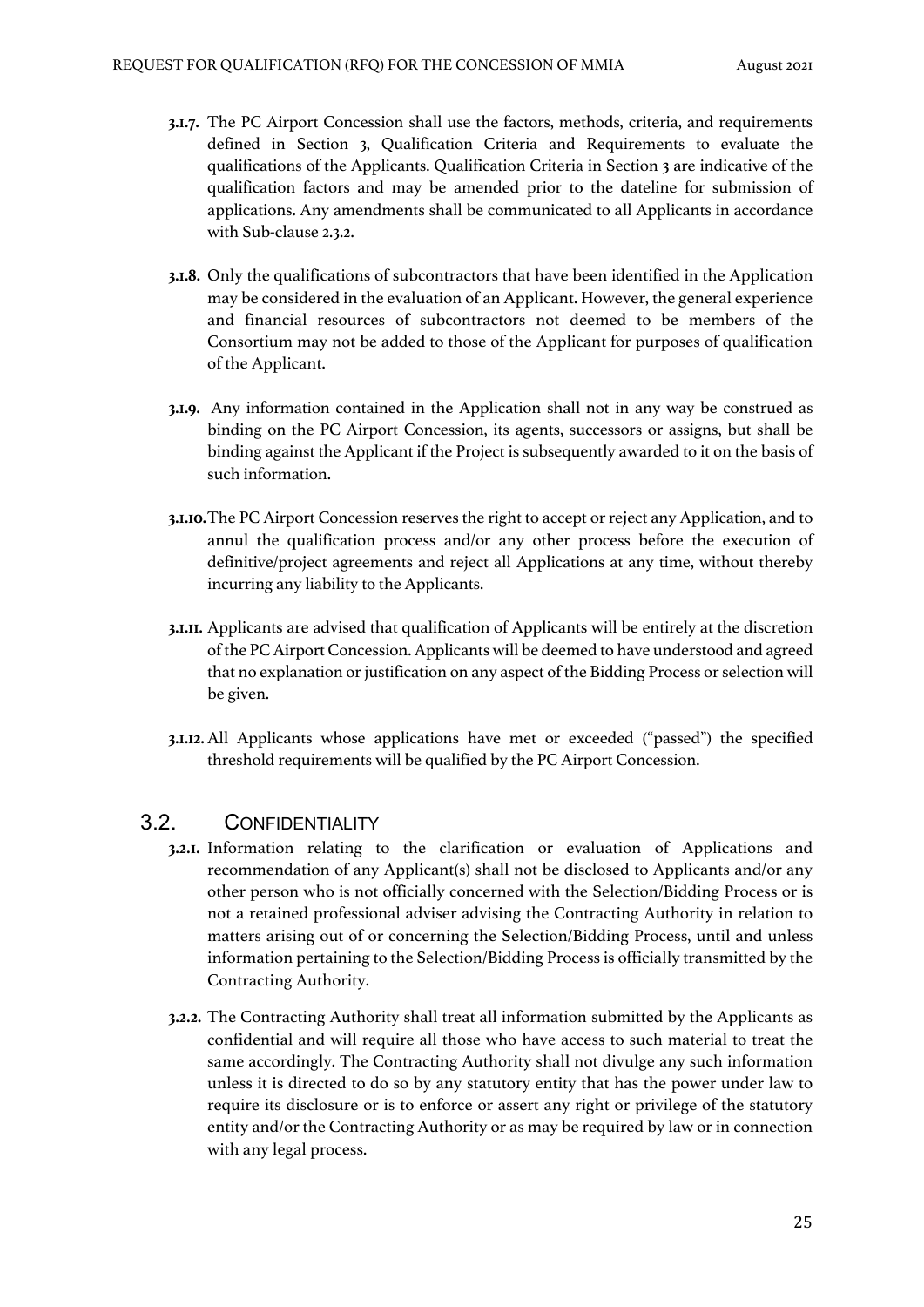- **3.2.3.** Any effort by an Applicant to influence the Contracting Authority in the evaluation of the Applications may result in the rejection of its application.
- **3.2.4.** Notwithstanding the foregoing, following the Application Opening, any Applicant may contact the Contracting Authority in writing from time to time on any matter related to the Selection/Bidding Process.

### 3.1 QUALIFICATION AND BIDDING

- 3.1.1 After the evaluation of Applications, the PC Airport Concession would notify short-listed qualified Applicants (Bidders) who will be eligible for participation in the RFP Bid Stage At the same time, the PC Airport Concession would notify the other Applicants that they have not been short-listed. Subject to Section 2 Sub-clause 2.2.2, Applicants whose Application has been rejected may seek inclusion in a Consortium that has been qualified. The PC Airport Concession will not entertain any query or clarification from Applicants who fail to qualify.
- 3.1.2 Bidders will be required to execute a Non-Disclosure Agreement (NDA) prior to being issued the Bidding Document. The Bidders will be requested to submit a Bid in the form and manner to be set out in the Bidding Documents. Only qualified Applicants shall be invited by the PC Airport Concession to submit their Bids for the Project. The PC Airport Concession is likely to provide a comparatively short time span for submission of the Bids for the Project. The Applicants are therefore advised to visit the site and familiarise themselves with the Project by the time of submission of the Application.
- 3.1.3 All documents and other information supplied by the PC Airport Concession or submitted by an Applicant to the PC Airport Concession shall remain or become the property of the PC Airport Concession . Applicants are to treat all information as strictly confidential and shall not use it for any purpose other than for preparation and submission of their Application. The PC Airport Concession will not return any Application or any information provided along therewith.
- 3.1.4 Save and except as provided in this RFQ, the PC Airport Concession shall not entertain any correspondence with any Applicant in relation to the acceptance or rejection of any Application.

# 4.FRAMEWORK/CRITERIA FOR EVALUATION OF APPLICATIONS

4.1. EVALUATION PARAMETERS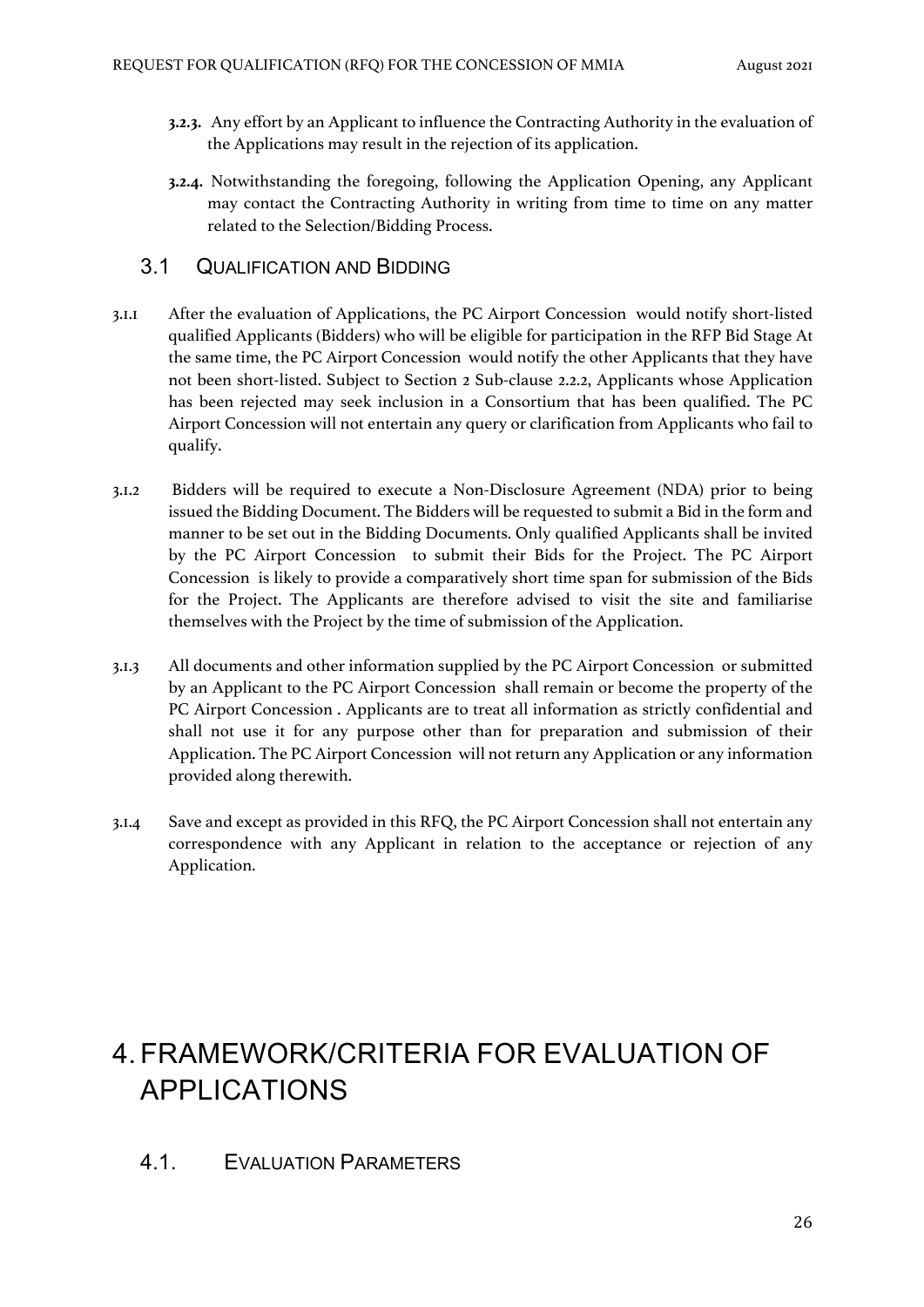- **4.1.1.** Only those Applicants who meet the eligibility and qualification criteria specified in this Clause 3.3 shall qualify for evaluation. Applications of consortia who do not meet these criteria shall be rejected.
- **4.1.2.** The Applicant's competence and capability is proposed to be established by the following minimum parameters:

## 4.2. TECHNICAL CAPACITY

- (i) To demonstrate technical capacity and experience in the development financing and operations of Airports and Cargo Terminals facilities, the Applicant shall have, over the past ten (10) years preceding the deadline for submission of the Application:
	- a. Evidence of track record in investing and financing of International Airports and Cargo Terminals (List all relevant track records)
	- b. undertaken the development of a greenfield airport facility or upgrade of an existing airport facility which would be deemed to include runways, terminal building, cargo facility, airport management solutions, ground handling services etc (List all relevant track records)
	- c. Experience in managing and operating airport(s) with minimum pax (passenger) throughput of 10 million per annum. (List all relevant track records)
	- d. Evidence of similar integration of Airport and Cargo Terminal operations within an aviation ecosystem (List all relevant track records)
	- e. Experience in emerging markets will be an added advantage (List all relevant track records)
	- f. The Applicants must provide the necessary information relating to Technical Capacity as per format of Forms IV to VI.
	- g. The Applicant should furnish the required Project-specific information and evidence in support of its claim of Technical Capacity, as per format of Forms VII to IX.

### 4.3. FINANCIAL CAPACITY

The Applicant shall provide:

(i) documentary evidence that it is in a good financial position at the close of the preceding financial year with a minimum net worth of NGN 20 billion and can provide the required equity funding having regard to its contemplated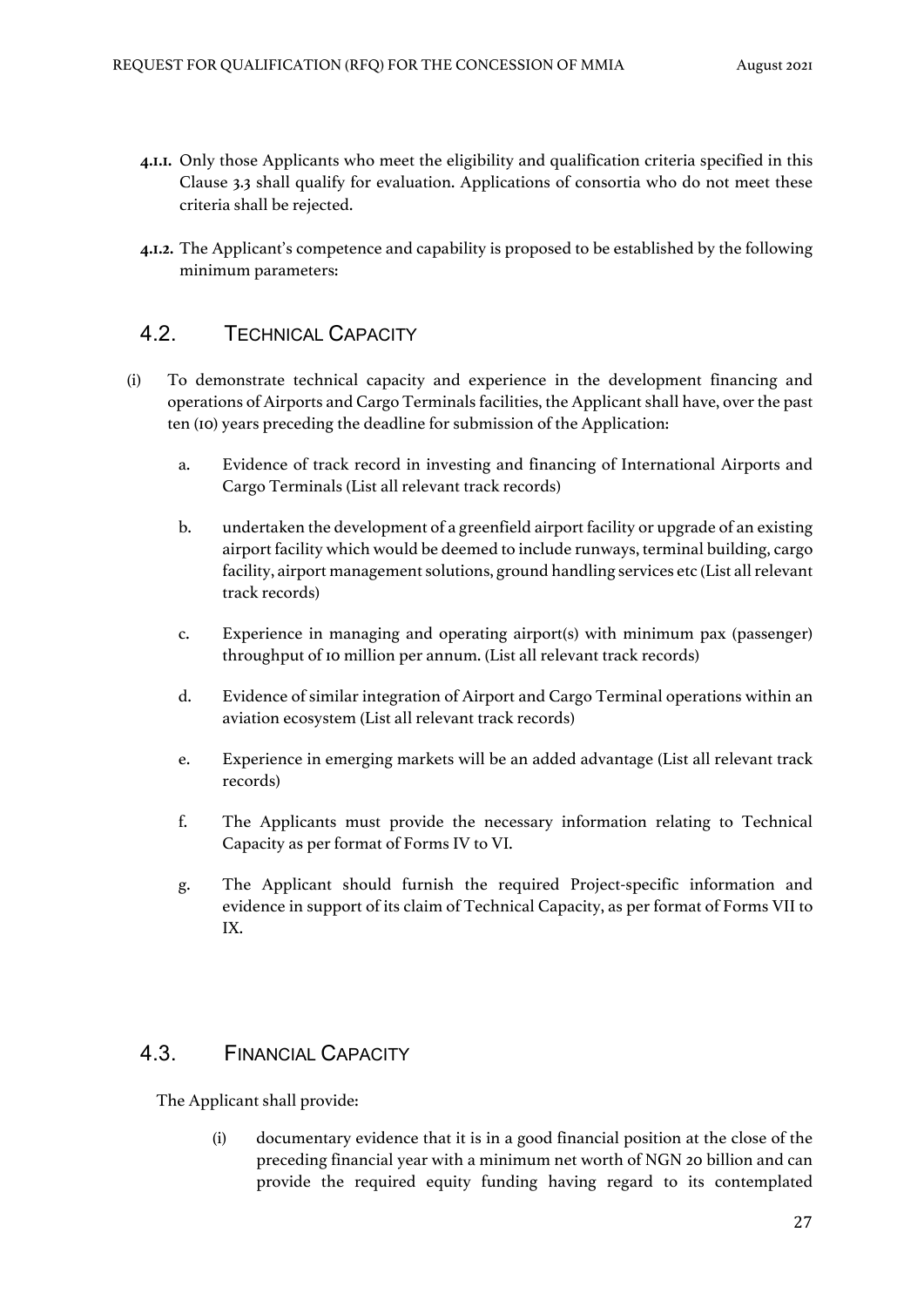financing in the upgrade, rehabilitation and operations of the Airport and Cargo Terminals infrastructure and facilities.

(ii) documentary evidence, including but not limited to, a letter of financial support from a credible financial institution that supports its ability to provide debt funding for the Project.

The member(s) of the Consortium that is (are) nominated to be the financier of the Project, should satisfy the above conditions of eligibility. Alternatively, the Consortium Lead shall provide documentary evidence of good financial standing and that it has the ability to provide the required equity funding; and provide documentary evidence, including but not limited to, a letter of financial support from a credible financial institution that supports the proportional debt threshold in the Consortium.

Financial Information for Purposes of Evaluation

- a. The Application must be accompanied by the Audited Annual Reports of each Member of the Consortium for the Years Ended 2020, 2019 and 2018.
- b. In case the annual accounts for the Year Ended 2020 is not audited and therefore the Applicant cannot make it available, the Applicant shall give an undertaking to this effect and the statutory auditor shall certify the same. In such a case, the Applicant shall provide the Audited Annual Reports for the Years Ended 2019, 2018 and 2017.
- c. The Applicant must establish the minimum financial standing specified in Clause 4.3 and provide details as per format of Form III.

#### 4.4. SHORT-LISTING OF APPLICANTS

The PC Airport Concession may, in its discretion, maintain a reserve list of prequalified Applicants who may be invited to substitute the short-listed Applicants in the event of their withdrawal from the Selection/Bidding Process or upon such Applicants' failure to conform to the conditions specified herein; provided that a substituted Applicant shall be given at least 30 (thirty) days to submit its Application.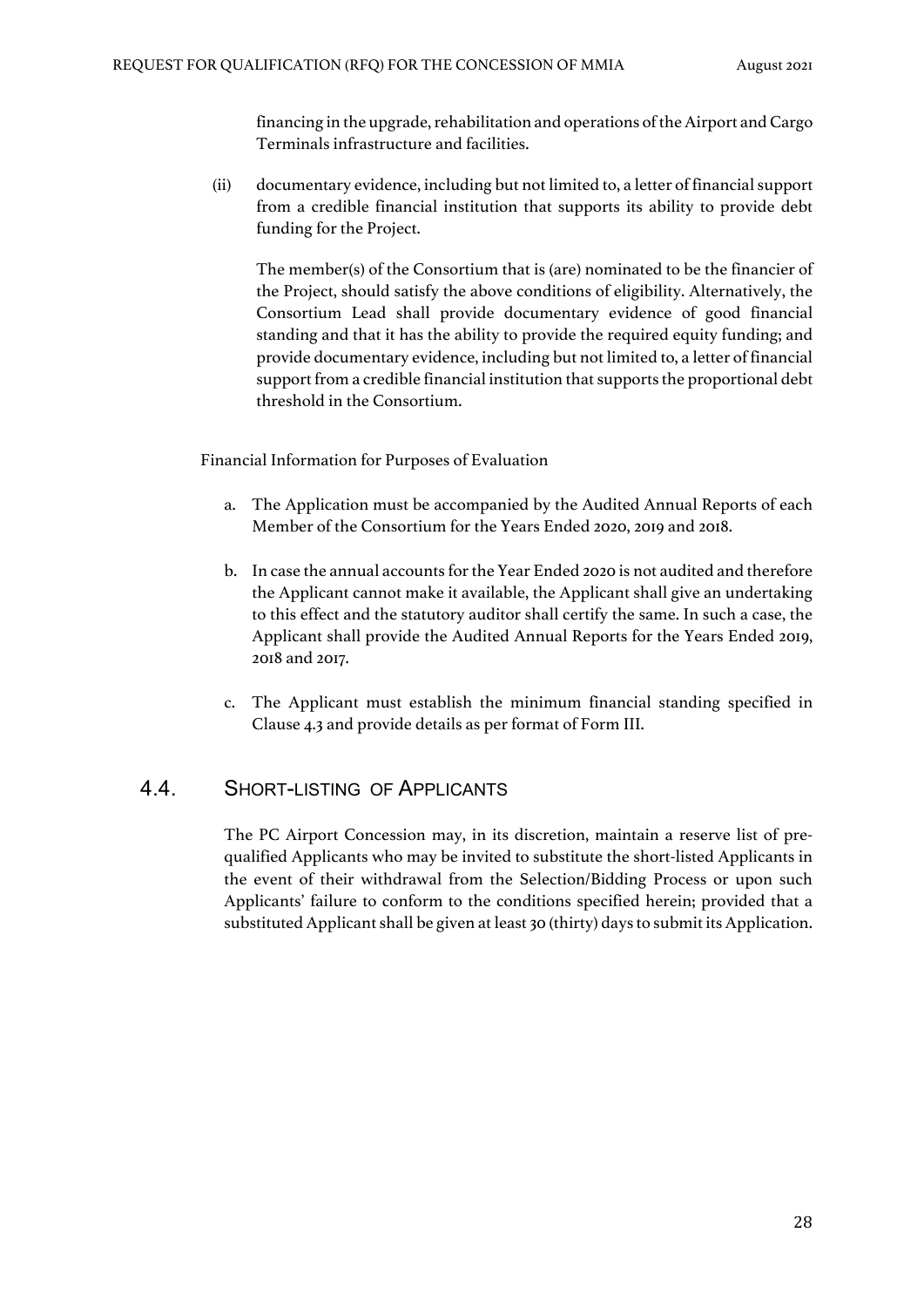| Eligibility & Qualification Criteria |                                  |                                      | <b>Compliance Requirements</b> |                           | Documentation                  |
|--------------------------------------|----------------------------------|--------------------------------------|--------------------------------|---------------------------|--------------------------------|
| No.                                  | Subject                          | Requirement                          | Consortium                     |                           | <b>Submission Requirements</b> |
|                                      |                                  |                                      | <b>Lead Partner</b>            | <b>Consortium Members</b> |                                |
| I.                                   | Declaration                      |                                      |                                |                           |                                |
| I.I                                  | Letter of Response               | Letter must be signed without        | Compulsory                     | N/A                       | Form I                         |
|                                      |                                  | changes, additions and/or            | requirement                    |                           |                                |
|                                      |                                  | subtractions.                        |                                |                           |                                |
| 2.                                   | <b>Capabilities of Applicant</b> |                                      |                                |                           |                                |
| 2.I                                  | <b>Business</b>                  | All boxes must be filled. Where      | Compulsory                     | Compulsory requirement    | Form II                        |
|                                      | Information                      | not applicable it shall be so stated | requirement                    |                           |                                |
| 2.2                                  | <b>Financial Capability</b>      | All boxes must be filled. Required   | Compulsory                     | If Applicable             | Form III                       |
|                                      |                                  | certificates and/or forms must be    | requirement                    |                           |                                |
|                                      |                                  | attached.                            |                                |                           |                                |
| 2.3                                  | Development,                     | All boxes must be filled             | Compulsory                     | If Applicable             | Form IV                        |
|                                      | Management and                   |                                      | requirement                    |                           |                                |
|                                      | Operating                        |                                      |                                |                           |                                |
|                                      | Capabilities of                  |                                      |                                |                           |                                |
|                                      | <b>International Airport</b>     |                                      |                                |                           |                                |
|                                      | and Cargo Terminals              |                                      |                                |                           |                                |
| 2.4                                  | Authorized                       | Contact details of authorized        | Compulsory                     | N/A                       | Form V                         |
|                                      | Representative                   | representative(s) must be given      | requirement                    |                           |                                |
| 2.5                                  | Consortium                       | Details of Consortium                | Compulsory                     | Compulsory requirement    | Form VI                        |
|                                      | Summary                          |                                      | requirement                    |                           |                                |

\_\_\_\_\_\_\_\_\_\_\_\_\_\_\_\_\_\_\_\_\_\_\_\_\_\_\_\_\_\_\_\_\_\_\_\_\_\_\_\_\_\_\_\_\_\_\_\_\_\_\_\_\_\_\_\_\_\_\_\_\_\_\_\_\_\_\_\_\_\_\_\_\_\_\_\_\_\_\_\_\_\_\_\_\_\_\_\_\_\_\_\_\_\_\_\_\_\_\_\_\_\_\_\_\_\_\_\_\_\_\_\_\_\_\_\_\_\_\_\_\_\_\_\_\_\_\_\_\_\_\_\_\_\_\_\_\_\_\_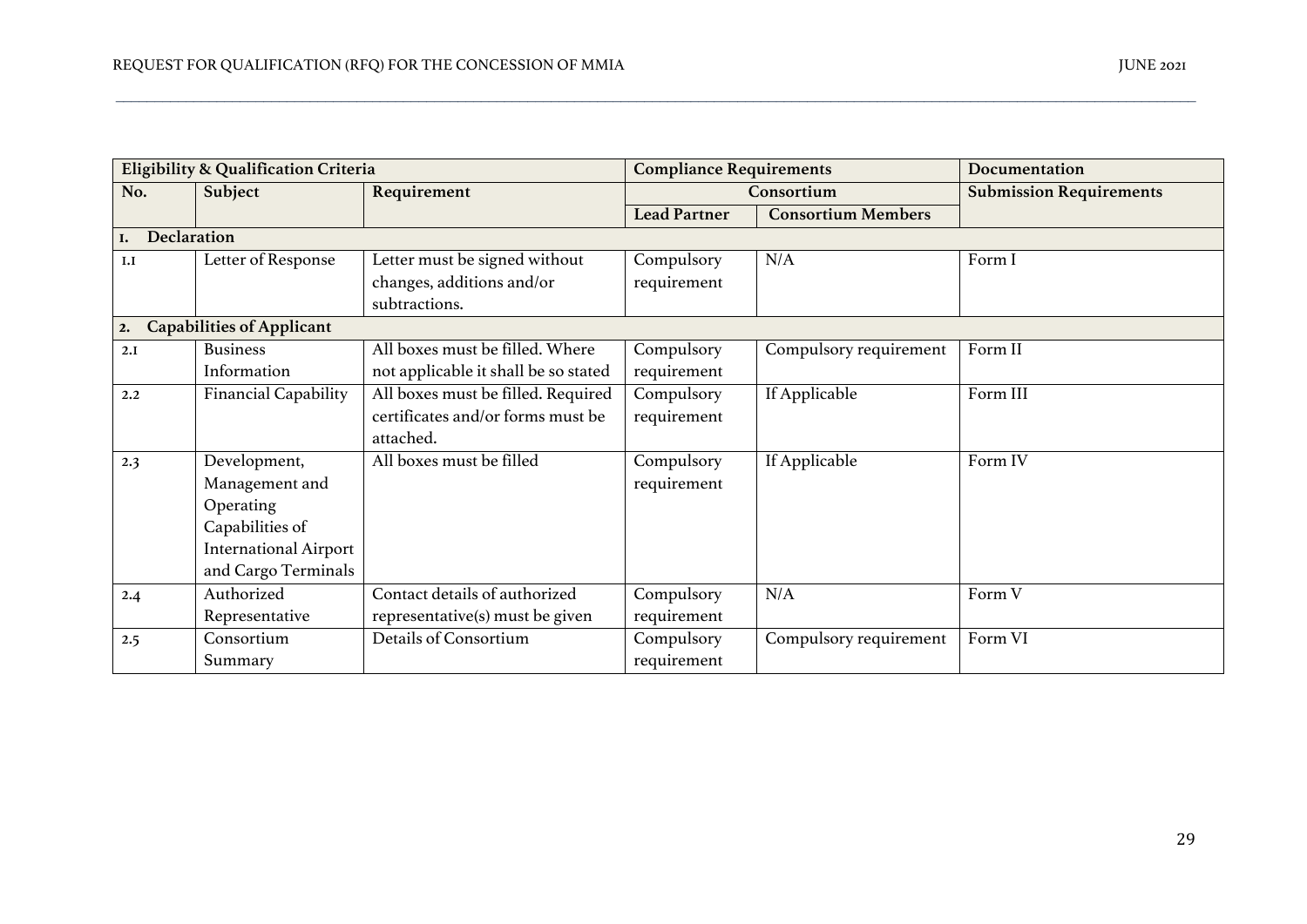| Eligibility & Qualification Criteria                                 |                         |                                                          | <b>Compliance Requirements</b> |                | Documentation                  |  |  |  |  |  |
|----------------------------------------------------------------------|-------------------------|----------------------------------------------------------|--------------------------------|----------------|--------------------------------|--|--|--|--|--|
| No.                                                                  | Subject                 | Requirement                                              | Consortium                     |                | <b>Submission Requirements</b> |  |  |  |  |  |
|                                                                      |                         |                                                          | <b>Lead Partner</b>            | Consortium     |                                |  |  |  |  |  |
|                                                                      |                         |                                                          |                                | <b>Members</b> |                                |  |  |  |  |  |
| Investment, Establishment, Management and Operating Experience<br>3. |                         |                                                          |                                |                |                                |  |  |  |  |  |
| 3.I                                                                  | International           | Prospective proponents must have a minimum of            | Must meet                      | Must meet      | Form VII                       |  |  |  |  |  |
|                                                                      | Airports and            | ten (IO) years' experience of managing and               | requirement                    | requirement    |                                |  |  |  |  |  |
|                                                                      | Cargo                   | operating International Airports and Cargo               | where                          | where          |                                |  |  |  |  |  |
|                                                                      | Terminals               | Terminals facilities. The information is to be           | applicable                     | applicable     |                                |  |  |  |  |  |
|                                                                      | <b>Operations &amp;</b> | summarized for each Airports and Cargo Terminals         |                                |                |                                |  |  |  |  |  |
|                                                                      | Management              | completed or in progress by the respective Member        |                                |                |                                |  |  |  |  |  |
|                                                                      | Experience              | of a Consortium                                          |                                |                |                                |  |  |  |  |  |
|                                                                      |                         |                                                          |                                |                |                                |  |  |  |  |  |
| 3.2                                                                  | International           | Prospective proponents must have over the past IO        | Must meet                      | Must meet      | Form VIII                      |  |  |  |  |  |
|                                                                      | Airports and            | (ten) financial years preceding the deadline for         | requirement                    | requirement    |                                |  |  |  |  |  |
|                                                                      | Cargo                   | submission of the Application and currently              | where                          | where          |                                |  |  |  |  |  |
|                                                                      | Terminals               | involved in the development, financing,                  | applicable                     | applicable     |                                |  |  |  |  |  |
|                                                                      | Development             | construction and operation of an International           |                                |                |                                |  |  |  |  |  |
|                                                                      | Financing &             | Airport and Cargo Terminals facility with:               |                                |                |                                |  |  |  |  |  |
|                                                                      | Investment              | Capacity for at least 10 million passengers.             |                                |                |                                |  |  |  |  |  |
|                                                                      | Experience              | Annual Revenue of at least NGNIo billion in<br>$\bullet$ |                                |                |                                |  |  |  |  |  |
|                                                                      |                         | the last three years                                     |                                |                |                                |  |  |  |  |  |
|                                                                      |                         | Experience in development and financing of<br>$\bullet$  |                                |                |                                |  |  |  |  |  |
|                                                                      |                         | infrastructure in emerging economies will                |                                |                |                                |  |  |  |  |  |
|                                                                      |                         | be an added advantage.                                   |                                |                |                                |  |  |  |  |  |

\_\_\_\_\_\_\_\_\_\_\_\_\_\_\_\_\_\_\_\_\_\_\_\_\_\_\_\_\_\_\_\_\_\_\_\_\_\_\_\_\_\_\_\_\_\_\_\_\_\_\_\_\_\_\_\_\_\_\_\_\_\_\_\_\_\_\_\_\_\_\_\_\_\_\_\_\_\_\_\_\_\_\_\_\_\_\_\_\_\_\_\_\_\_\_\_\_\_\_\_\_\_\_\_\_\_\_\_\_\_\_\_\_\_\_\_\_\_\_\_\_\_\_\_\_\_\_\_\_\_\_\_\_\_\_\_\_\_\_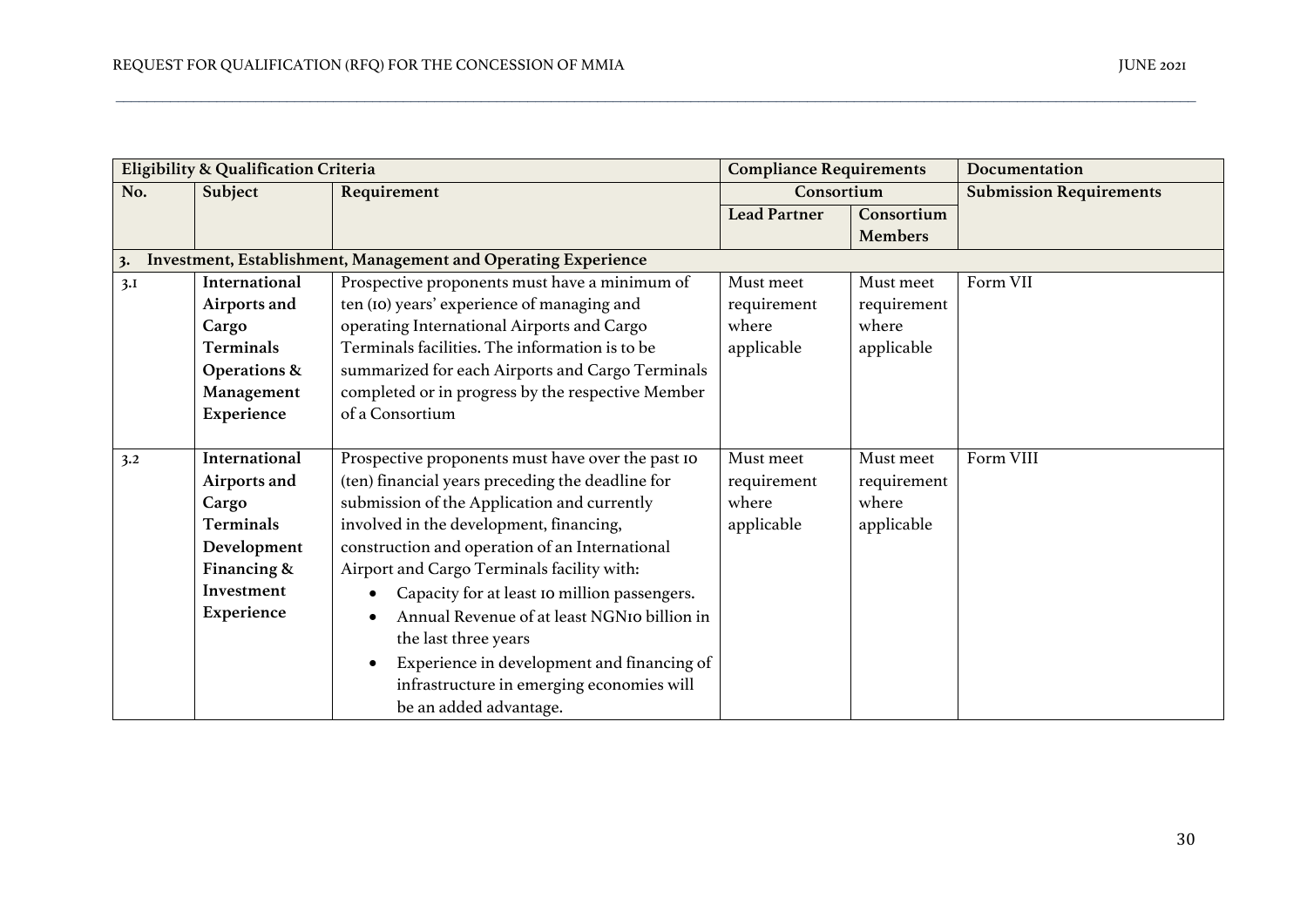# 5. CONFLICT OF INTEREST, FRAUD AND CORRUPT **PRACTICES**

 $\mathcal{L}_\mathcal{L} = \{ \mathcal{L}_\mathcal{L} = \{ \mathcal{L}_\mathcal{L} = \{ \mathcal{L}_\mathcal{L} = \{ \mathcal{L}_\mathcal{L} = \{ \mathcal{L}_\mathcal{L} = \{ \mathcal{L}_\mathcal{L} = \{ \mathcal{L}_\mathcal{L} = \{ \mathcal{L}_\mathcal{L} = \{ \mathcal{L}_\mathcal{L} = \{ \mathcal{L}_\mathcal{L} = \{ \mathcal{L}_\mathcal{L} = \{ \mathcal{L}_\mathcal{L} = \{ \mathcal{L}_\mathcal{L} = \{ \mathcal{L}_\mathcal{$ 

### 5.1. CONFLICT OF INTEREST

- **5.1.1.** Each Applicant (including any of its associates), shall at all times hold the Contracting Authority's interests paramount, strictly avoid conflicts with other assignments or its own corporate interests, act without any consideration for future work, and must not have a conflict of interest ("COI"). Any Applicant found to have a COI in respect of this RFQ process shall be disqualified.
- **5.1.2.** Such Applicant has the same legal representative for purposes of this Application as any other Applicant (s); and/or
- **5.1.3.** Such Applicant or any officer thereof has a relationship with another Applicant, or any officer thereof, directly or through a common third party/parties, that puts either or both of them in a position to have access to each other's information about, or to influence the Application of either or each other; and/or
- **5.1.4.** Such Applicant or any officer thereof has participated as a consultant to the Contracting Authority in the preparation of any documents, design, or technical specifications of the Project; and/or
- **5.1.5.** Any other situation in which an Applicant provides biased professional advice to the Contracting Authority in order to obtain from the Contracting Authority an undue benefit for itself or its Associate(s) in relation to the Project.

## 5.2. CORRUPT PRACTICES

- **5.2.1.** The Contracting Authority requires that Applicants and the Applicants' officers shall observe the highest standard of ethics during the implementation of the RFQ process and the execution of the Project.
- **5.2.2.** In pursuance of this requirement, the Contracting Authority shall:
	- 5.2.2.1. exclude an Applicant from participation in the RFQ process concerned or reject a proposal for the award; and
	- 5.2.2.2. declare an Applicant ineligible, either indefinitely or for a stated period, from participation in the RFP process;

if it, at any time, determines that the Applicant has, directly or through an agent, engaged in Corrupt Practice, Fraudulent Practice, Collusive Practice, Coercive Practice, or Obstructive Practice in competing for, or in executing the Project.

**5.2.3.** Should any Corrupt Practice or Fraudulent Practice of any kind come to the knowledge of the Contracting Authority, it shall, in the first place, allow the Applicant to provide an explanation and shall take appropriate actions only when a satisfactory explanation is not received. Such exclusion and the reasons for it, shall be recorded in the record of the Application process and promptly communicated to the Applicant concerned.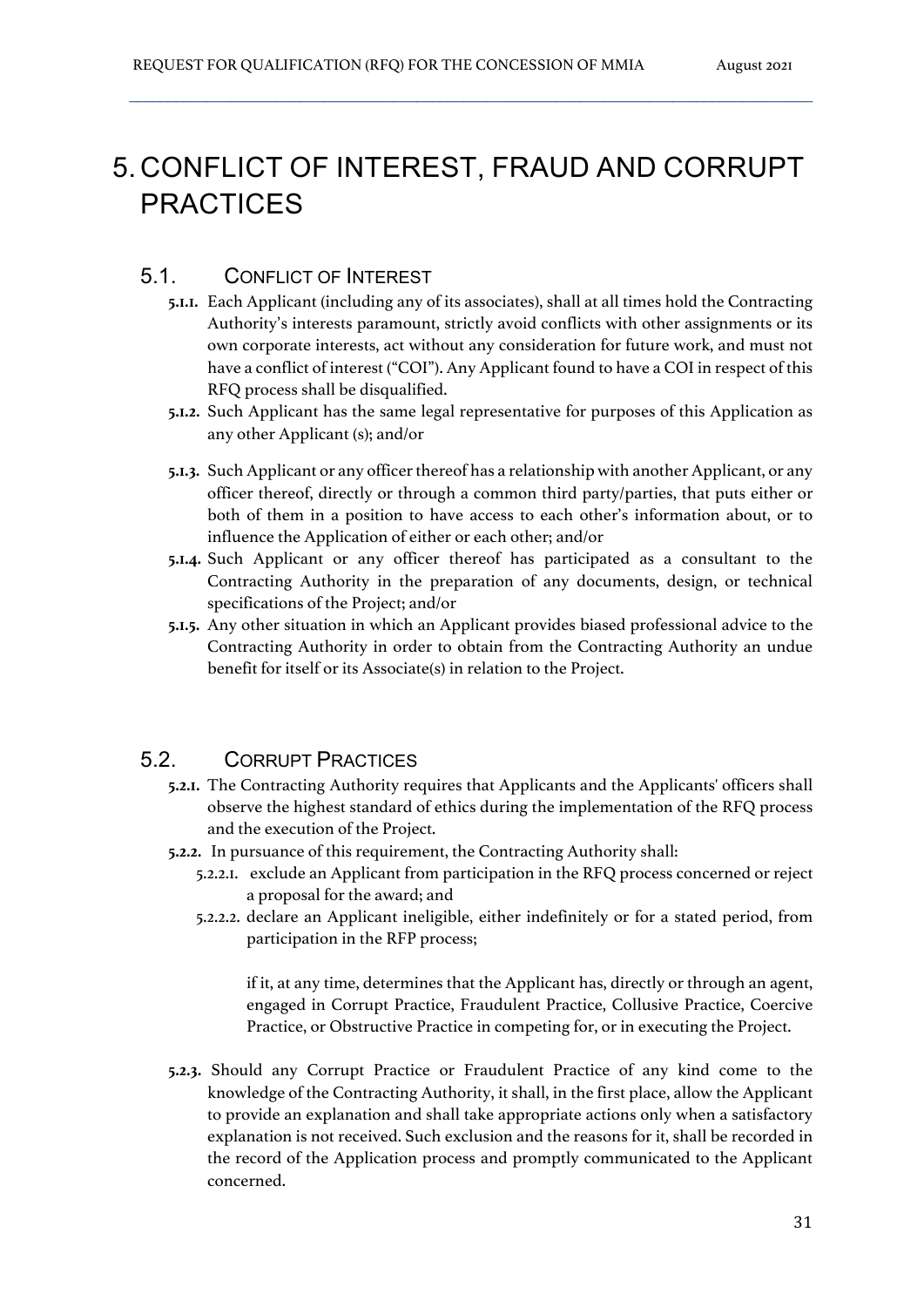**5.2.4.** Any communications between the Applicant and the Contracting Authority related to matters of alleged Fraudulent Practice or Corrupt Practice shall be in writing.

 $\mathcal{L}_\mathcal{L} = \{ \mathcal{L}_\mathcal{L} = \{ \mathcal{L}_\mathcal{L} = \{ \mathcal{L}_\mathcal{L} = \{ \mathcal{L}_\mathcal{L} = \{ \mathcal{L}_\mathcal{L} = \{ \mathcal{L}_\mathcal{L} = \{ \mathcal{L}_\mathcal{L} = \{ \mathcal{L}_\mathcal{L} = \{ \mathcal{L}_\mathcal{L} = \{ \mathcal{L}_\mathcal{L} = \{ \mathcal{L}_\mathcal{L} = \{ \mathcal{L}_\mathcal{L} = \{ \mathcal{L}_\mathcal{L} = \{ \mathcal{L}_\mathcal{$ 

**5.2.5.** The Contracting Authority requires that its personnel have an equal obligation not to solicit, ask for, and/or use coercive methods to obtain personal benefits in connection with the Application process or the execution of the Project.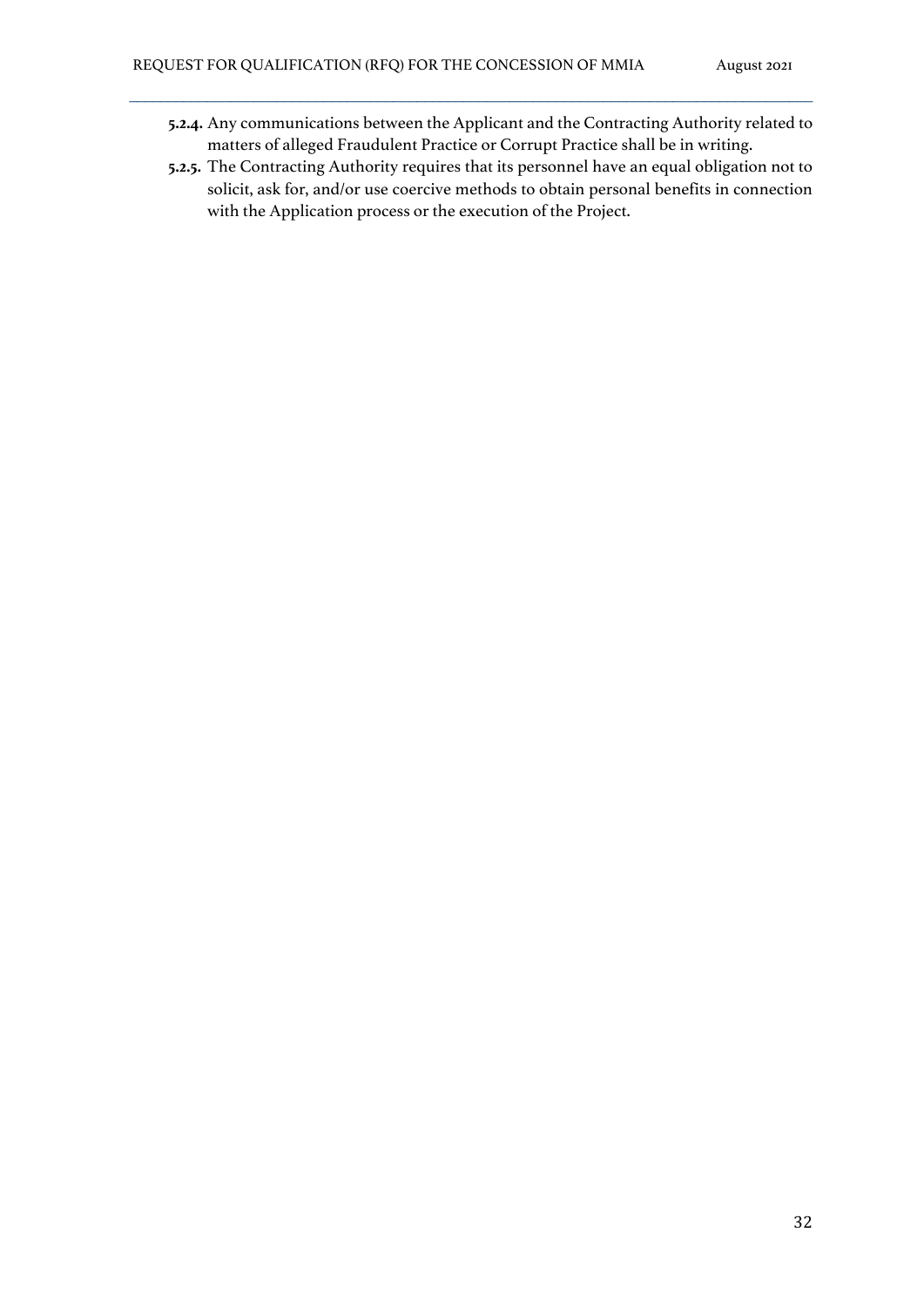# 6.APPLICATION FORMS

This letter must be signed without changes, additions and/or subtractions, except field indicated in square brackets.

 $\mathcal{L}_\mathcal{L} = \{ \mathcal{L}_\mathcal{L} = \{ \mathcal{L}_\mathcal{L} = \{ \mathcal{L}_\mathcal{L} = \{ \mathcal{L}_\mathcal{L} = \{ \mathcal{L}_\mathcal{L} = \{ \mathcal{L}_\mathcal{L} = \{ \mathcal{L}_\mathcal{L} = \{ \mathcal{L}_\mathcal{L} = \{ \mathcal{L}_\mathcal{L} = \{ \mathcal{L}_\mathcal{L} = \{ \mathcal{L}_\mathcal{L} = \{ \mathcal{L}_\mathcal{L} = \{ \mathcal{L}_\mathcal{L} = \{ \mathcal{L}_\mathcal{$ 

## FORM I (LETTER OF RESPONSE)

[Date]

The Honourable Minister, Federal Ministry of Aviation, Annex 3, Federal Secretariat Complex, Shehu Shagari Way, Maitama, Abuja – NIGERIA.

Dear Sir,

- **RE: Request for Qualification to Build, Operate and Transfer/Rehabilitate, Operate and Transfer, Airport Terminal Concession, Nigeria (Reference No. FMoA/Airport/RFQ001)**
- 1. We, the undersigned are duly authorized to represent and act on behalf of [\_\_\_\_\_\_\_\_\_\_\_\_\_\_\_\_\_\_\_\_\_] ("**Applicant**") and having reviewed and fully understood all information provided in the Request for Qualification Package ("**RFQ Package**"), hereby apply to be qualified as a proponent for the above-mentioned Project. The Application is unconditional and unqualified.
- 2. We hereby submit our qualification Application, which comprise the following:
	- (a) Form I Letter of Response;
	- (b) Form II Details of Applicant (Business Information and Experience);
	- (c) Form III Financial Strength;
	- (d) Form IV A, Investment, Development, Management & Operating Experience;
	- (e) Form IV B, CSR & Sustainability Eligibility
	- (f) Form V Particulars of Authorised Representative;
	- (g) Form VI Consortium Summary;
	- (h) Form VII Management & Operating Experience;
	- (i) Form VIII Development, Financing & Investment Experience;
	- (j) Form IX A, Power of Attorney for Signing of Submission;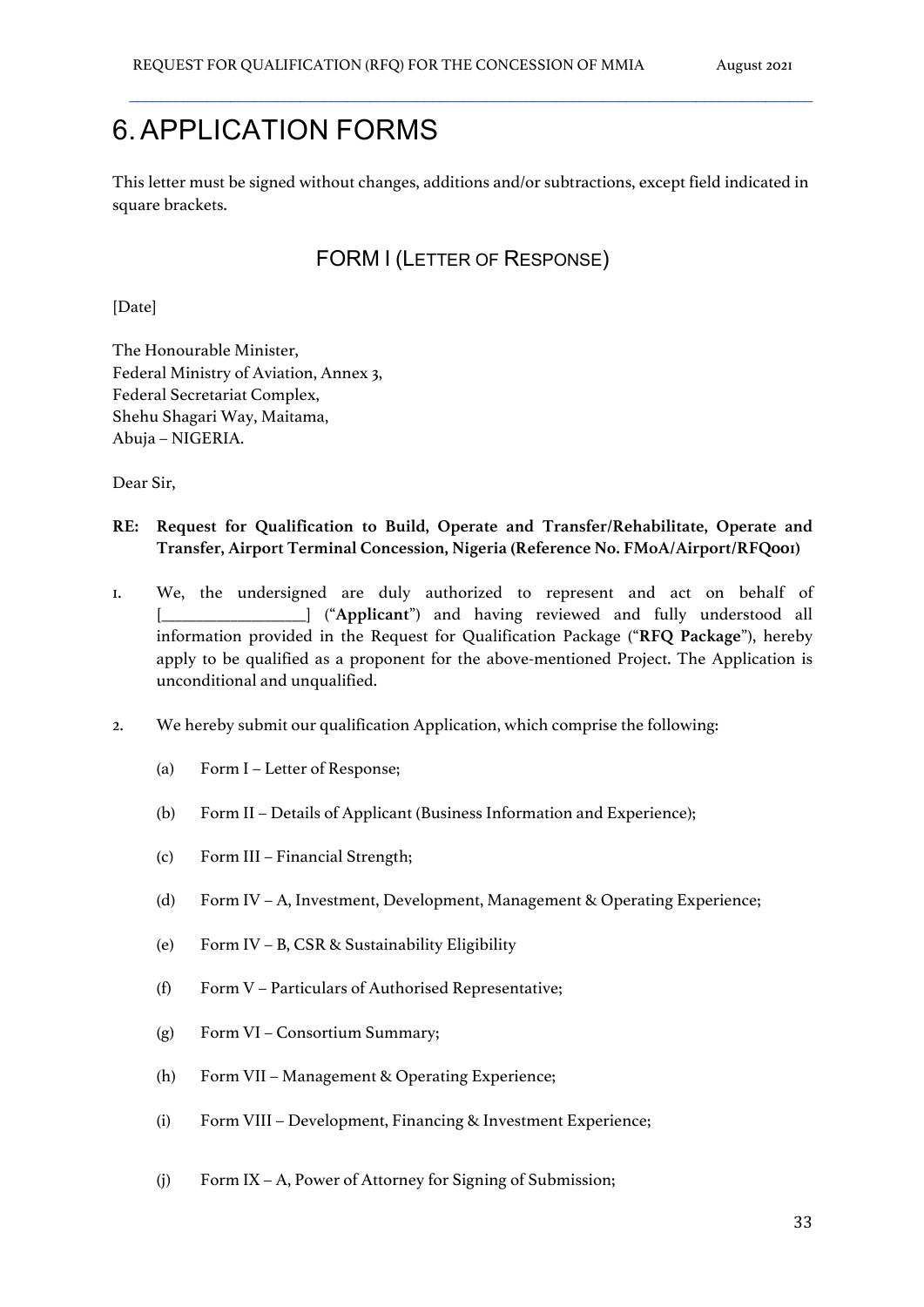- (k) Form IX B, Power of Attorney for Lead Member of Consortium;
- (l) Form X Joint Bidding Agreement; and
- (m) Other details and supporting documents as applicable.
- 3. The Lead Member of the Consortium applicant is  $[\underline{\hspace{1cm}} \underline{\hspace{1cm}} \underline{\hspace{1cm}} \underline{\hspace{1cm}} \underline{\hspace{1cm}} \underline{\hspace{1cm}} \underline{\hspace{1cm}} \underline{\hspace{1cm}}}$ .
- 4. We confirm that the Sponsor, its Transaction Adviser and/or any of their authorized representatives are hereby authorized to conduct any inquiries or investigations to verify the statements, documents, and information submitted in connection with this Application, and to seek clarification from our bankers and clients regarding any financial and technical aspects.

This Letter of Response will also serve as authorization to any individual or authorized representative of any entity referred to in the supporting information, to provide such information deemed necessary and requested by yourself to verify statements and information provided in this Application, or with regard to the resources, experience, and competence of the Applicant.

- 5. We declare that:
	- (a) none of the directors of the Applicant have ever been convicted by any court of law;
	- (b) none of the officers of the FMoA or any agencies of the FGN is presently a director/staff of any Member of the Consortium;
	- (c) each Member of the Consortium is not in receivership or under any other bankruptcy proceedings before any court of law.
- 6. We understand that:
	- (a) All information submitted in this Application shall remain binding upon us at the time of submission;
	- (b) The FMoA may in their absolute discretion accept or reject our Application, and cancel the prequalification process at any time before the execution of definitive/ project agreements without any liability to us;
	- (c) Whilst every effort will be made to protect the confidentiality of the information submitted by the Applicant, the FMoA and its authorized representatives cannot be held liable for any breach of confidentiality;
	- (d) the Grantor has the right to reject our Application without assigning any reason or otherwise and hereby waive, to the fullest extent permitted by applicable law, our right to challenge the same on any account whatsoever.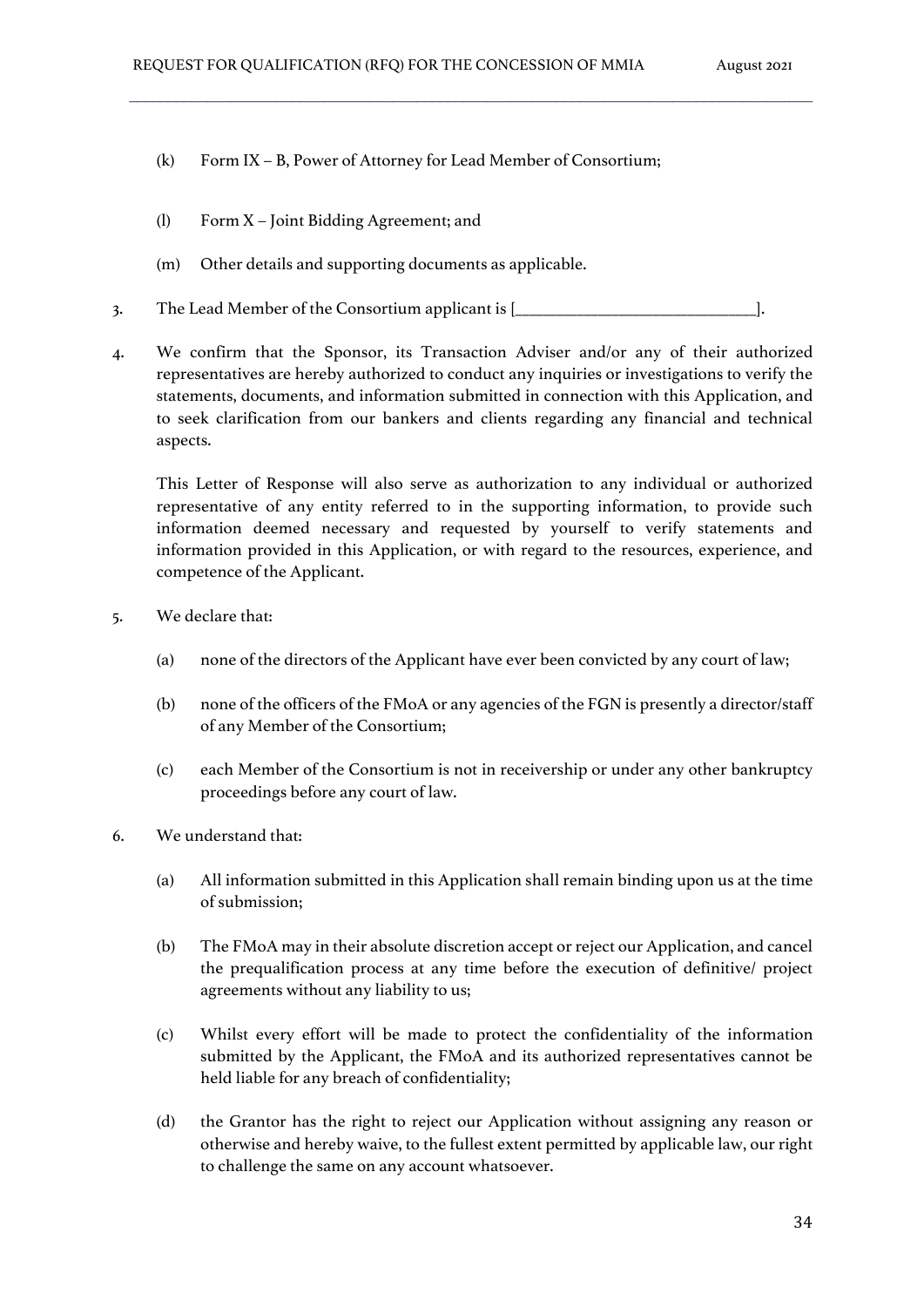7. We understand and agree that prospective proponents who are shortlisted must execute a Non-Disclosure Agreement and submit payment of any applicable administrative fees as advised by the FMoA before receiving a copy of the Request for Proposal ("**RFP**") documents.

 $\mathcal{L}_\mathcal{L} = \{ \mathcal{L}_\mathcal{L} = \{ \mathcal{L}_\mathcal{L} = \{ \mathcal{L}_\mathcal{L} = \{ \mathcal{L}_\mathcal{L} = \{ \mathcal{L}_\mathcal{L} = \{ \mathcal{L}_\mathcal{L} = \{ \mathcal{L}_\mathcal{L} = \{ \mathcal{L}_\mathcal{L} = \{ \mathcal{L}_\mathcal{L} = \{ \mathcal{L}_\mathcal{L} = \{ \mathcal{L}_\mathcal{L} = \{ \mathcal{L}_\mathcal{L} = \{ \mathcal{L}_\mathcal{L} = \{ \mathcal{L}_\mathcal{$ 

8. We declare that all statements made by us and all the information pursuant to this Application are complete, true and accurate to the best of our knowledge and beliefs and nothing has been omitted which renders such information misleading; and all documents accompanying such Application are true copies of their respective originals.

For and on behalf of (Lead Member of the Consortium Applicant)

| Signed |  |
|--------|--|
| Name   |  |
|        |  |
| Date   |  |

*Where only the lead member signs, the powers of attorney/letter of intent/consortium agreement/documents authorising the lead member to sign on behalf of the respective members shall be attached.*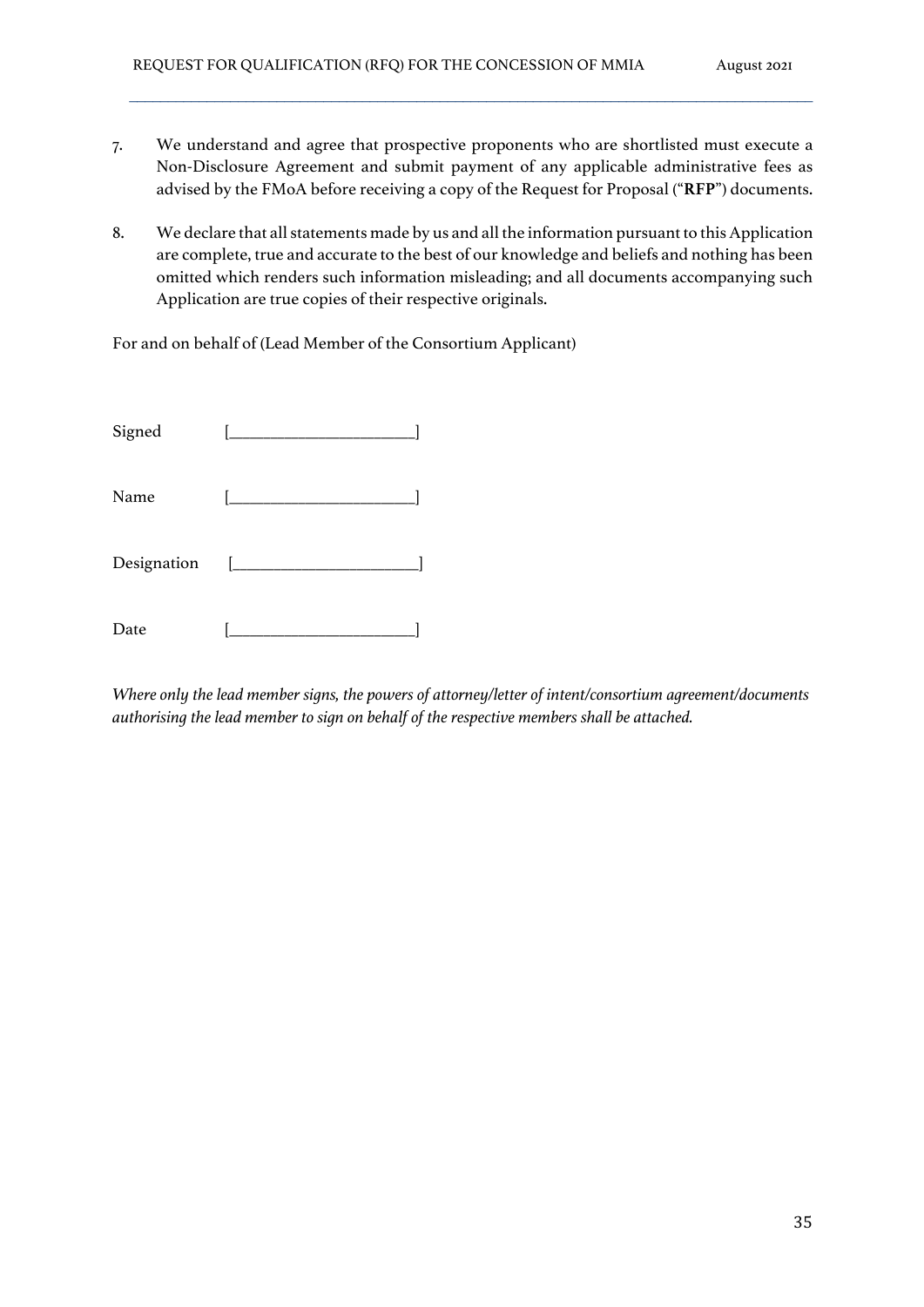# FORM II (DETAILS OF APPLICANT)

 $\mathcal{L}_\mathcal{L} = \{ \mathcal{L}_\mathcal{L} = \{ \mathcal{L}_\mathcal{L} = \{ \mathcal{L}_\mathcal{L} = \{ \mathcal{L}_\mathcal{L} = \{ \mathcal{L}_\mathcal{L} = \{ \mathcal{L}_\mathcal{L} = \{ \mathcal{L}_\mathcal{L} = \{ \mathcal{L}_\mathcal{L} = \{ \mathcal{L}_\mathcal{L} = \{ \mathcal{L}_\mathcal{L} = \{ \mathcal{L}_\mathcal{L} = \{ \mathcal{L}_\mathcal{L} = \{ \mathcal{L}_\mathcal{L} = \{ \mathcal{L}_\mathcal{$ 

All boxes must be filled. Where not applicable it shall be so stated

An application can be rejected if an Applicant does not include the following information or if it is incomplete.

Each Member of a Consortium wishing to participate in the Bidding Process must complete the following:

*Please use a separate sheet for each member of a Consortium.*

| Name of Member of the<br>Consortium                                                                                                                                       |                                            |  |
|---------------------------------------------------------------------------------------------------------------------------------------------------------------------------|--------------------------------------------|--|
| Nature of Entity                                                                                                                                                          |                                            |  |
| <b>Business No./ Company</b><br>No./ Other Identification<br>No.                                                                                                          |                                            |  |
| Certificate of Incorporation<br>/ Registration:                                                                                                                           |                                            |  |
| [Evidence of Certificate of<br>Incorporation/Registration or<br>any other equivalent<br>document evidencing<br>registration of the company in<br>country of registration] |                                            |  |
| <b>Registered Office Address</b>                                                                                                                                          |                                            |  |
| Company Profile                                                                                                                                                           |                                            |  |
| <b>Website Address</b>                                                                                                                                                    |                                            |  |
| List of Major Shareholders                                                                                                                                                |                                            |  |
| Telephone                                                                                                                                                                 | Name of<br>Authorised<br>Representative    |  |
| Fax                                                                                                                                                                       | Email                                      |  |
| Place of Incorporation /<br>Registration                                                                                                                                  | Year of<br>Incorporation /<br>Registration |  |
| Number of Staff                                                                                                                                                           |                                            |  |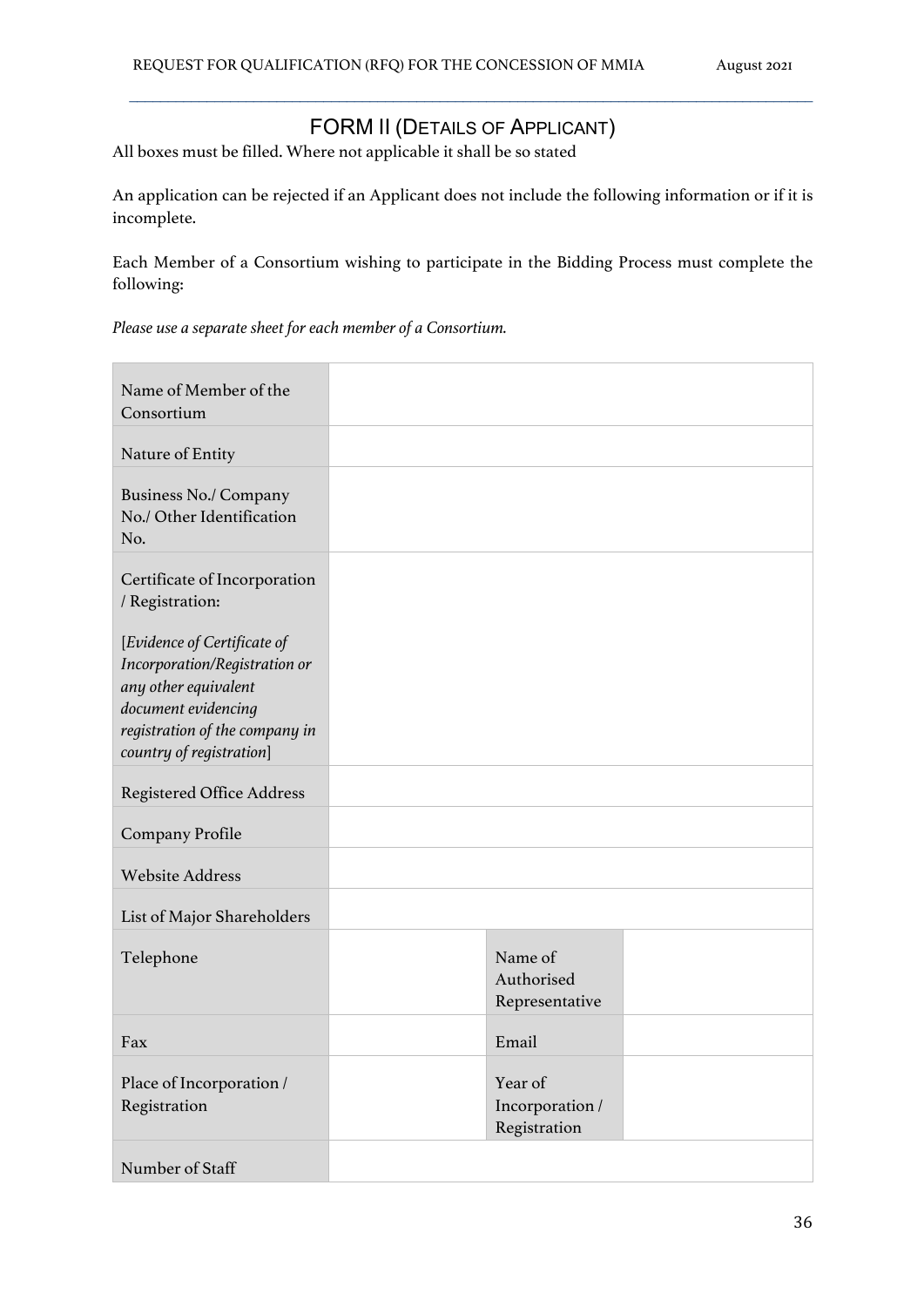| Organisational Structure                                                                                                                                                                                                                                                                                                                 |  |
|------------------------------------------------------------------------------------------------------------------------------------------------------------------------------------------------------------------------------------------------------------------------------------------------------------------------------------------|--|
| [To attach that of the<br>Company]                                                                                                                                                                                                                                                                                                       |  |
| Company background and<br>business history                                                                                                                                                                                                                                                                                               |  |
| [Brief statement of company's<br>background and history]                                                                                                                                                                                                                                                                                 |  |
| Resolution of the Board of<br>Directors or any other<br>equivalent governing body<br>of the company evidencing<br>approval/authority to<br>submit an application                                                                                                                                                                         |  |
| Letter of Confirmation<br>issued by the Applicant<br>disclosing that the company<br>does not have any director<br>who has been convicted in<br>any country for any<br>criminal offence relating to<br>fraud of financial<br>impropriety or criminal<br>misrepresentation or<br>falsification of acts relating<br>to any matter           |  |
| Letter of Confirmation<br>issued by the Applicant<br>disclosing whether or not<br>any official of the FGN,<br>FMoA or any of its agencies<br>is a former or present<br>director, shareholder or has<br>any pecuniary interest in<br>the bidder and<br>confirmation that all<br>information presented in<br>the bid are true and correct. |  |

#### **The requirements set out below shall not apply to non-Nigerian companies and consortia.**

Certified true copies of the current Form CAC 2A (Return of Allotment – Post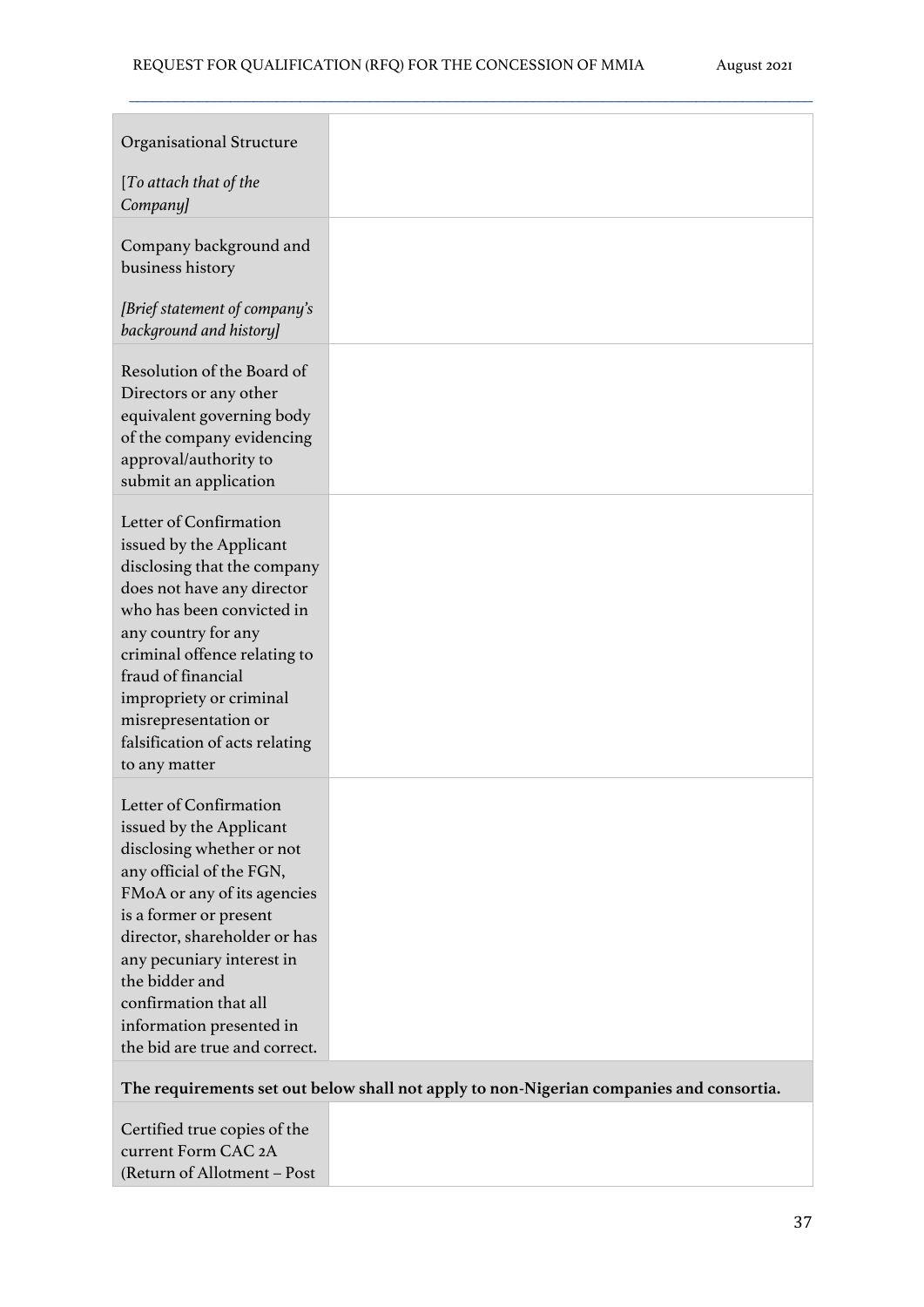| Incorporation); Form 7A       |  |
|-------------------------------|--|
| (Notice of Change of          |  |
| Directors etc.) and           |  |
| Memorandum and Articles       |  |
| of Association of the         |  |
| company                       |  |
|                               |  |
| <b>Evidence of Current</b>    |  |
| <b>Company Tax Clearance</b>  |  |
| Certificate as issued by the  |  |
| <b>Federal Inland Revenue</b> |  |
| Service (FIRS) of Nigeria.    |  |
|                               |  |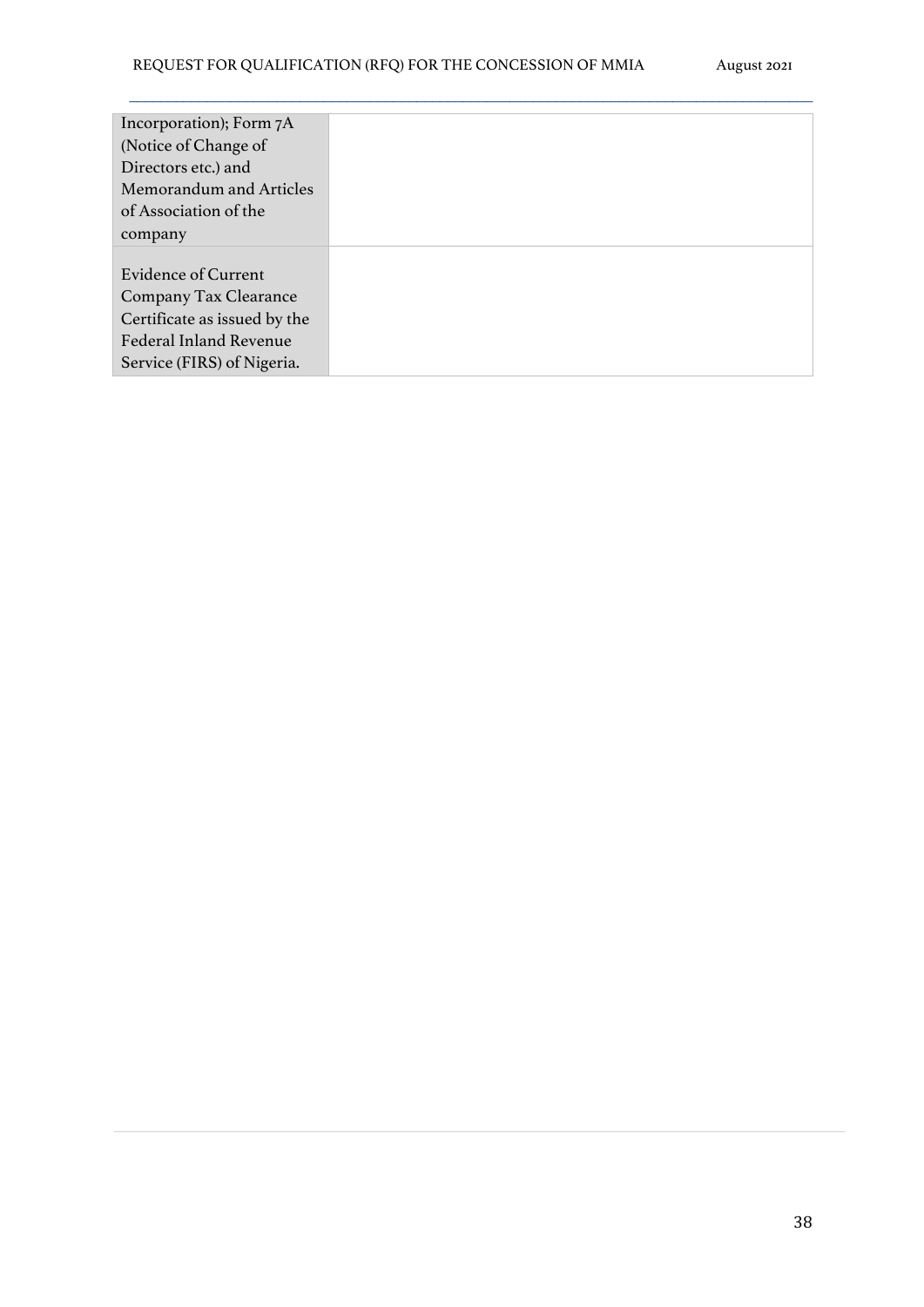### FORM III (FINANCIAL STRENGTH)

 $\mathcal{L}_\mathcal{L} = \{ \mathcal{L}_\mathcal{L} = \{ \mathcal{L}_\mathcal{L} = \{ \mathcal{L}_\mathcal{L} = \{ \mathcal{L}_\mathcal{L} = \{ \mathcal{L}_\mathcal{L} = \{ \mathcal{L}_\mathcal{L} = \{ \mathcal{L}_\mathcal{L} = \{ \mathcal{L}_\mathcal{L} = \{ \mathcal{L}_\mathcal{L} = \{ \mathcal{L}_\mathcal{L} = \{ \mathcal{L}_\mathcal{L} = \{ \mathcal{L}_\mathcal{L} = \{ \mathcal{L}_\mathcal{L} = \{ \mathcal{L}_\mathcal{$ 

All boxes must be filled. Required certificates and/or forms must be attached.

The Member(s) of the Consortium nominated to be the financier of the Project shall be in a good financial position at the close of the preceding financial year and shall provide documentary evidence of the ability to provide the required equity funding having regard to its contemplated participation in the concession; and also provide documentary evidence, including but not limited to, a letter of financial support from a credible financial institution that supports its ability to provide debt funding for the Project. Alternatively, the Lead Member shall provide documentary evidence of financial good standing and the ability to provide the required financing; and also provide documentary evidence, including but not limited to, a letter of financial support from a credible financial institution that supports the proportional debt threshold in the Consortium.

Please attach detailed audited financial statement for the past three (3) years.

| Name of Member of<br>the Consortium                                                                                                           |                                                    |
|-----------------------------------------------------------------------------------------------------------------------------------------------|----------------------------------------------------|
| Audited account<br>and Tax Clearance<br>Certificates for the<br>last three (3) years<br>$(2020, 2019 \& 2018)$ of<br>the<br>company/companies | [Attach the required information to this FORM III] |

| Name of Banker           |                                  |
|--------------------------|----------------------------------|
| <b>Address of Banker</b> |                                  |
| Telephone                | <b>Contact Name and Position</b> |
| Fax                      |                                  |
| Email                    |                                  |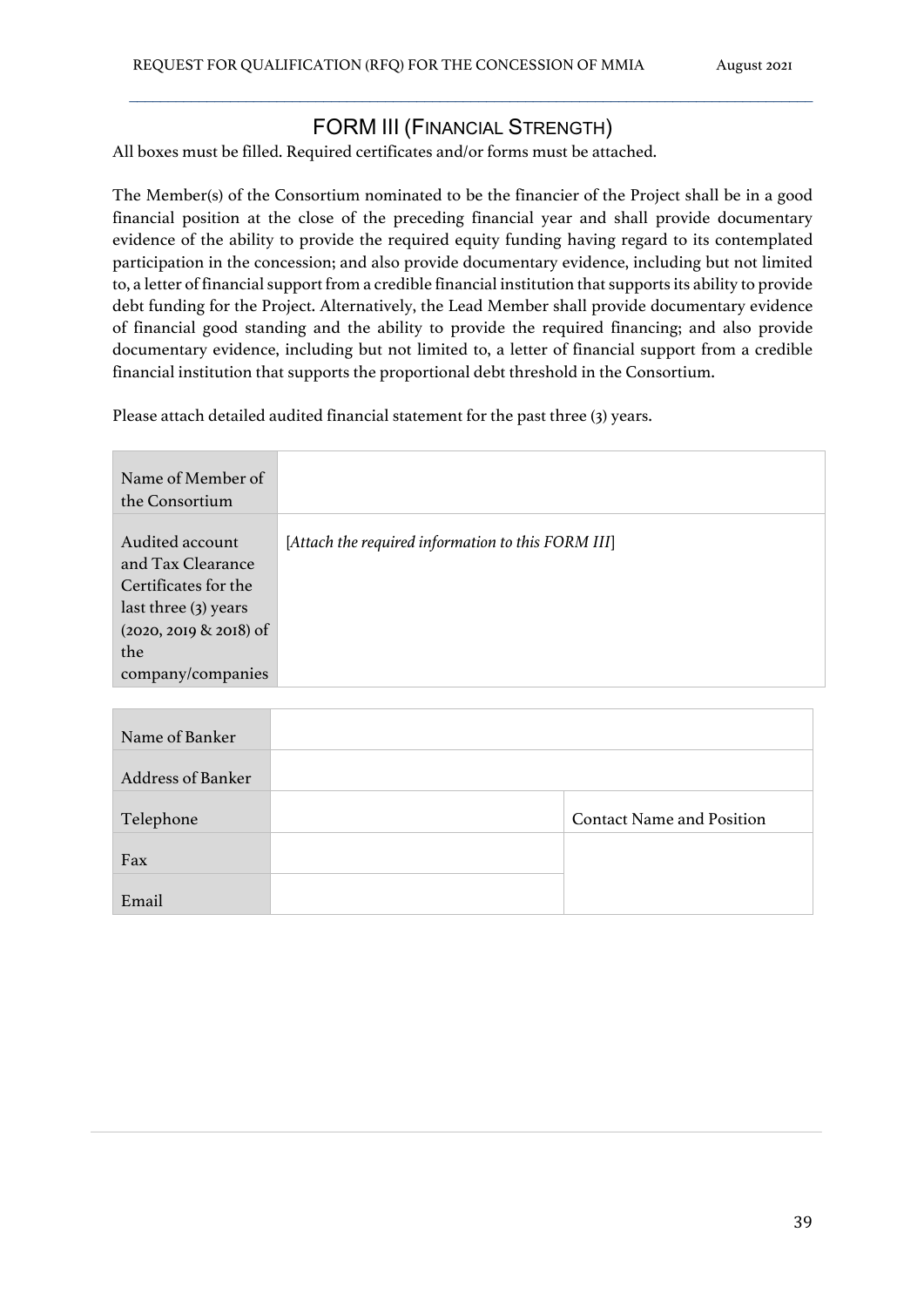**Summarize Profit & Loss, actual assets and liabilities in reported currency for the latest three (3) years.**

| Financial<br>Information    | Formula                                                                     | Last<br>Financial<br>Year $3-$<br>2018 | Last<br>Financial<br>Year $2-$<br>2019 | Last<br>Financial<br>Year $I -$<br>2020 | Average for<br>the last 3<br>financial<br>years for all<br>items [except<br>Revenue<br>Growth<br>which is<br>average for 2<br>years] |
|-----------------------------|-----------------------------------------------------------------------------|----------------------------------------|----------------------------------------|-----------------------------------------|--------------------------------------------------------------------------------------------------------------------------------------|
| <b>Total Capital</b>        | Short-Term Debt + Long-<br>Term Debt + Equity                               |                                        |                                        |                                         |                                                                                                                                      |
| <b>Annual Net</b><br>Assets | Total Assets - Short Term<br>Liabilities - Long Term<br>Liabilities         |                                        |                                        |                                         |                                                                                                                                      |
| Annual<br>Revenue           |                                                                             |                                        |                                        |                                         |                                                                                                                                      |
| Revenue<br>Growth (%)       | (Current Year Revenue -<br>Previous Year Revenue)/<br>Previous Year Revenue |                                        |                                        |                                         |                                                                                                                                      |
| <b>EBIT</b>                 |                                                                             |                                        |                                        |                                         |                                                                                                                                      |
| <b>EBIT Margin</b><br>(%)   | [EBIT/ (Gross Revenue-<br>Cost of Sales)] *100                              |                                        |                                        |                                         |                                                                                                                                      |
| Current<br>Assets           |                                                                             |                                        |                                        |                                         |                                                                                                                                      |
| Inventory                   |                                                                             |                                        |                                        |                                         |                                                                                                                                      |
| Current<br>Liabilities      |                                                                             |                                        |                                        |                                         |                                                                                                                                      |
| Long Term<br>Liabilities    |                                                                             |                                        |                                        |                                         |                                                                                                                                      |
| Interest                    |                                                                             |                                        |                                        |                                         |                                                                                                                                      |
| Cash Ratio                  | (Current Assets-<br>Inventory)/ Current<br>Liabilities                      |                                        |                                        |                                         |                                                                                                                                      |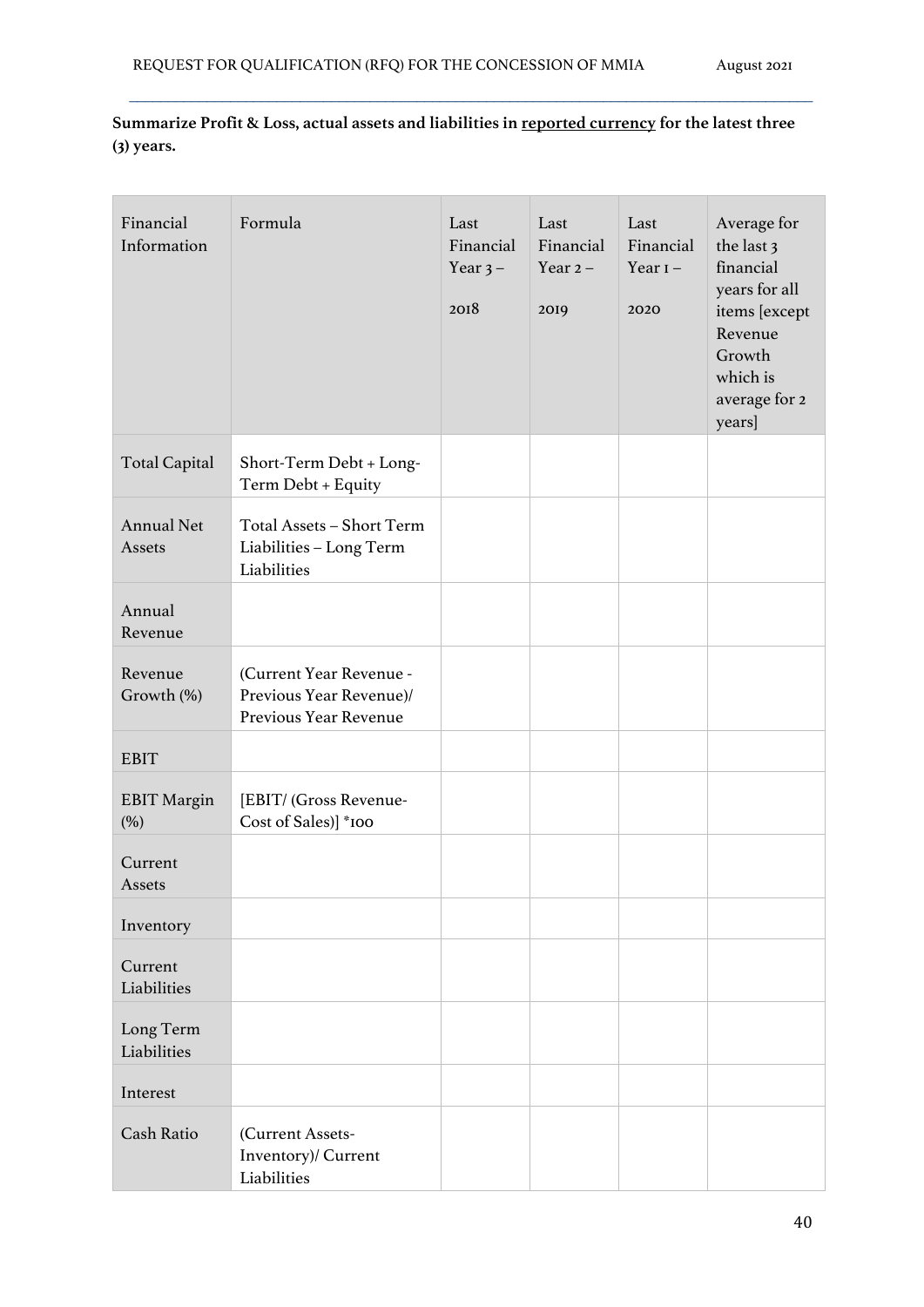| Financial<br>Information              | Formula                                                                                      | Last<br>Financial<br>Year $3-$<br>2018 | Last<br>Financial<br>Year $2-$<br>2019 | Last<br>Financial<br>Year $I -$<br>2020 | Average for<br>the last 3<br>financial<br>years for all<br>items [except<br>Revenue<br>Growth<br>which is<br>average for 2<br>years] |
|---------------------------------------|----------------------------------------------------------------------------------------------|----------------------------------------|----------------------------------------|-----------------------------------------|--------------------------------------------------------------------------------------------------------------------------------------|
| <b>Current Ratio</b>                  | Current Assets/<br><b>Current Liabilities</b>                                                |                                        |                                        |                                         |                                                                                                                                      |
| <b>EBIT</b> Interest<br>Coverage      | EBIT/Interest                                                                                |                                        |                                        |                                         |                                                                                                                                      |
| <b>Total Fund</b>                     | Fixed Assets + Current<br>Assets                                                             |                                        |                                        |                                         |                                                                                                                                      |
| Debt Ratio -<br>Debt to Total<br>Fund | (Long Term Liabilities +<br>Current Liabilities) / (Fixed<br><b>Assets + Current Assets)</b> |                                        |                                        |                                         |                                                                                                                                      |

### **Summarize Profit & Loss, actual assets and liabilities in NGN for the latest three years.**

| Financial<br>Information    | Formula                                                             | Last<br>Financial<br>Year $3-$<br>2018 | Last<br>Financial<br>Year $2-$<br>2019 | Last<br>Financial<br>Year $I -$<br>2020 | Average for<br>the last 3<br>financial<br>years for all<br>items [except<br>Revenue<br>Growth<br>which is<br>average for 2<br>years] |
|-----------------------------|---------------------------------------------------------------------|----------------------------------------|----------------------------------------|-----------------------------------------|--------------------------------------------------------------------------------------------------------------------------------------|
| <b>Total Capital</b>        | Short-Term Debt + Long-<br>Term Debt + Equity                       |                                        |                                        |                                         |                                                                                                                                      |
| <b>Annual Net</b><br>Assets | Total Assets - Short Term<br>Liabilities – Long Term<br>Liabilities |                                        |                                        |                                         |                                                                                                                                      |
| Annual<br>Revenue           |                                                                     |                                        |                                        |                                         |                                                                                                                                      |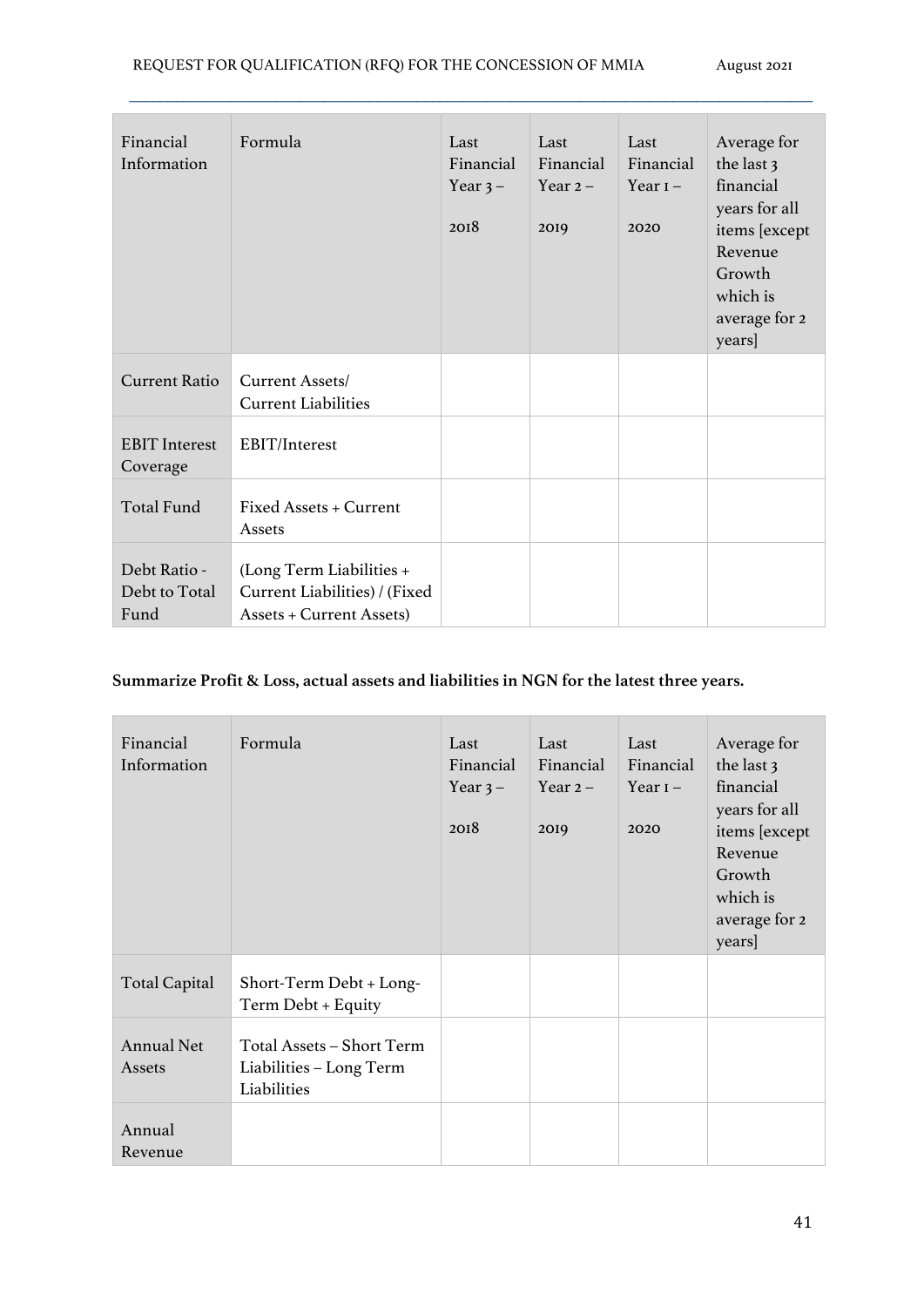| Financial<br>Information              | Formula                                                                                      | Last<br>Financial<br>Year $3-$<br>2018 | Last<br>Financial<br>Year $2-$<br>2019 | Last<br>Financial<br>Year $I -$<br>2020 | Average for<br>the last 3<br>financial<br>years for all<br>items [except<br>Revenue<br>Growth<br>which is<br>average for 2<br>years] |
|---------------------------------------|----------------------------------------------------------------------------------------------|----------------------------------------|----------------------------------------|-----------------------------------------|--------------------------------------------------------------------------------------------------------------------------------------|
| Revenue<br>Growth (%)                 | (Current Year Revenue -<br>Previous Year Revenue)/<br>Previous Year Revenue                  |                                        |                                        |                                         |                                                                                                                                      |
| <b>EBIT</b>                           |                                                                                              |                                        |                                        |                                         |                                                                                                                                      |
| <b>EBIT Margin</b><br>(%)             | [EBIT/ (Gross Revenue-<br>Cost of Sales)] *100                                               |                                        |                                        |                                         |                                                                                                                                      |
| Current<br>Assets                     |                                                                                              |                                        |                                        |                                         |                                                                                                                                      |
| Inventory                             |                                                                                              |                                        |                                        |                                         |                                                                                                                                      |
| Current<br>Liabilities                |                                                                                              |                                        |                                        |                                         |                                                                                                                                      |
| Long Term<br>Liabilities              |                                                                                              |                                        |                                        |                                         |                                                                                                                                      |
| Interest                              |                                                                                              |                                        |                                        |                                         |                                                                                                                                      |
| <b>Cash Ratio</b>                     | (Current Assets-<br>Inventory)/ Current<br>Liabilities                                       |                                        |                                        |                                         |                                                                                                                                      |
| <b>Current Ratio</b>                  | Current Assets/<br><b>Current Liabilities</b>                                                |                                        |                                        |                                         |                                                                                                                                      |
| <b>EBIT</b> Interest<br>Coverage      | EBIT/Interest                                                                                |                                        |                                        |                                         |                                                                                                                                      |
| <b>Total Fund</b>                     | Fixed Assets + Current<br>Assets                                                             |                                        |                                        |                                         |                                                                                                                                      |
| Debt Ratio -<br>Debt to Total<br>Fund | (Long Term Liabilities +<br>Current Liabilities) / (Fixed<br><b>Assets + Current Assets)</b> |                                        |                                        |                                         |                                                                                                                                      |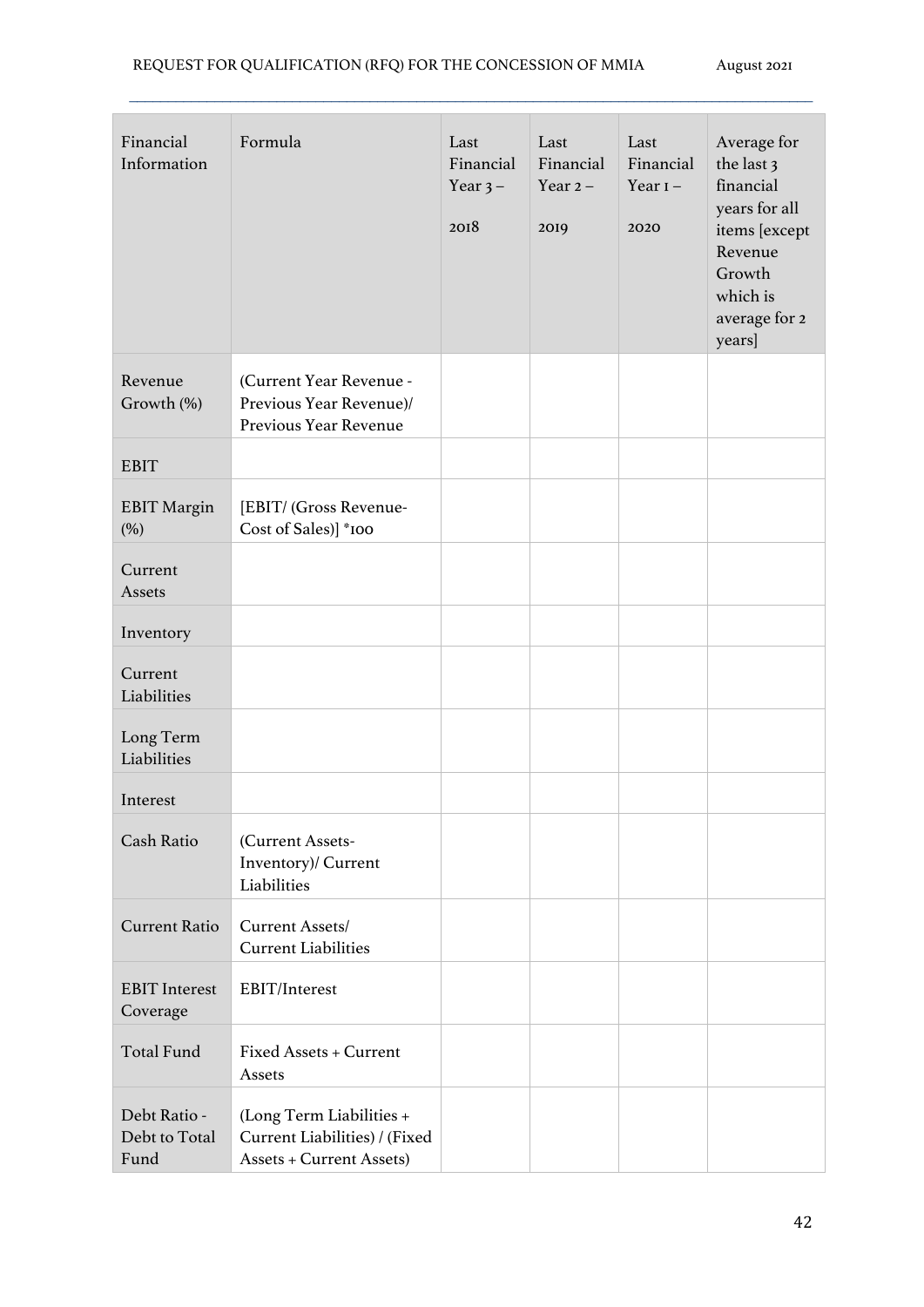| Evidence of<br>financial<br>capability,<br>support and line<br>of credit from<br>credible<br>financing<br>institutions in | Name of Financing Institution |                                     |
|---------------------------------------------------------------------------------------------------------------------------|-------------------------------|-------------------------------------|
| support of your<br>ability to operate                                                                                     |                               |                                     |
| an International<br>Airport.                                                                                              |                               |                                     |
| Address of<br><b>Banker</b>                                                                                               |                               |                                     |
| Telephone                                                                                                                 |                               | <b>Contact Name and</b><br>Position |
| Fax                                                                                                                       |                               |                                     |
| Email                                                                                                                     |                               |                                     |

#### **Note: To state Exchange Rate applied for conversion to USD**

Each Member of a Consortium must provide information on any history of litigation or arbitration resulting from contracts executed during the last five (5) years or currently under execution.

*Use a separate sheet for each Member of a Consortium.*

| Year | Award FOR or<br><b>AGAINST Proponent</b> | Name of client, cause of<br>litigation, and matter in<br>dispute | Disputed amount (current<br>value in USD or in National<br>Currency) |
|------|------------------------------------------|------------------------------------------------------------------|----------------------------------------------------------------------|
|      |                                          |                                                                  |                                                                      |
|      |                                          |                                                                  |                                                                      |
|      |                                          |                                                                  |                                                                      |
|      |                                          |                                                                  |                                                                      |
|      |                                          |                                                                  |                                                                      |

- § Please attach details of any financial commitments of a material nature that can reasonably be expected to influence adversely on the financial performance of any relevant Consortium Member.
- Please attach audited financial statements for the past three (3) years.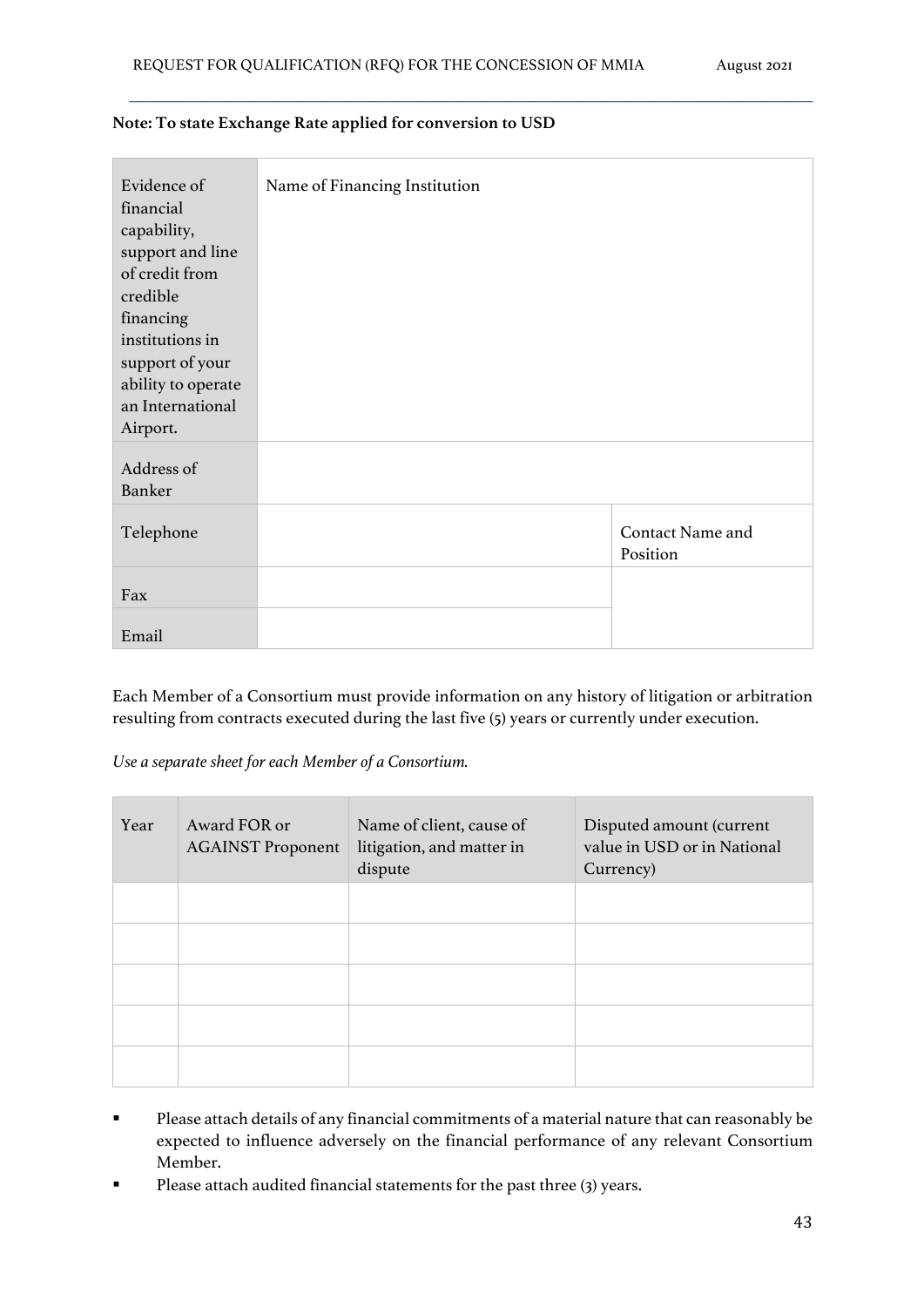§ Note: Where the audited financial statement is not in the English language, it is to be translated and certified by the external financial auditors of the submitting party.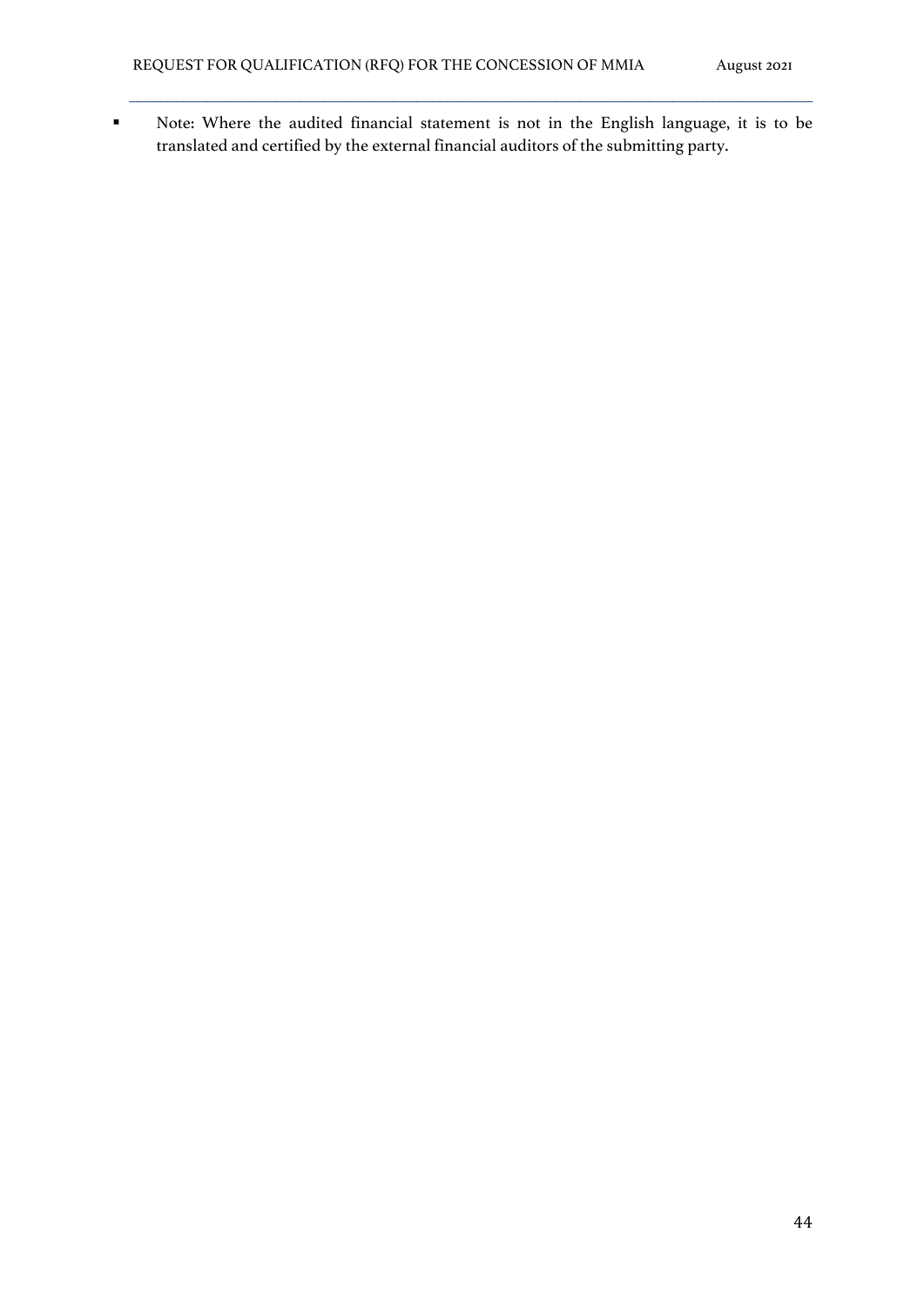## FORM IV – A (INVESTMENT, DEVELOPMENT, MANAGEMENT & OPERATING ELIGIBILITY)

 $\mathcal{L}_\mathcal{L} = \{ \mathcal{L}_\mathcal{L} = \{ \mathcal{L}_\mathcal{L} = \{ \mathcal{L}_\mathcal{L} = \{ \mathcal{L}_\mathcal{L} = \{ \mathcal{L}_\mathcal{L} = \{ \mathcal{L}_\mathcal{L} = \{ \mathcal{L}_\mathcal{L} = \{ \mathcal{L}_\mathcal{L} = \{ \mathcal{L}_\mathcal{L} = \{ \mathcal{L}_\mathcal{L} = \{ \mathcal{L}_\mathcal{L} = \{ \mathcal{L}_\mathcal{L} = \{ \mathcal{L}_\mathcal{L} = \{ \mathcal{L}_\mathcal{$ 

All boxes must be filled.

All members of the Consortium nominated to provide the development, management and operating capacity for the Project must provide Airports investment, development, management and operating experience to demonstrate that they meet the requirements stated in this RFQ Package.

| Name of Member of the<br>Consortium                                           |                                                                                              |     |                                       |
|-------------------------------------------------------------------------------|----------------------------------------------------------------------------------------------|-----|---------------------------------------|
|                                                                               | <b>Investment Experience</b>                                                                 |     |                                       |
| Company has experience in<br>Airports facilities operations and<br>investment |                                                                                              |     | Yes<br>N <sub>o</sub><br>Project Name |
|                                                                               |                                                                                              | (I) |                                       |
|                                                                               |                                                                                              | (2) |                                       |
|                                                                               |                                                                                              | (3) |                                       |
|                                                                               |                                                                                              | (4) |                                       |
|                                                                               |                                                                                              | (5) |                                       |
| Details<br>of<br>Project<br>(I)                                               | Project component<br>(infrastructure,<br>equipment, training,<br>management systems<br>etc.) |     |                                       |
|                                                                               | Project commencement<br>date                                                                 |     |                                       |
|                                                                               | Project completion date<br>(or ongoing)                                                      |     |                                       |
|                                                                               | Location                                                                                     |     |                                       |
|                                                                               | Project value                                                                                |     |                                       |
|                                                                               | Name of Partner(s) if<br>applicable                                                          |     |                                       |
|                                                                               | Funding share                                                                                |     |                                       |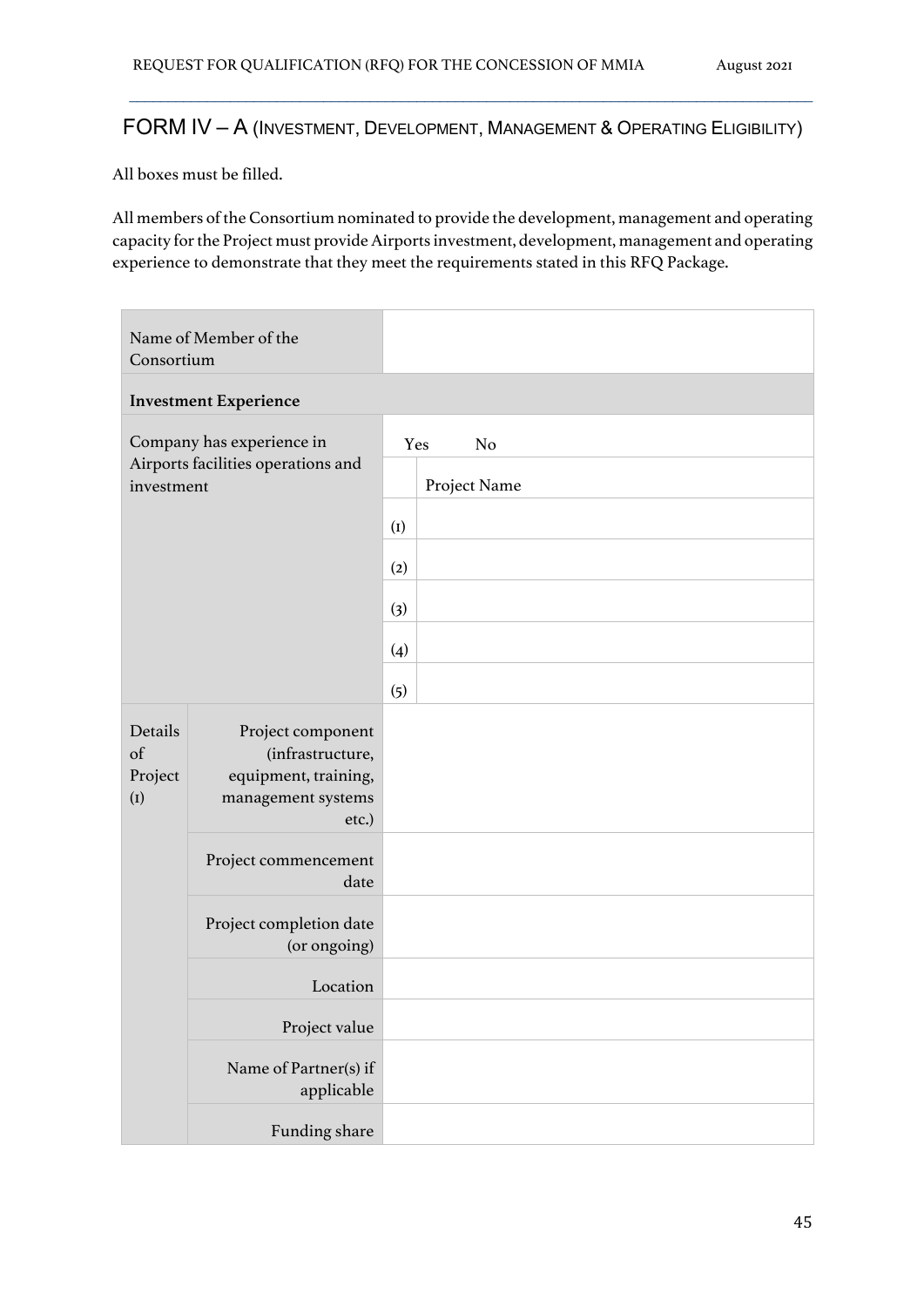|                                 | (Company %: Partners'<br>$\%$ )                                                              |                                                           |
|---------------------------------|----------------------------------------------------------------------------------------------|-----------------------------------------------------------|
|                                 | Supporting documents                                                                         | Please list documents here and attach them in application |
| Details<br>of<br>Project<br>(2) | Project component<br>(infrastructure,<br>equipment, training,<br>management systems<br>etc.) |                                                           |
|                                 | Project commencement<br>date                                                                 |                                                           |
|                                 | Project completion date<br>(or ongoing)                                                      |                                                           |
|                                 | Location                                                                                     |                                                           |
|                                 | Project value                                                                                |                                                           |
|                                 | Name of Partner(s) if<br>applicable                                                          |                                                           |
|                                 | Funding share                                                                                |                                                           |
|                                 | (Company %: Partners'<br>$\%$ )                                                              |                                                           |
|                                 | <b>Supporting documents</b>                                                                  | Please list documents here and attach them in application |
| Details<br>of<br>Project<br>(3) | Project component<br>(infrastructure,<br>equipment, training,<br>management systems<br>etc.) |                                                           |
|                                 | Project commencement<br>date                                                                 |                                                           |
|                                 | Project completion date<br>(or ongoing)                                                      |                                                           |
|                                 | Location                                                                                     |                                                           |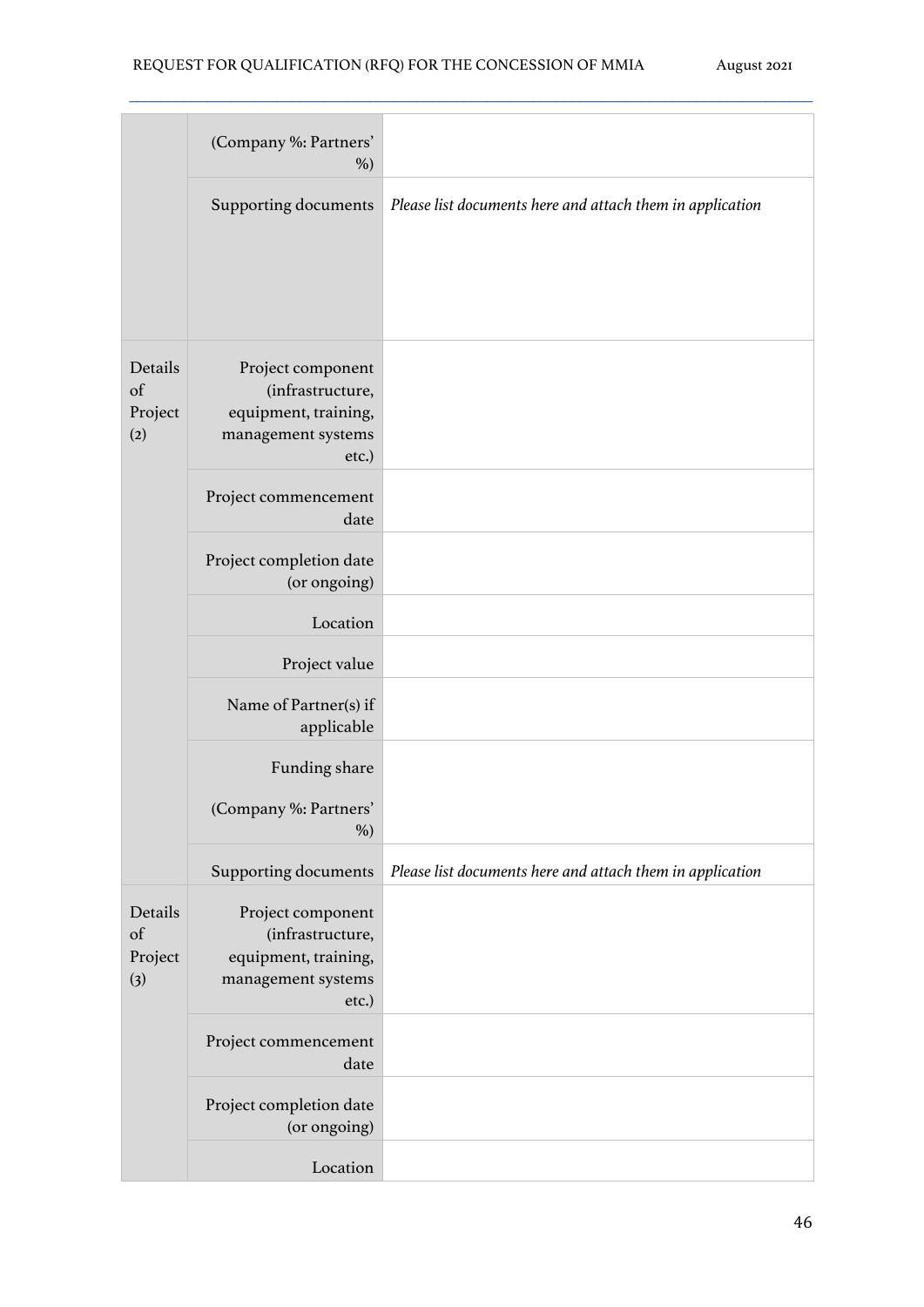|                                 | Project value                                                                                |                                                           |
|---------------------------------|----------------------------------------------------------------------------------------------|-----------------------------------------------------------|
|                                 | Name of Partner(s) if<br>applicable                                                          |                                                           |
|                                 | Funding share                                                                                |                                                           |
|                                 | (Company %: Partners'<br>$\%$ )                                                              |                                                           |
|                                 | Supporting documents                                                                         | Please list documents here and attach them in application |
| Details<br>of<br>Project<br>(4) | Project component<br>(infrastructure,<br>equipment, training,<br>management systems<br>etc.) |                                                           |
|                                 | Project commencement<br>date                                                                 |                                                           |
|                                 | Project completion date<br>(or ongoing)                                                      |                                                           |
|                                 | Location                                                                                     |                                                           |
|                                 | Project value                                                                                |                                                           |
|                                 | Name of Partner(s) if<br>applicable                                                          |                                                           |
|                                 | Funding share                                                                                |                                                           |
|                                 | (Company %: Partners'<br>$\%$ )                                                              |                                                           |
|                                 | Supporting documents                                                                         | Please list documents here and attach them in application |
| Details<br>of<br>Project<br>(5) | Project component<br>(infrastructure,<br>equipment, training,<br>management systems<br>etc.) |                                                           |
|                                 | Project commencement<br>date                                                                 |                                                           |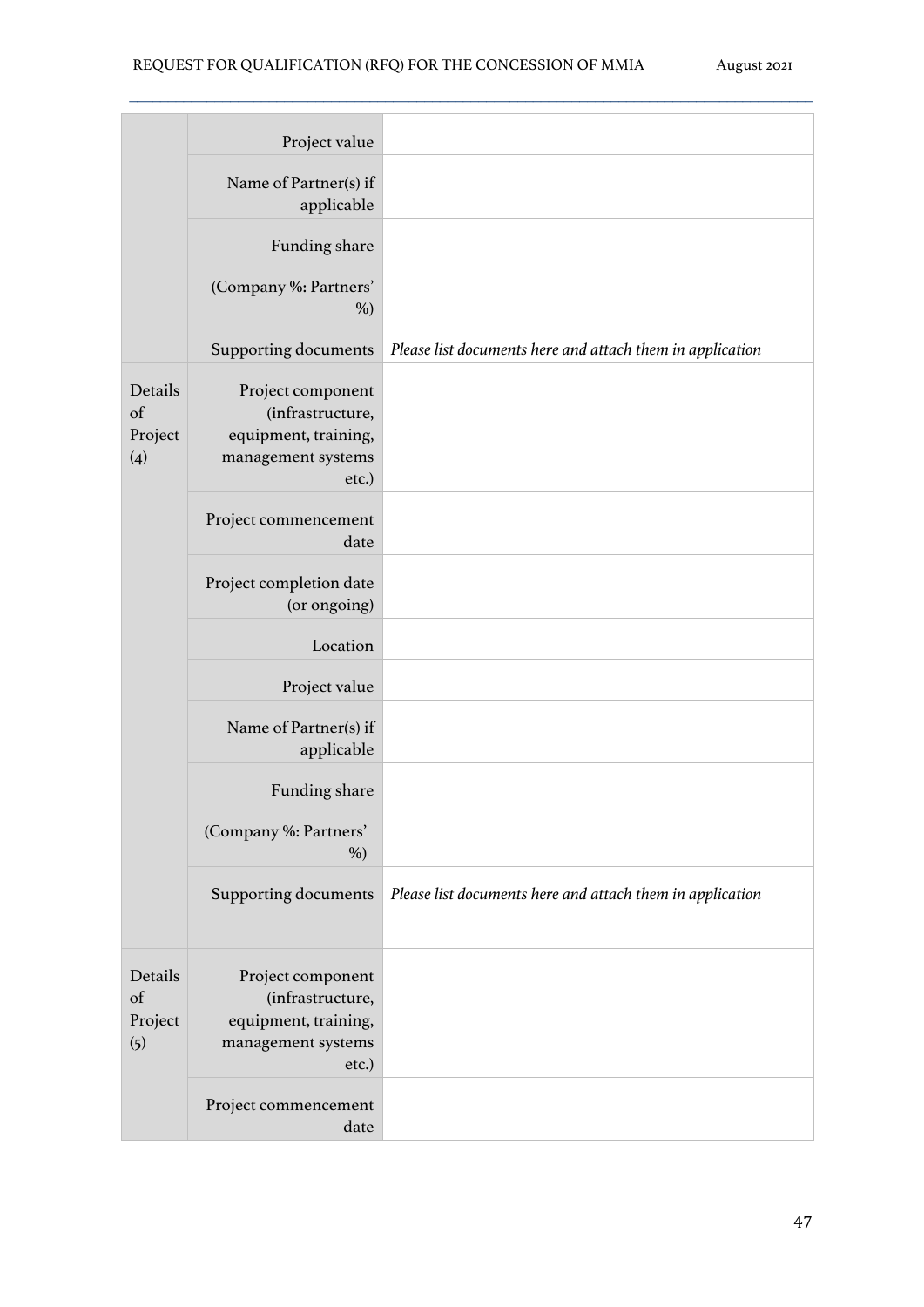| Project completion date<br>(or ongoing) |                                                           |
|-----------------------------------------|-----------------------------------------------------------|
| Location                                |                                                           |
| Project value                           |                                                           |
| Funding share                           |                                                           |
| (Company %: Partners'<br>$%$ )          |                                                           |
| Supporting documents                    | Please list documents here and attach them in application |

## **Development Experience**

| Company has experience in                               |                                         |     | Yes<br>N <sub>o</sub> |
|---------------------------------------------------------|-----------------------------------------|-----|-----------------------|
| Airport facility development and<br>operations globally |                                         |     | Project Name          |
|                                                         |                                         |     |                       |
|                                                         |                                         | (2) |                       |
|                                                         |                                         | (3) |                       |
|                                                         |                                         | (4) |                       |
|                                                         |                                         | (5) |                       |
| Details                                                 | Type of project                         |     |                       |
| of<br>Project<br>(I)                                    | Project commencement<br>date            |     |                       |
|                                                         | Project completion date<br>(or ongoing) |     |                       |
|                                                         | Location                                |     |                       |
|                                                         | Project value                           |     |                       |
|                                                         | Name of Partner(s) if<br>applicable     |     |                       |
|                                                         | Company's role in the<br>development    |     |                       |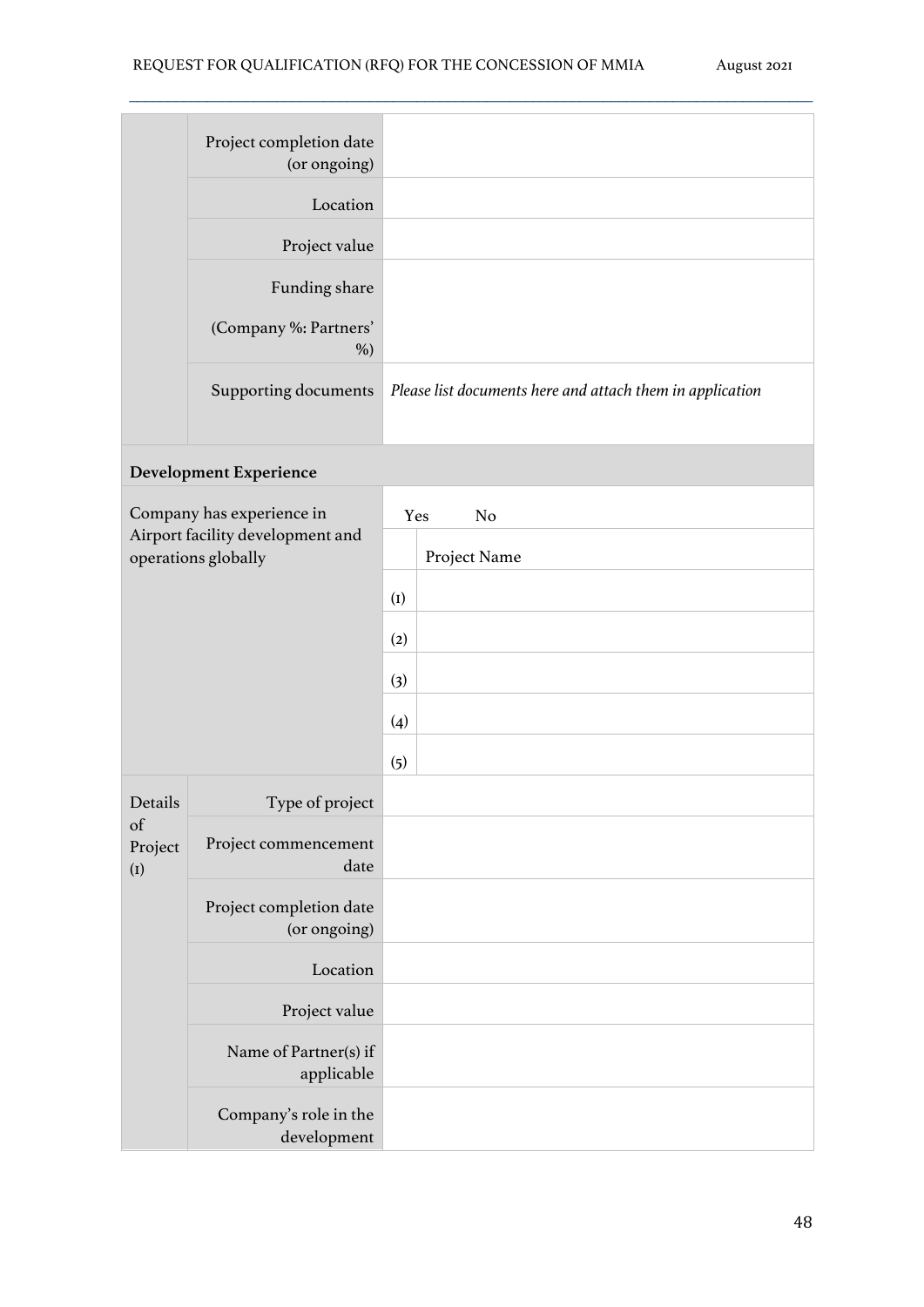|                      | Experience in<br>Conceptual design      | Yes<br>N <sub>o</sub><br>Description:                     |
|----------------------|-----------------------------------------|-----------------------------------------------------------|
|                      | <b>Experience in Detail</b><br>design   | N <sub>o</sub><br>Yes<br>Description:                     |
|                      | Experience in<br>Construction           | N <sub>o</sub><br>Yes<br>Description:                     |
|                      | Experience in<br>Greenfield project     | N <sub>o</sub><br>Yes<br>Description:                     |
|                      | Supporting documents                    | Please list documents here and attach them in application |
| Details              | Type of project                         |                                                           |
| of<br>Project<br>(2) | Project commencement<br>date            |                                                           |
|                      | Project completion date<br>(or ongoing) |                                                           |
|                      | Location                                |                                                           |
|                      | Project value                           |                                                           |
|                      | Name of Partner(s) if<br>applicable     |                                                           |
|                      | Company's role in the<br>development    |                                                           |
|                      | Experience in<br>Conceptual design      | Yes<br>N <sub>o</sub><br>Description:                     |
|                      | <b>Experience in Detail</b><br>design   | Yes<br>N <sub>o</sub><br>Description:                     |
|                      | Experience in<br>Construction           | Yes<br>N <sub>o</sub><br>Description:                     |
|                      | Experience in<br>Greenfield project     | Yes<br>N <sub>o</sub>                                     |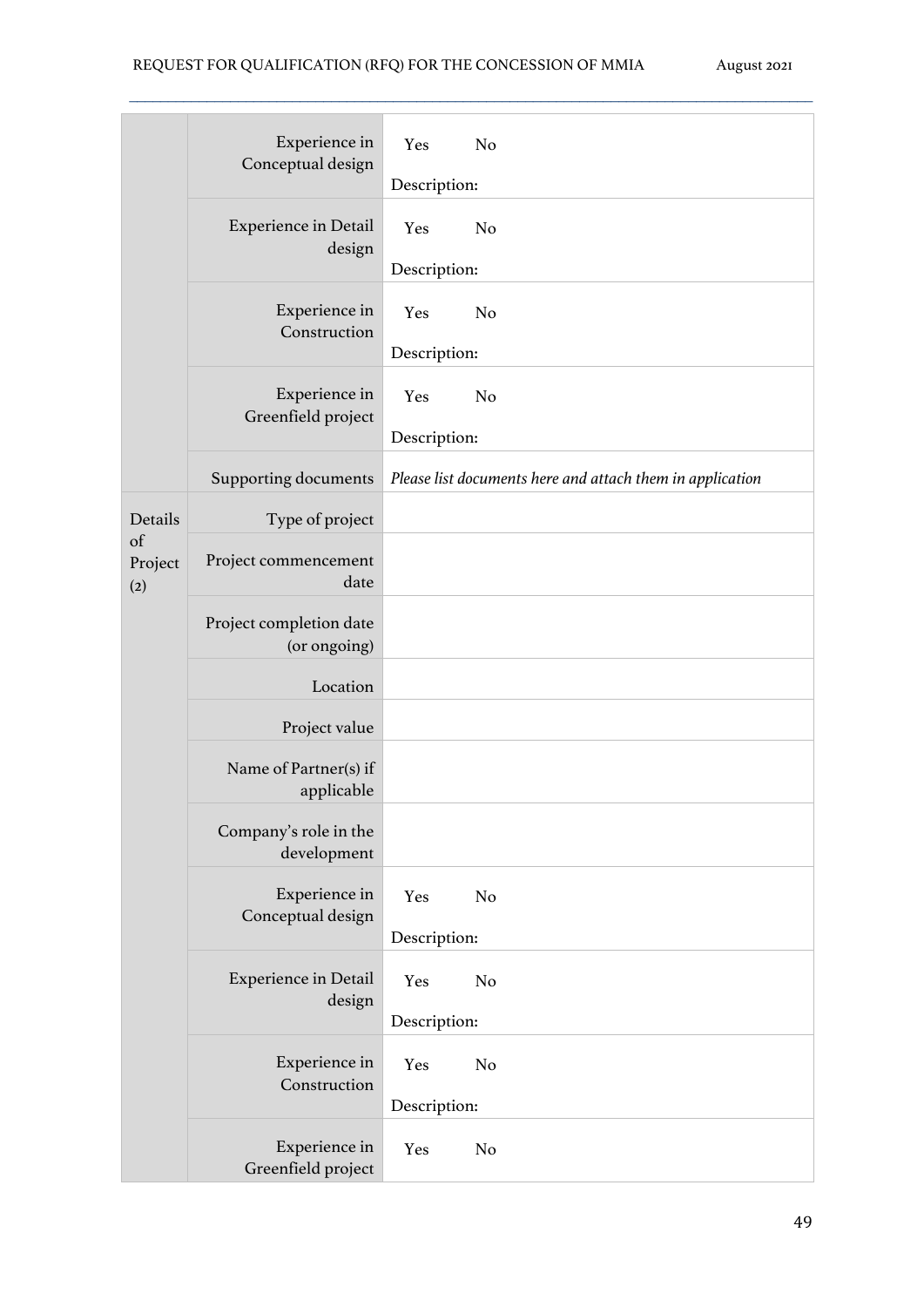|                                 |                                         | Description:                                              |
|---------------------------------|-----------------------------------------|-----------------------------------------------------------|
|                                 | <b>Supporting documents</b>             | Please list documents here and attach them in application |
| Details<br>of<br>Project<br>(3) | Type of project                         |                                                           |
|                                 | Project commencement<br>date            |                                                           |
|                                 | Project completion date<br>(or ongoing) |                                                           |
|                                 | Location                                |                                                           |
|                                 | Project value                           |                                                           |
|                                 | Name of Partner(s) if<br>applicable     |                                                           |
|                                 | Company's role in the<br>development    |                                                           |
|                                 | Experience in<br>Conceptual design      | Yes<br>N <sub>o</sub><br>Description:                     |
|                                 | <b>Experience in Detail</b><br>design   | N <sub>o</sub><br>Yes<br>Description:                     |
|                                 | Experience in<br>Construction           | Yes<br>N <sub>o</sub><br>Description:                     |
|                                 | Experience in<br>Greenfield project     | N <sub>o</sub><br>Yes<br>Description:                     |
|                                 | <b>Supporting documents</b>             | Please list documents here and attach them in application |
| Details<br>of<br>Project<br>(4) | Type of project                         |                                                           |
|                                 | Project commencement<br>date            |                                                           |
|                                 | Project completion date<br>(or ongoing) |                                                           |
|                                 | Location                                |                                                           |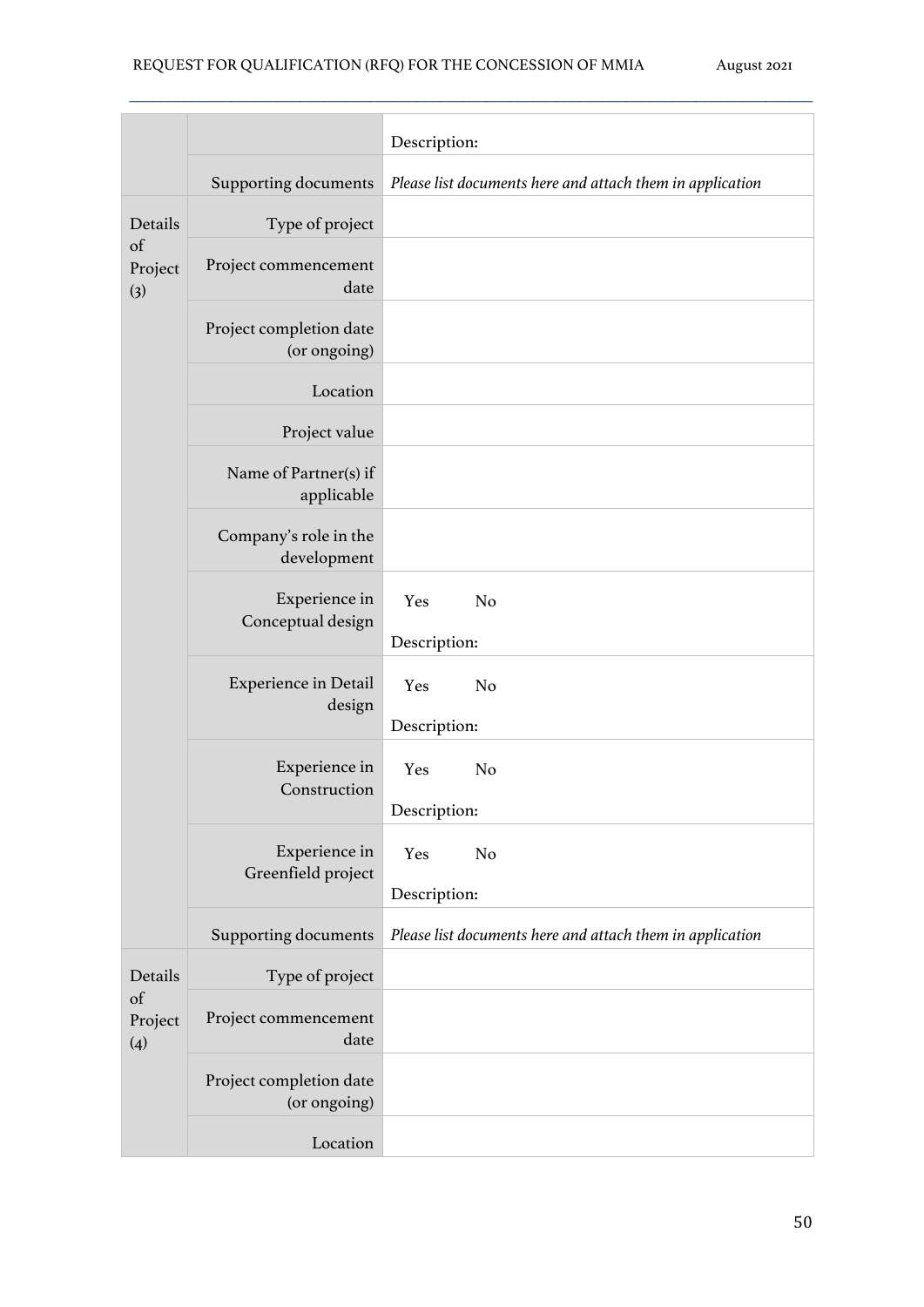|                      | Project value                                        |                                                           |
|----------------------|------------------------------------------------------|-----------------------------------------------------------|
|                      | Name of Partner(s) if<br>applicable                  |                                                           |
|                      | Company's role in the<br>development                 |                                                           |
|                      | Experience in<br>Conceptual design                   | Yes<br>N <sub>o</sub><br>Description:                     |
|                      | <b>Experience in Detail</b><br>design                | Yes<br>N <sub>o</sub><br>Description:                     |
|                      | Experience in<br>Construction                        | N <sub>o</sub><br>Yes<br>Description:                     |
|                      | Experience in<br>Greenfield project                  | Yes<br>N <sub>o</sub><br>Description:                     |
|                      | <b>Supporting documents</b>                          | Please list documents here and attach them in application |
| Details              | Type of project                                      |                                                           |
| of<br>Project<br>(5) | Project commencement<br>date                         |                                                           |
|                      | Project completion date<br>(or ongoing)              | Yes<br>N <sub>o</sub>                                     |
|                      | Location                                             |                                                           |
|                      | Project value<br>Name of Partner(s) if<br>applicable |                                                           |
|                      | Company's role in the<br>development                 |                                                           |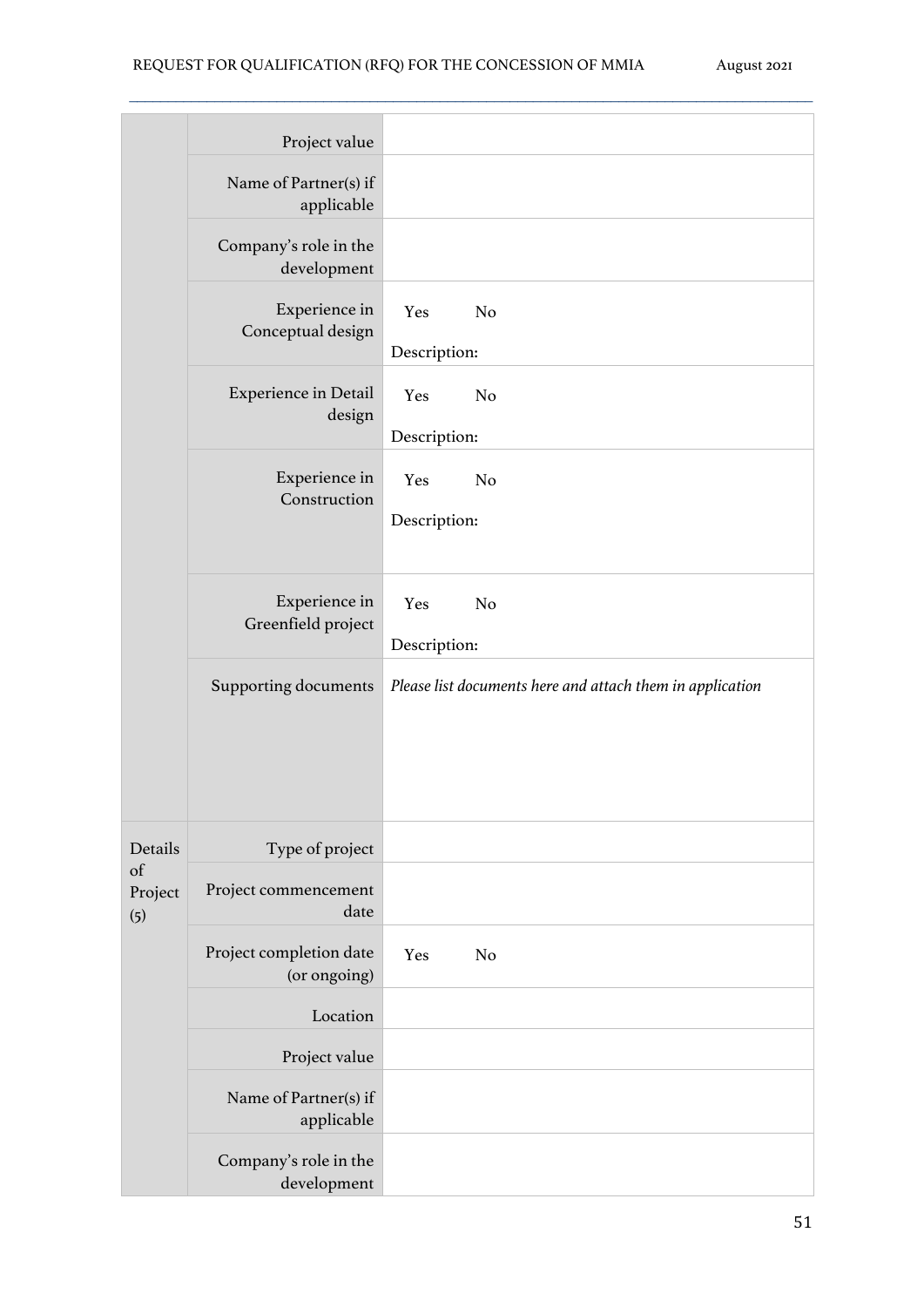|                      | Experience in<br>Conceptual design         | Yes                                                       | N <sub>o</sub> |  |  |  |
|----------------------|--------------------------------------------|-----------------------------------------------------------|----------------|--|--|--|
|                      |                                            | Description:                                              |                |  |  |  |
|                      | <b>Experience in Detail</b><br>design      | Yes                                                       | N <sub>o</sub> |  |  |  |
|                      |                                            |                                                           | Description:   |  |  |  |
|                      | Experience in<br>Construction              | Yes                                                       | N <sub>o</sub> |  |  |  |
|                      |                                            |                                                           | Description:   |  |  |  |
|                      | Experience in<br>Greenfield project        | Yes                                                       | N <sub>o</sub> |  |  |  |
|                      |                                            |                                                           | Description:   |  |  |  |
|                      | Supporting documents                       | Please list documents here and attach them in application |                |  |  |  |
|                      | <b>Management and Operating Experience</b> |                                                           |                |  |  |  |
|                      | Company has experience in:                 | Yes                                                       | N <sub>o</sub> |  |  |  |
| delivery             | • Service offer development &              |                                                           | Project Name   |  |  |  |
| enterprises          | • Supply chain with local                  | (I)                                                       |                |  |  |  |
|                      | • Facility management                      | (2)                                                       |                |  |  |  |
| • Local support      |                                            | (3)                                                       |                |  |  |  |
|                      |                                            | (4)                                                       |                |  |  |  |
|                      |                                            | (5)                                                       |                |  |  |  |
| Details              | Type of project                            |                                                           |                |  |  |  |
| of<br>Project<br>(I) | Project commencement                       |                                                           |                |  |  |  |
|                      | date                                       |                                                           |                |  |  |  |
|                      | Project completion date                    |                                                           |                |  |  |  |
|                      | (or ongoing)                               |                                                           |                |  |  |  |
|                      | Location                                   |                                                           |                |  |  |  |
|                      | Brief description of                       |                                                           |                |  |  |  |
|                      | management and<br>operating experience     |                                                           |                |  |  |  |
|                      |                                            |                                                           |                |  |  |  |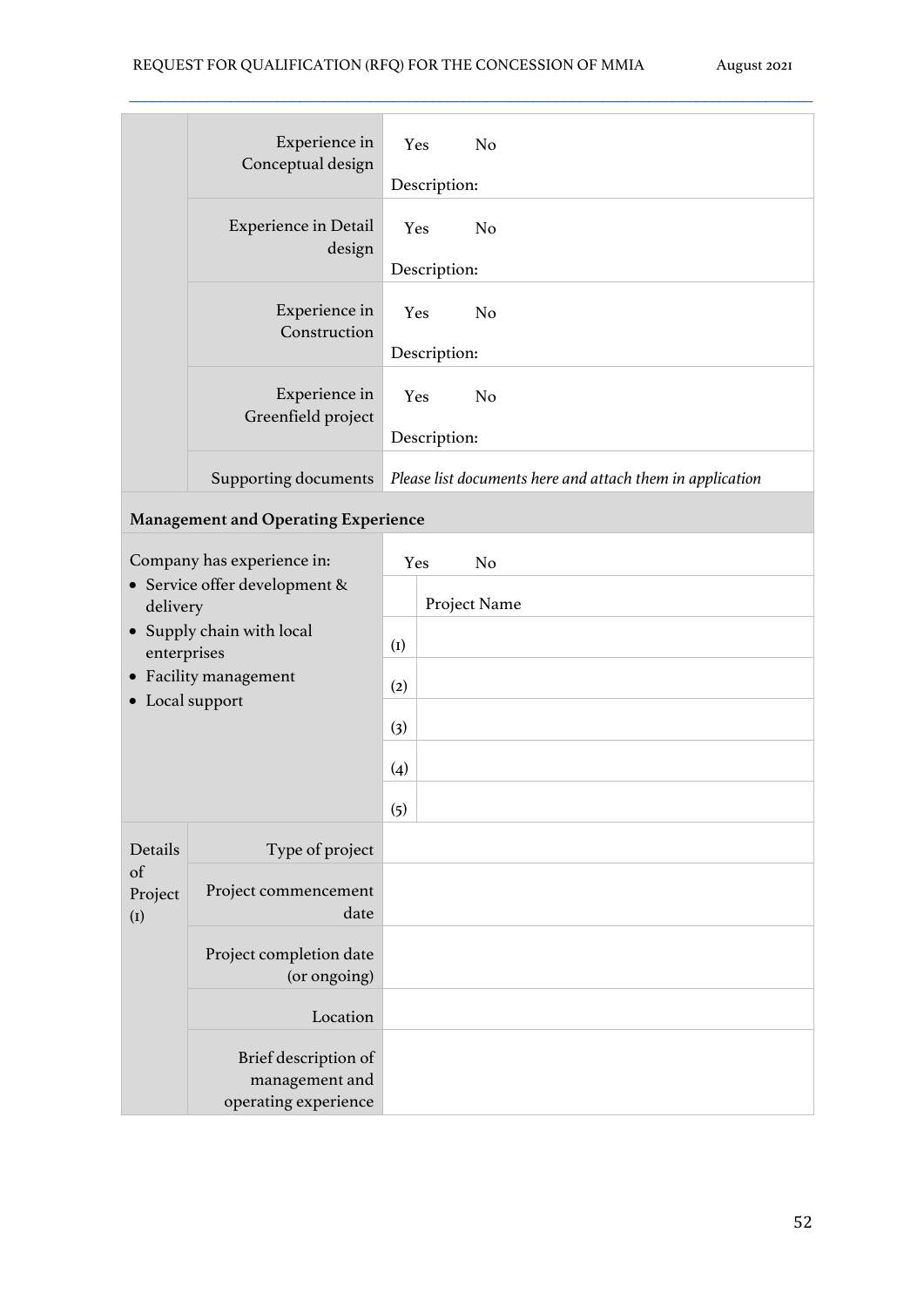|                      | Experience in service<br>offering development &<br>delivery                                                                                  | Yes<br>N <sub>o</sub><br>Description:                     |  |  |  |
|----------------------|----------------------------------------------------------------------------------------------------------------------------------------------|-----------------------------------------------------------|--|--|--|
|                      |                                                                                                                                              |                                                           |  |  |  |
|                      | Experience in<br>developing supply chain<br>with local enterprises                                                                           | Yes<br>N <sub>o</sub>                                     |  |  |  |
|                      |                                                                                                                                              | Description:                                              |  |  |  |
|                      | <b>Experience in facilities</b>                                                                                                              | Yes<br>N <sub>o</sub>                                     |  |  |  |
|                      | management                                                                                                                                   | Description:                                              |  |  |  |
|                      | Provide example of local<br>support provided by the<br>consortium                                                                            |                                                           |  |  |  |
|                      | Experience in<br>integrating Airport                                                                                                         | Yes<br>N <sub>o</sub>                                     |  |  |  |
|                      | operations with local<br>businesses (i.e.<br>employing local<br>companies providing<br>services such as logistics<br>supply, airlines, etc.) | Description:                                              |  |  |  |
|                      | Relevant recognition,                                                                                                                        | Yes<br>N <sub>o</sub>                                     |  |  |  |
|                      | accolades and rankings<br>on size of operations and<br>performance                                                                           | Description:                                              |  |  |  |
|                      | Supporting documents                                                                                                                         | Please list documents here and attach them in application |  |  |  |
| Details              | Type of project                                                                                                                              |                                                           |  |  |  |
| of<br>Project<br>(2) | Project commencement<br>date                                                                                                                 |                                                           |  |  |  |
|                      | Project completion date<br>(or ongoing)                                                                                                      |                                                           |  |  |  |
|                      | Location                                                                                                                                     |                                                           |  |  |  |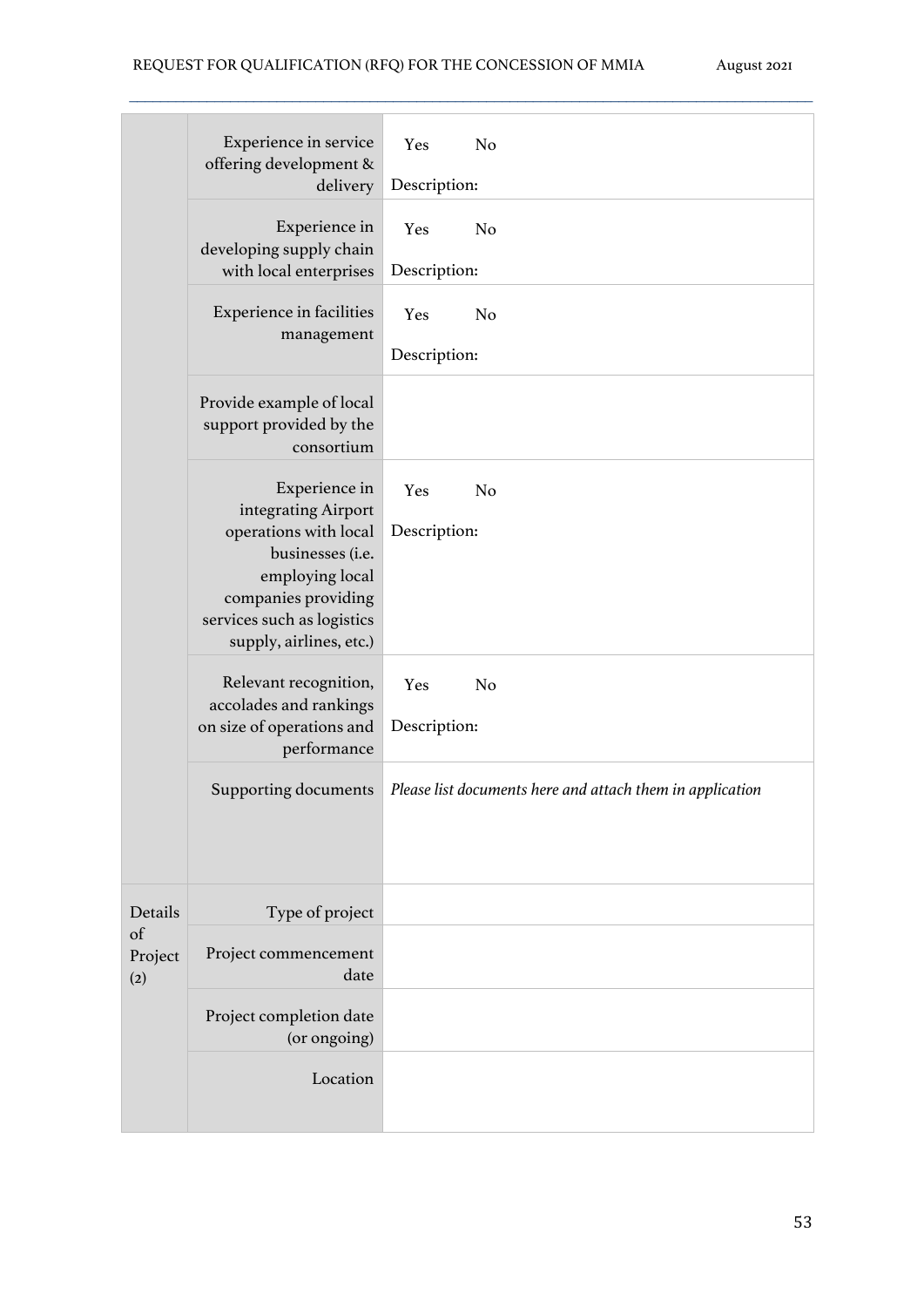|                      | Brief description of<br>management and<br>operating experience                                                      |                     |                                                           |  |  |  |  |
|----------------------|---------------------------------------------------------------------------------------------------------------------|---------------------|-----------------------------------------------------------|--|--|--|--|
|                      | Experience in service<br>offering development &<br>delivery                                                         | Yes<br>Description: | N <sub>o</sub>                                            |  |  |  |  |
|                      |                                                                                                                     |                     |                                                           |  |  |  |  |
|                      | Experience in<br>developing supply chain<br>with local enterprises                                                  | Yes<br>Description: | N <sub>o</sub>                                            |  |  |  |  |
|                      | <b>Experience in facilities</b><br>management                                                                       | Yes<br>Description: | N <sub>o</sub>                                            |  |  |  |  |
|                      |                                                                                                                     |                     |                                                           |  |  |  |  |
|                      | Provide example of local<br>support provided by the<br>consortium                                                   |                     |                                                           |  |  |  |  |
|                      | Experience in<br>integrating Airport<br>operations with local                                                       | Yes<br>Description: | N <sub>o</sub>                                            |  |  |  |  |
|                      | businesses (i.e.<br>employing local<br>companies providing<br>services such as logistics<br>supply, airlines, etc.) |                     |                                                           |  |  |  |  |
|                      | Relevant recognition,<br>accolades and rankings                                                                     | Yes                 | N <sub>o</sub>                                            |  |  |  |  |
|                      | on size of operations and                                                                                           | Description:        |                                                           |  |  |  |  |
|                      | performance                                                                                                         |                     |                                                           |  |  |  |  |
|                      | <b>Supporting documents</b>                                                                                         |                     | Please list documents here and attach them in application |  |  |  |  |
| Details              | Type of project                                                                                                     |                     |                                                           |  |  |  |  |
| of<br>Project<br>(3) | Project commencement<br>date                                                                                        |                     |                                                           |  |  |  |  |
|                      | Project completion date<br>(or ongoing)                                                                             |                     |                                                           |  |  |  |  |
|                      | Location                                                                                                            |                     |                                                           |  |  |  |  |
|                      |                                                                                                                     |                     |                                                           |  |  |  |  |
|                      | Brief description of<br>management and<br>operating experience                                                      |                     |                                                           |  |  |  |  |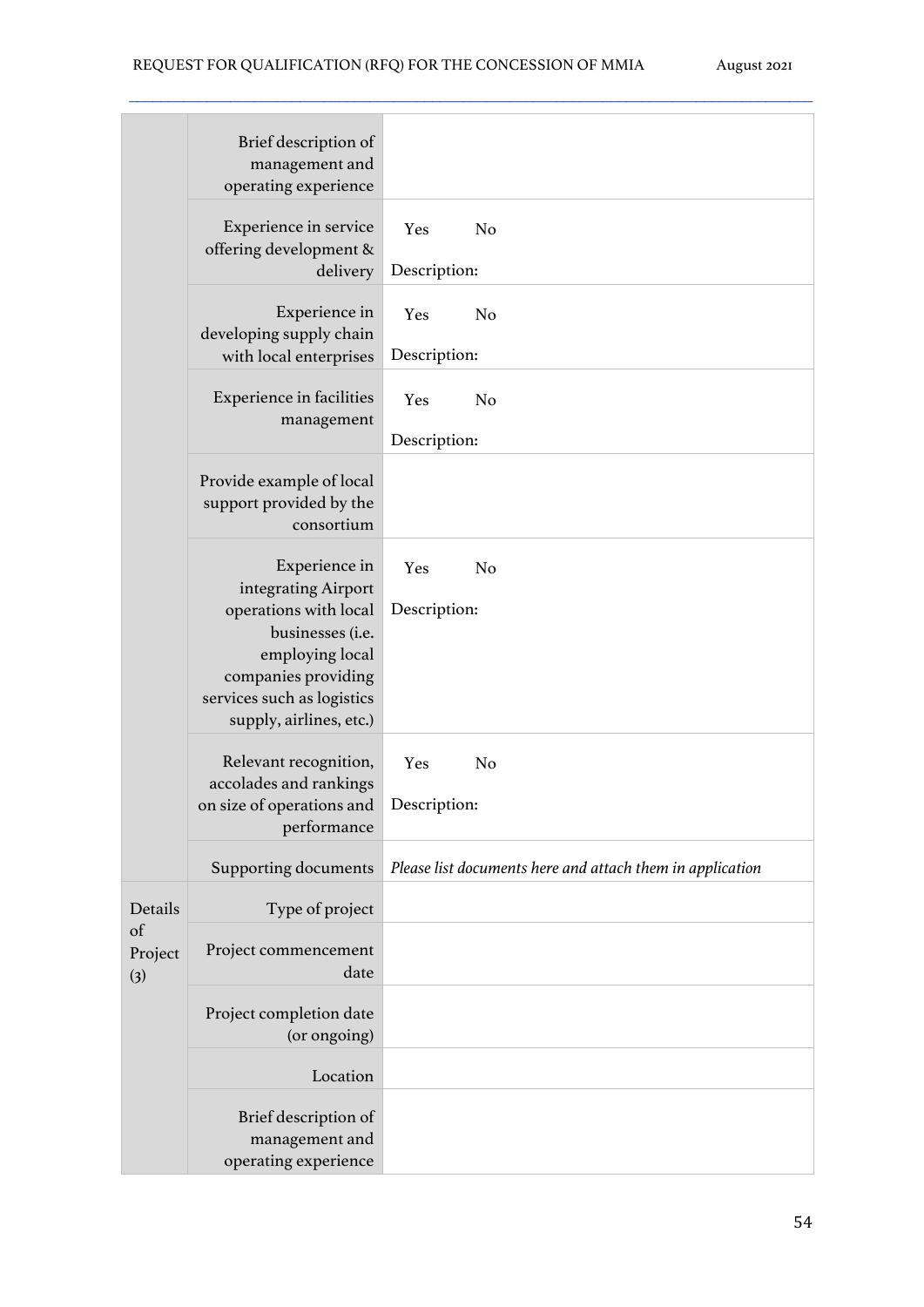|                      | Experience in service<br>offering development &<br>delivery                                                                                                                          | Yes<br>N <sub>o</sub><br>Description:                     |
|----------------------|--------------------------------------------------------------------------------------------------------------------------------------------------------------------------------------|-----------------------------------------------------------|
|                      | Experience in<br>developing supply chain<br>with local enterprises                                                                                                                   | N <sub>o</sub><br>Yes<br>Description:                     |
|                      | Experience in facilities<br>management                                                                                                                                               | Yes<br>N <sub>o</sub>                                     |
|                      |                                                                                                                                                                                      | Description:                                              |
|                      | Provide example of local<br>support provided by the<br>consortium                                                                                                                    |                                                           |
|                      | Experience in<br>integrating Airport<br>operations with local<br>businesses (i.e.<br>employing local<br>companies providing<br>services such as logistics<br>supply, airlines, etc.) | Yes<br>N <sub>o</sub><br>Description:                     |
|                      | Relevant recognition,<br>accolades and rankings<br>on size of operations and<br>performance                                                                                          | Yes<br>N <sub>o</sub><br>Description:                     |
|                      | Supporting documents                                                                                                                                                                 | Please list documents here and attach them in application |
| Details              | Type of project                                                                                                                                                                      |                                                           |
| of<br>Project<br>(4) | Project commencement<br>date                                                                                                                                                         |                                                           |
|                      | Project completion date<br>(or ongoing)                                                                                                                                              |                                                           |
|                      | Location                                                                                                                                                                             |                                                           |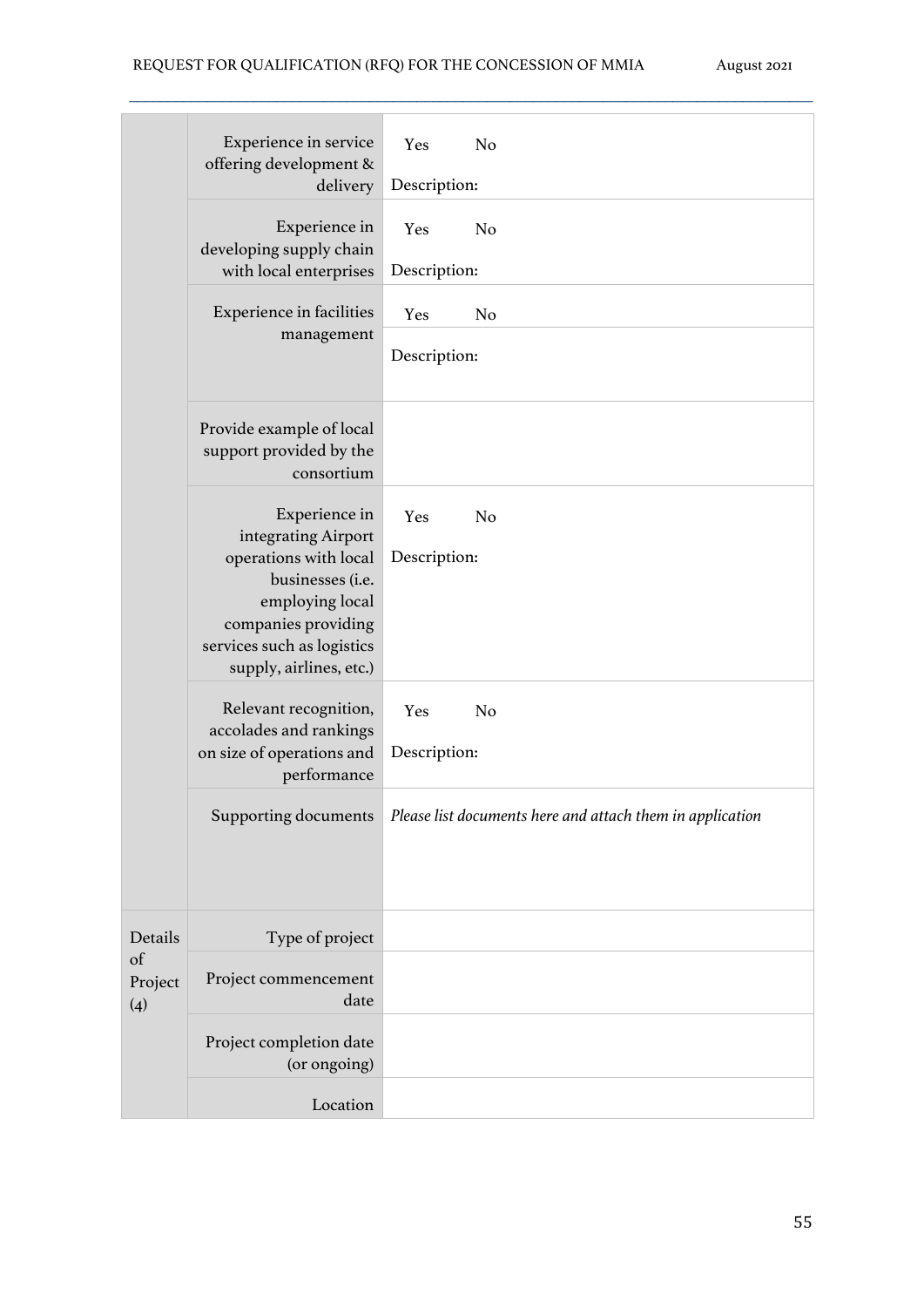|                      | Brief description of<br>management and<br>operating experience                                                                                                                       |                                                           |
|----------------------|--------------------------------------------------------------------------------------------------------------------------------------------------------------------------------------|-----------------------------------------------------------|
|                      | Experience in service<br>offering development &<br>delivery                                                                                                                          | N <sub>o</sub><br>Yes<br>Description:                     |
|                      | Experience in<br>developing supply chain<br>with local enterprises                                                                                                                   | N <sub>o</sub><br>Yes<br>Description:                     |
|                      | <b>Experience in facilities</b><br>management                                                                                                                                        | Yes<br>N <sub>o</sub>                                     |
|                      |                                                                                                                                                                                      | Description:                                              |
|                      | Provide example of local<br>support provided by the<br>consortium                                                                                                                    |                                                           |
|                      | Experience in<br>integrating airport<br>operations with local<br>businesses (i.e.<br>employing local<br>companies providing<br>services such as logistics<br>supply, airlines, etc.) | Yes<br>N <sub>o</sub><br>Description:                     |
|                      | Relevant recognition,<br>accolades and rankings<br>on size of operations and<br>performance                                                                                          |                                                           |
|                      | <b>Supporting documents</b>                                                                                                                                                          | Please list documents here and attach them in application |
| Details              | Type of project                                                                                                                                                                      |                                                           |
| of<br>Project<br>(5) | Project commencement<br>date                                                                                                                                                         |                                                           |
|                      | Project completion date<br>(or ongoing)                                                                                                                                              |                                                           |
|                      | Location                                                                                                                                                                             |                                                           |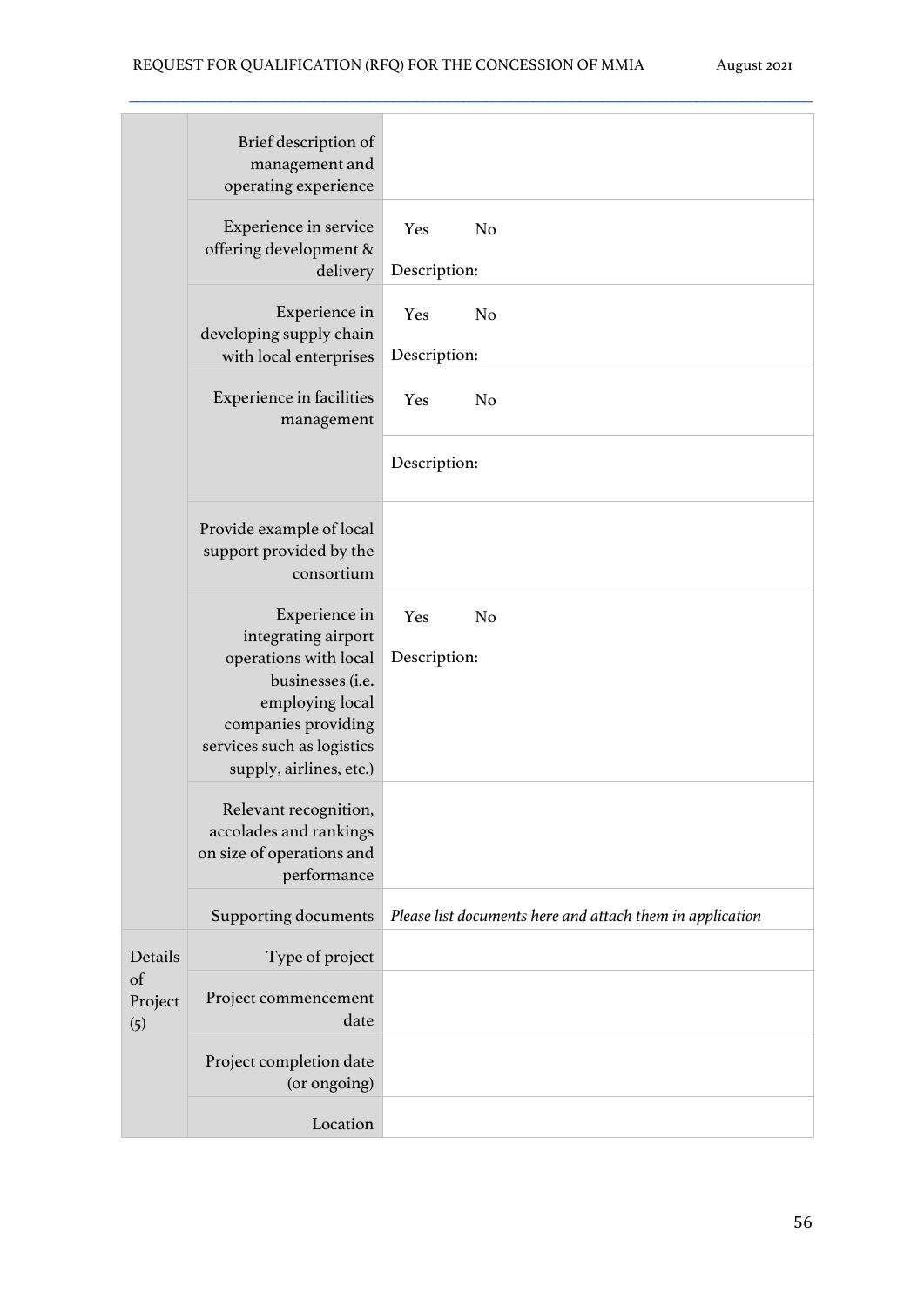| Brief description of<br>management and<br>operating experience                                                                                            |                     |                                                           |
|-----------------------------------------------------------------------------------------------------------------------------------------------------------|---------------------|-----------------------------------------------------------|
| Experience in service<br>offering development &<br>delivery                                                                                               | Yes<br>Description: | N <sub>o</sub>                                            |
| Experience in<br>developing supply chain<br>with local enterprises                                                                                        | Yes<br>Description: | N <sub>o</sub>                                            |
| <b>Experience in facilities</b><br>management                                                                                                             | Yes<br>Description  | N <sub>o</sub>                                            |
| Provide example of local<br>support provided by the<br>consortium                                                                                         | Yes<br>Description: | N <sub>o</sub>                                            |
| Experience in<br>integrating Airport<br>operations with local<br>businesses (i.e.<br>employing local<br>companies providing<br>services such as logistics | Yes<br>Description: | N <sub>o</sub>                                            |
| supply, airlines, etc.)<br>Relevant recognition,<br>accolades and rankings<br>on size of operations and<br>performance                                    | Yes<br>Description: | N <sub>o</sub>                                            |
| Supporting documents                                                                                                                                      |                     | Please list documents here and attach them in application |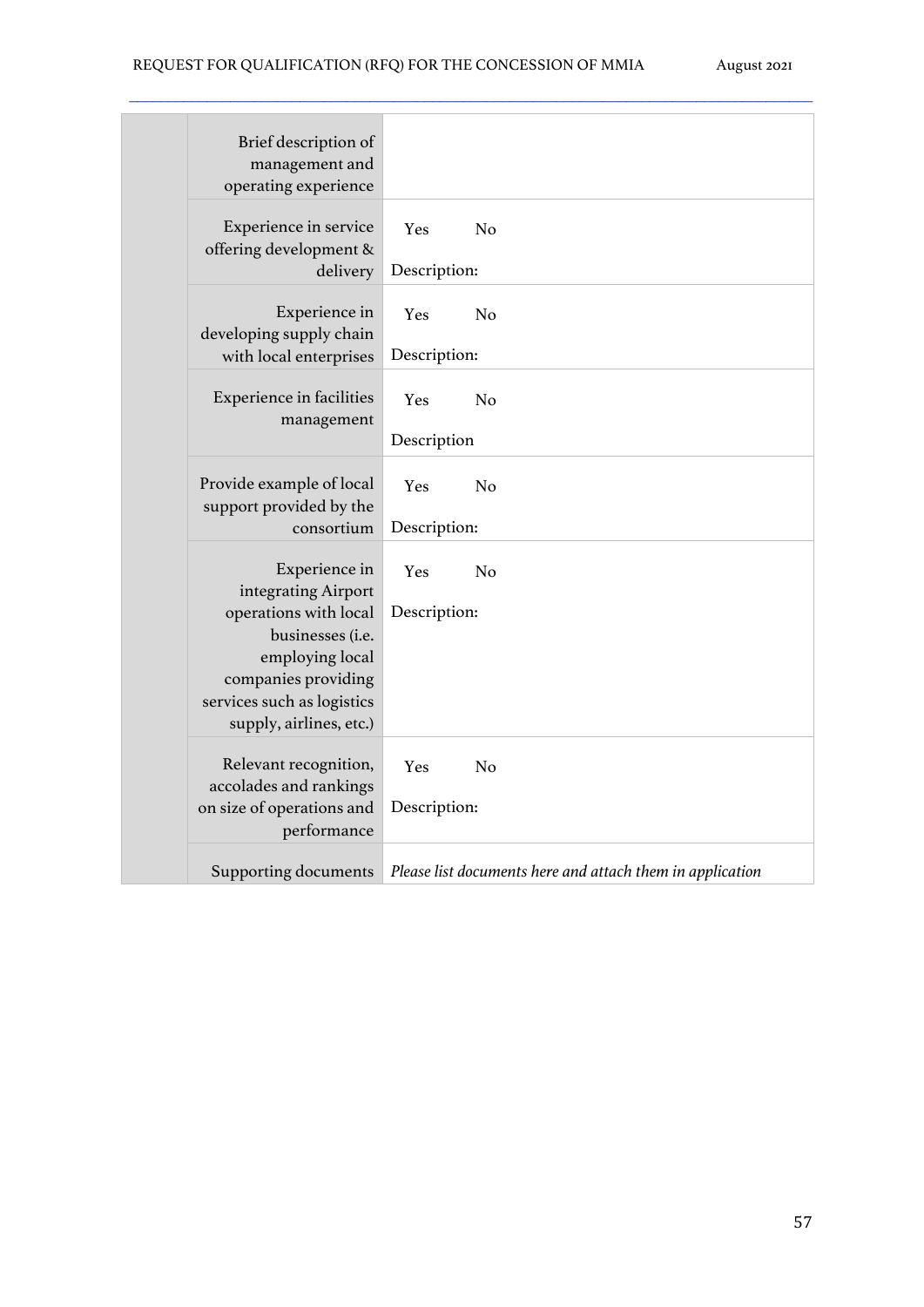## FORM IV – B (CSR & SUSTAINABILITY ELIGIBILITY)

 $\mathcal{L}_\mathcal{L} = \{ \mathcal{L}_\mathcal{L} = \{ \mathcal{L}_\mathcal{L} = \{ \mathcal{L}_\mathcal{L} = \{ \mathcal{L}_\mathcal{L} = \{ \mathcal{L}_\mathcal{L} = \{ \mathcal{L}_\mathcal{L} = \{ \mathcal{L}_\mathcal{L} = \{ \mathcal{L}_\mathcal{L} = \{ \mathcal{L}_\mathcal{L} = \{ \mathcal{L}_\mathcal{L} = \{ \mathcal{L}_\mathcal{L} = \{ \mathcal{L}_\mathcal{L} = \{ \mathcal{L}_\mathcal{L} = \{ \mathcal{L}_\mathcal{$ 

An applicant or in the case of a Consortium, all members nominated with development, management, and operating capacity for the Project, must provide evidence of compliance with applicable corporate governance, environmental and sustainability guidelines as relates to development and operations of International Airport and Cargo Terminals, including extant local laws and regulations.

| Name of Member of the Consortium                                               |     |                |                                   |       |
|--------------------------------------------------------------------------------|-----|----------------|-----------------------------------|-------|
|                                                                                |     |                |                                   |       |
| The company identifies and manages<br>its main corporate governance,           | Yes | N <sub>o</sub> |                                   |       |
| social, and environmental risks, and                                           |     |                | (Please attach relevant document) |       |
| opportunities                                                                  |     |                |                                   |       |
| The company has formally established<br>and documented the following policies: |     |                |                                   |       |
| <b>Environmental Policy</b>                                                    |     | Yes            | No                                |       |
| <b>Community Affairs and Security Policy</b>                                   |     | Yes            | N <sub>o</sub>                    |       |
| Social Performance Policy                                                      |     | Yes            | N <sub>o</sub>                    |       |
| Occupational Health and Safety Policy                                          |     | Yes            | N <sub>o</sub>                    |       |
| Public Health and Safety Policy                                                |     | Yes            | N <sub>o</sub>                    |       |
| <b>Biodiversity Conservation and Protection</b><br>Policy                      |     | Yes            | N <sub>o</sub>                    |       |
| Cultural Heritage Conservation and<br>Protection Policy                        |     | Yes            | N <sub>o</sub>                    |       |
| <b>Greenhouse Gas Emission Management</b><br>Policy                            |     |                |                                   |       |
| Designated Management Person<br>responsible for;                               |     |                |                                   |       |
| a. Social Performance                                                          |     | Person         | Name of relevant Management       | Email |
| b. Corporate Governance                                                        |     | Person         | Name of relevant Management       | Email |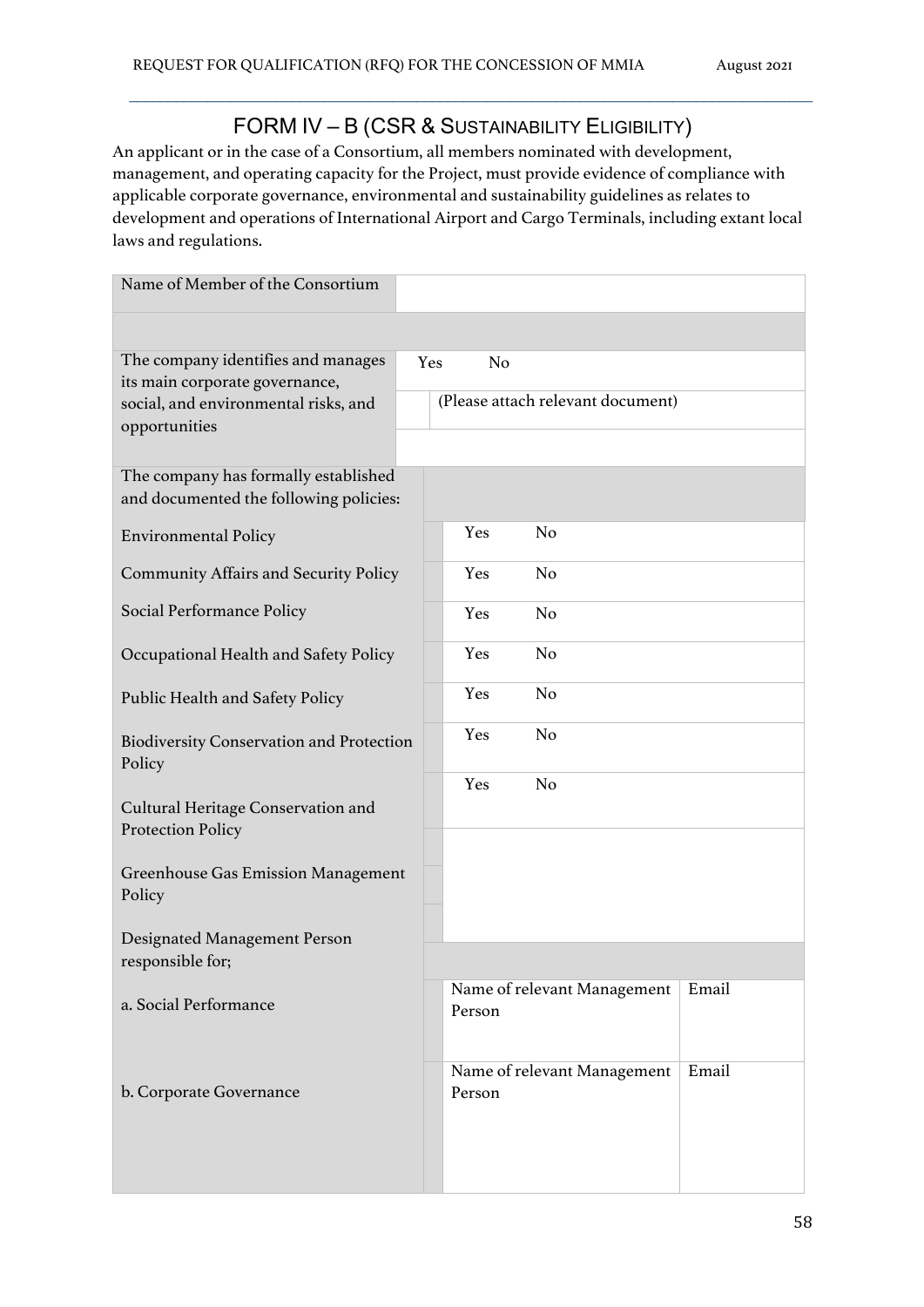| c. Environmental Management<br>Any other relevant information on<br>Corporate Sustainability or ESG (e.g. | Name of relevant Management<br>Person | Email |
|-----------------------------------------------------------------------------------------------------------|---------------------------------------|-------|
|                                                                                                           |                                       |       |
| awards, recognitions, certifications, etc.)                                                               |                                       |       |
|                                                                                                           |                                       |       |
|                                                                                                           |                                       |       |
|                                                                                                           |                                       |       |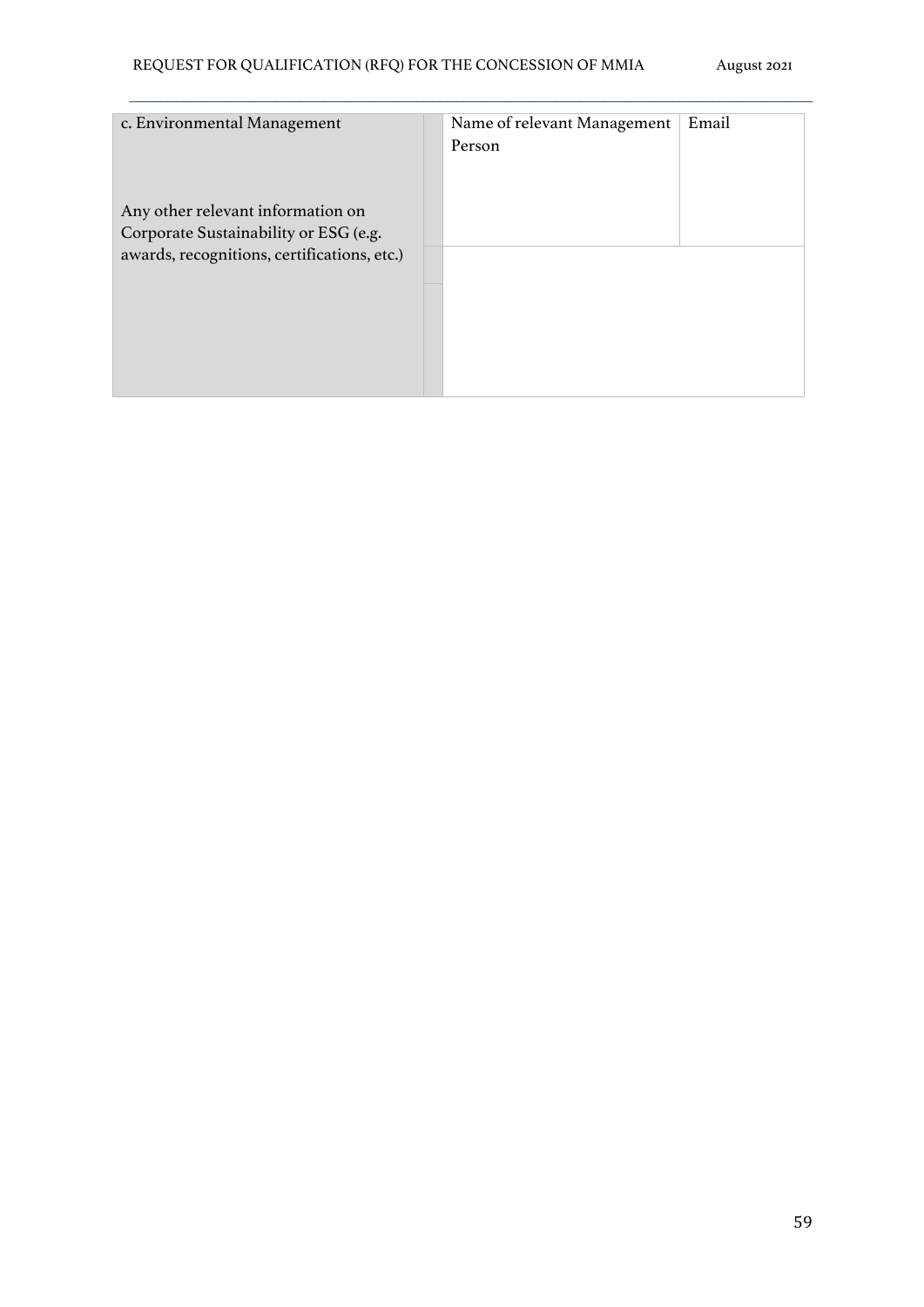# FORM V (PARTICULARS OF AUTHORIZED REPRESENTATIVE/PRINCIPAL CONTACT PERSON)

 $\mathcal{L}_\mathcal{L} = \{ \mathcal{L}_\mathcal{L} = \{ \mathcal{L}_\mathcal{L} = \{ \mathcal{L}_\mathcal{L} = \{ \mathcal{L}_\mathcal{L} = \{ \mathcal{L}_\mathcal{L} = \{ \mathcal{L}_\mathcal{L} = \{ \mathcal{L}_\mathcal{L} = \{ \mathcal{L}_\mathcal{L} = \{ \mathcal{L}_\mathcal{L} = \{ \mathcal{L}_\mathcal{L} = \{ \mathcal{L}_\mathcal{L} = \{ \mathcal{L}_\mathcal{L} = \{ \mathcal{L}_\mathcal{L} = \{ \mathcal{L}_\mathcal{$ 

Contact details of authorized representative and principal contact person must be given.

The individual authorized to represent and act on behalf of the Consortium is to provide the following information:

| Name of Member of the<br>Consortium |  |
|-------------------------------------|--|
| Authorized Representative's<br>name |  |
| Designation                         |  |
| Company                             |  |
| Citizenship                         |  |
| Address                             |  |
| Telephone                           |  |
| Fax                                 |  |
| Email                               |  |

All prospective Applicants are to provide the following information for the individual who would serve as the Principal Contact Person for all communications with the FMoA.

| Principal Contact Person's name |  |
|---------------------------------|--|
| Designation                     |  |
| Company                         |  |
| Citizenship                     |  |
| Address                         |  |
| Telephone                       |  |
| Fax                             |  |
| Email                           |  |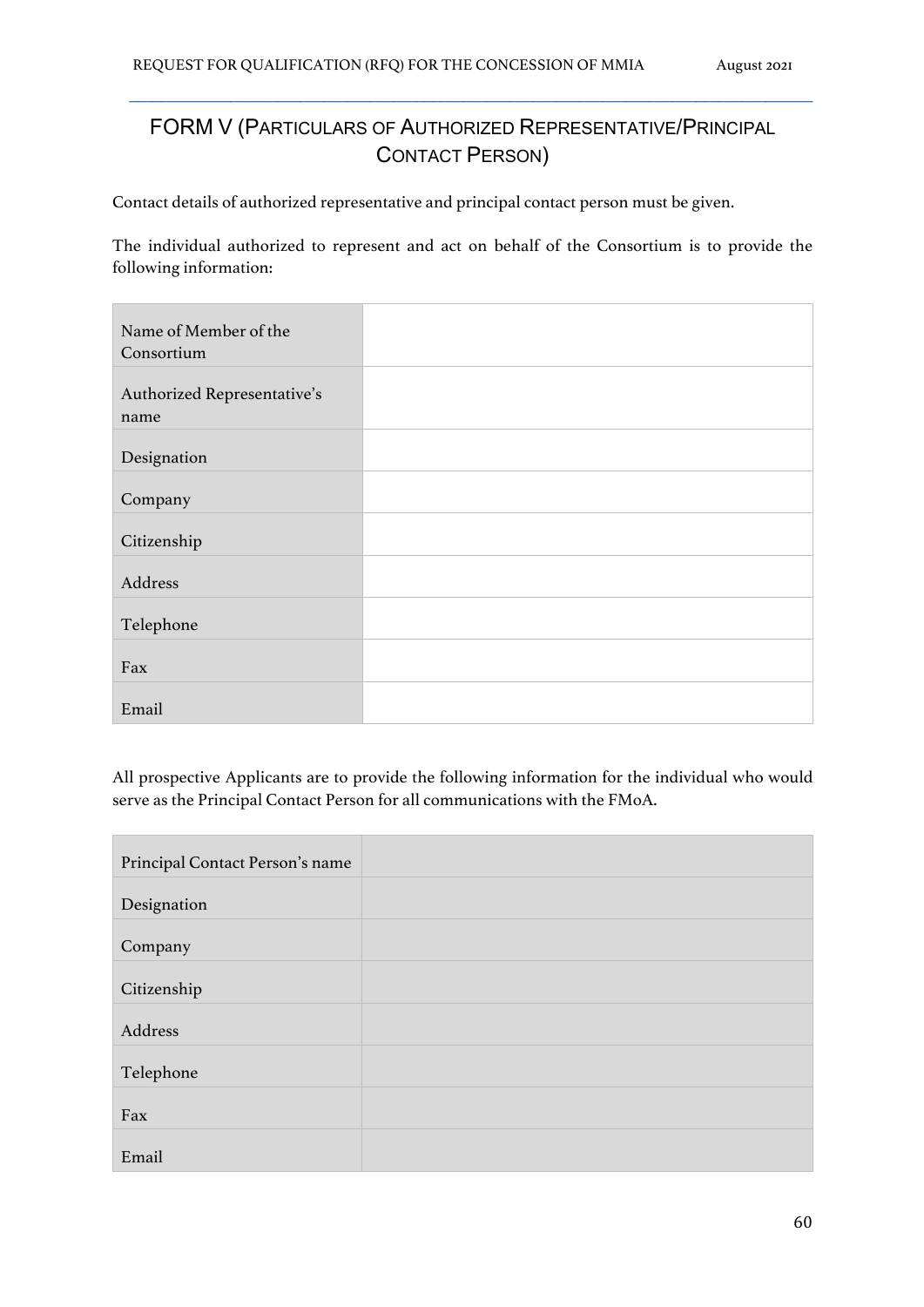A prospective Applicant may designate another individual who would serve as an alternate to the Principal Contact Person to stand-in for communications with the FMoA.

| Alternate Principal Contact<br>Person's name |  |
|----------------------------------------------|--|
| Designation                                  |  |
| Company                                      |  |
| Citizenship                                  |  |
| Address                                      |  |
| Telephone                                    |  |
| Fax                                          |  |
| Email                                        |  |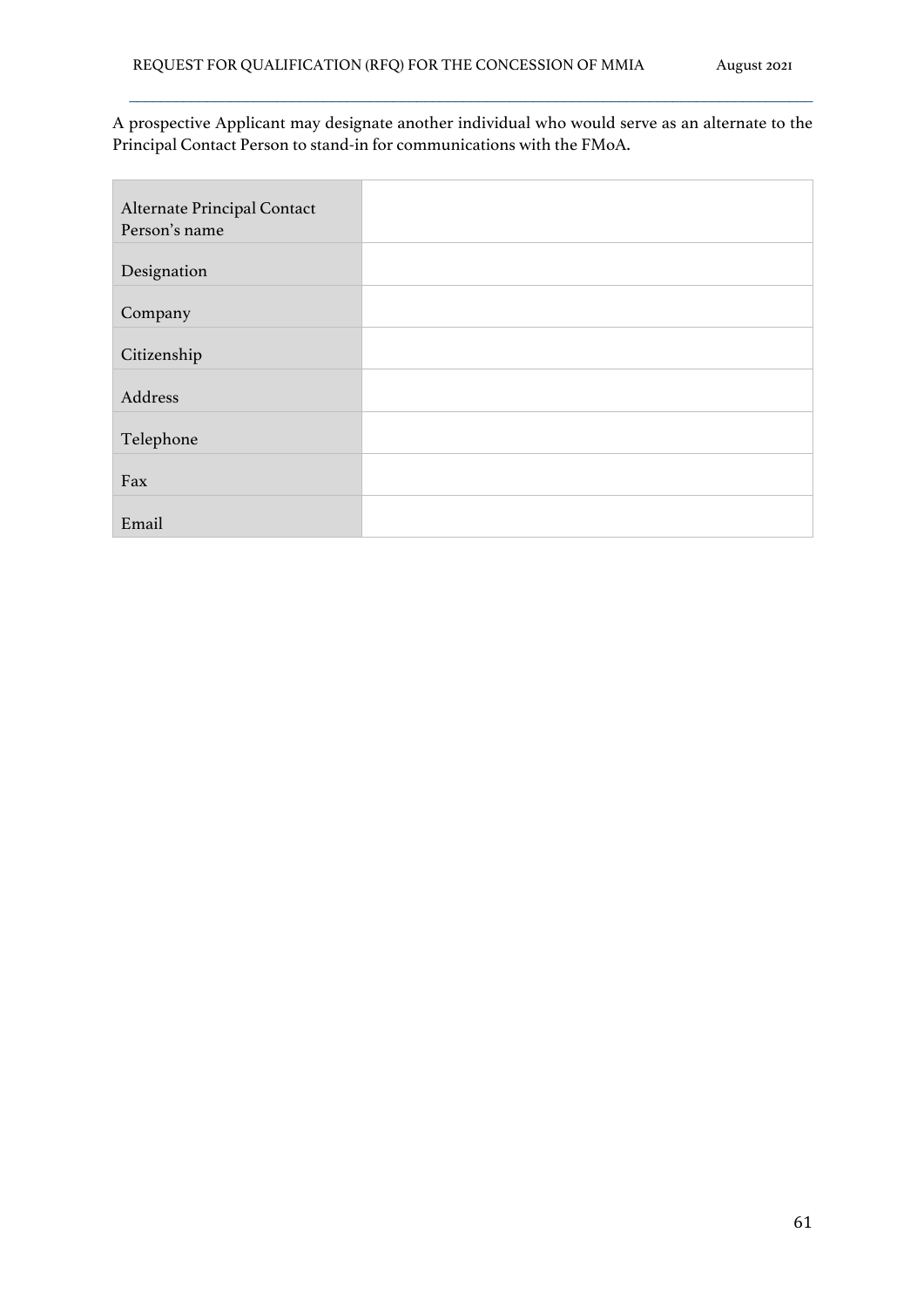## FORM VI (CONSORTIUM SUMMARY)

 $\mathcal{L}_\mathcal{L} = \{ \mathcal{L}_\mathcal{L} = \{ \mathcal{L}_\mathcal{L} = \{ \mathcal{L}_\mathcal{L} = \{ \mathcal{L}_\mathcal{L} = \{ \mathcal{L}_\mathcal{L} = \{ \mathcal{L}_\mathcal{L} = \{ \mathcal{L}_\mathcal{L} = \{ \mathcal{L}_\mathcal{L} = \{ \mathcal{L}_\mathcal{L} = \{ \mathcal{L}_\mathcal{L} = \{ \mathcal{L}_\mathcal{L} = \{ \mathcal{L}_\mathcal{L} = \{ \mathcal{L}_\mathcal{L} = \{ \mathcal{L}_\mathcal{$ 

The name of members and information regarding the role of each Member of the Consortium are to be provided in the table below:

|                                      | Name of Member of<br>a Consortium                     |  |                                                                 |                                                                                                                                                           |
|--------------------------------------|-------------------------------------------------------|--|-----------------------------------------------------------------|-----------------------------------------------------------------------------------------------------------------------------------------------------------|
|                                      | Consortium<br><b>Agreement or Letter</b><br>of Intent |  | be jointly and severally bound in relation to the RFQ process.] | [This should identify the principal Member of the Consortium authorised to<br>submit the RFQ and should show that all the Members of the Consortium shall |
| Names of All Members of a Consortium |                                                       |  | % Share in the<br>Consortium                                    | Intended Roles,<br>Responsibilities and<br>Relationships of each<br>Member of a Consortium                                                                |
| I                                    | Lead<br>Member*                                       |  |                                                                 |                                                                                                                                                           |
| $\overline{2}$                       | Member                                                |  |                                                                 |                                                                                                                                                           |
| 3                                    | Member                                                |  |                                                                 |                                                                                                                                                           |
| $\boldsymbol{4}$                     | Member                                                |  |                                                                 |                                                                                                                                                           |

- Lead Members may only be a formal part of one Application (RFQ) and one Bid (RFP), hence once an organisation is a Lead Member, that organisation is not allowed to become a Member in other Consortia.
- Lead Member: Primary member managing the Consortium with a minimum equity share in the Consortium of at least 10%.

Selected applicants for the RFP submission may adjust their Consortium by

- 1. Including new Members; and/or
- 2. Including Members which have not made it to the shortlist; and/or
- 3. Changing the individual positions within their Consortium.

Selected applicants for the RFP submission may **not**

- 1. Remove existing Members from their Consortium.
- 2. Change the Lead Member in the Consortium.
- 3. Alter positions in their Consortium beyond the minimum required shares of 10% for Lead Member.
- 4. Include Members which would render the Consortium non-compliant to exclusion and minimum criteria.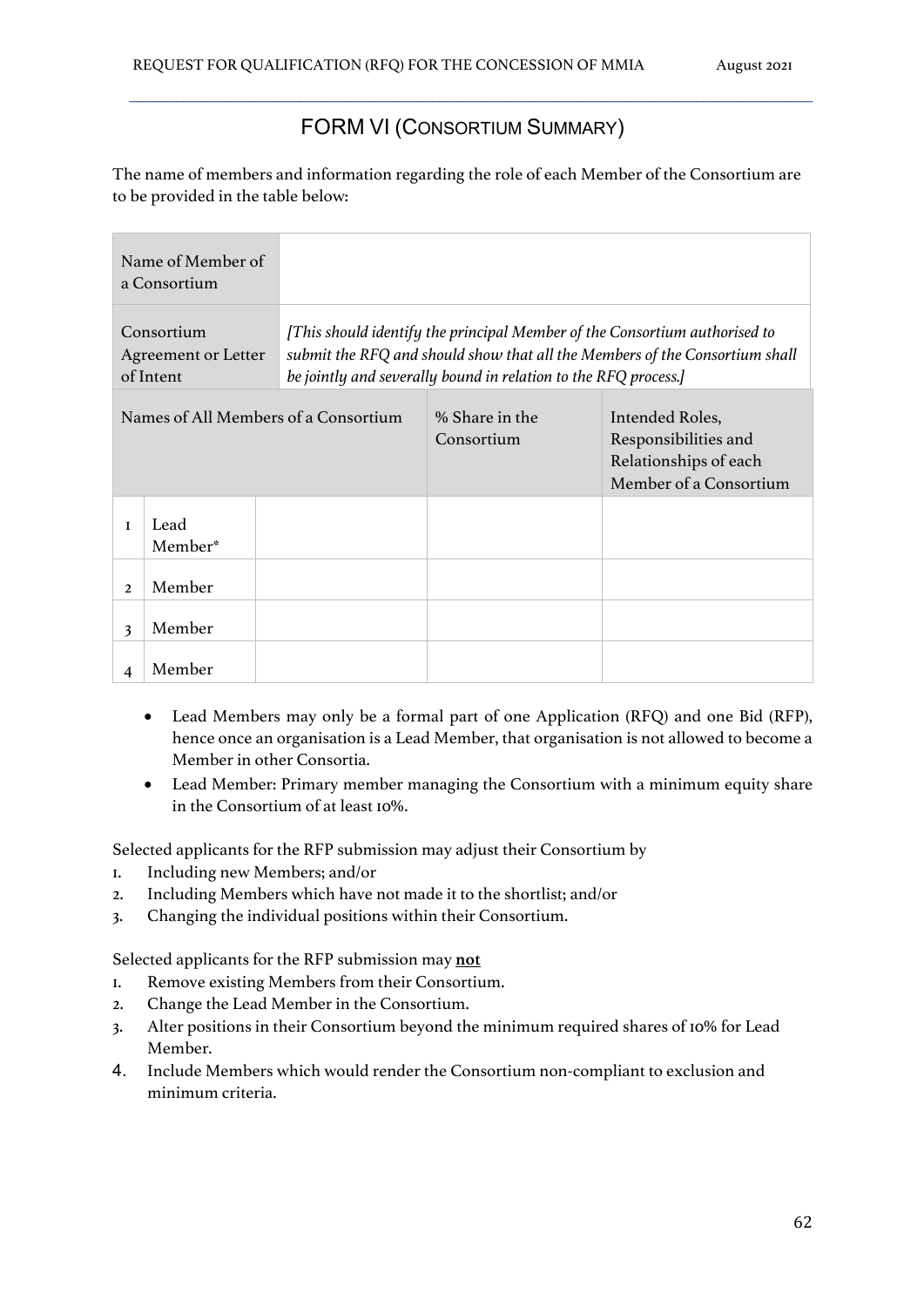## FORM VII (MANAGEMENT & OPERATING EXPERIENCE)

 $\mathcal{L}_\mathcal{L} = \{ \mathcal{L}_\mathcal{L} = \{ \mathcal{L}_\mathcal{L} = \{ \mathcal{L}_\mathcal{L} = \{ \mathcal{L}_\mathcal{L} = \{ \mathcal{L}_\mathcal{L} = \{ \mathcal{L}_\mathcal{L} = \{ \mathcal{L}_\mathcal{L} = \{ \mathcal{L}_\mathcal{L} = \{ \mathcal{L}_\mathcal{L} = \{ \mathcal{L}_\mathcal{L} = \{ \mathcal{L}_\mathcal{L} = \{ \mathcal{L}_\mathcal{L} = \{ \mathcal{L}_\mathcal{L} = \{ \mathcal{L}_\mathcal{$ 

Prospective proponents must have a minimum of at least ten (10) years' experiences in managing and operating an airport facility. The information is to be summarized for each Airport facility completed or in progress by each Member of a Consortium.

*Use a separate sheet for each Airport facility.*

|                                                    | Name of Member of a Consortium                                              |          |                                     |                      |                       |                         |
|----------------------------------------------------|-----------------------------------------------------------------------------|----------|-------------------------------------|----------------------|-----------------------|-------------------------|
| Name of Airport                                    |                                                                             |          |                                     |                      |                       |                         |
| Type of Facility                                   |                                                                             |          |                                     |                      |                       |                         |
| Name of Owner/ Employer                            |                                                                             |          |                                     |                      |                       |                         |
| <b>Address of Facility</b>                         |                                                                             |          |                                     |                      |                       |                         |
| Tel                                                |                                                                             | Fax      |                                     | Name and<br>Email of | <b>Contact Person</b> |                         |
| Number of Staff Involved<br>Management<br>I)<br>2) | Non-Management                                                              |          | I)<br>2)                            |                      |                       |                         |
| Project Role (tick one)                            |                                                                             |          |                                     |                      |                       |                         |
| Owner                                              | Partner in a Joint<br>Venture (JV)                                          | Operator | <b>Appointed Airport</b>            |                      |                       | Others, please specify: |
|                                                    | Details of Roles/Services Provided                                          |          |                                     |                      |                       |                         |
|                                                    | <b>Contract/Services Start Date</b>                                         |          |                                     |                      |                       |                         |
|                                                    | <b>Contract/Services Completion Date</b>                                    |          |                                     |                      |                       |                         |
| Value of the Project (NGN)                         |                                                                             |          |                                     |                      |                       |                         |
| Size of<br>Facility                                |                                                                             |          | Terminal Area (in<br>square metres) |                      |                       |                         |
|                                                    |                                                                             |          | Total Land Area (in<br>hectares)    |                      |                       |                         |
|                                                    | Average Yearly Passenger Throughput<br>Handled for the Last Three (3) Years |          |                                     |                      |                       |                         |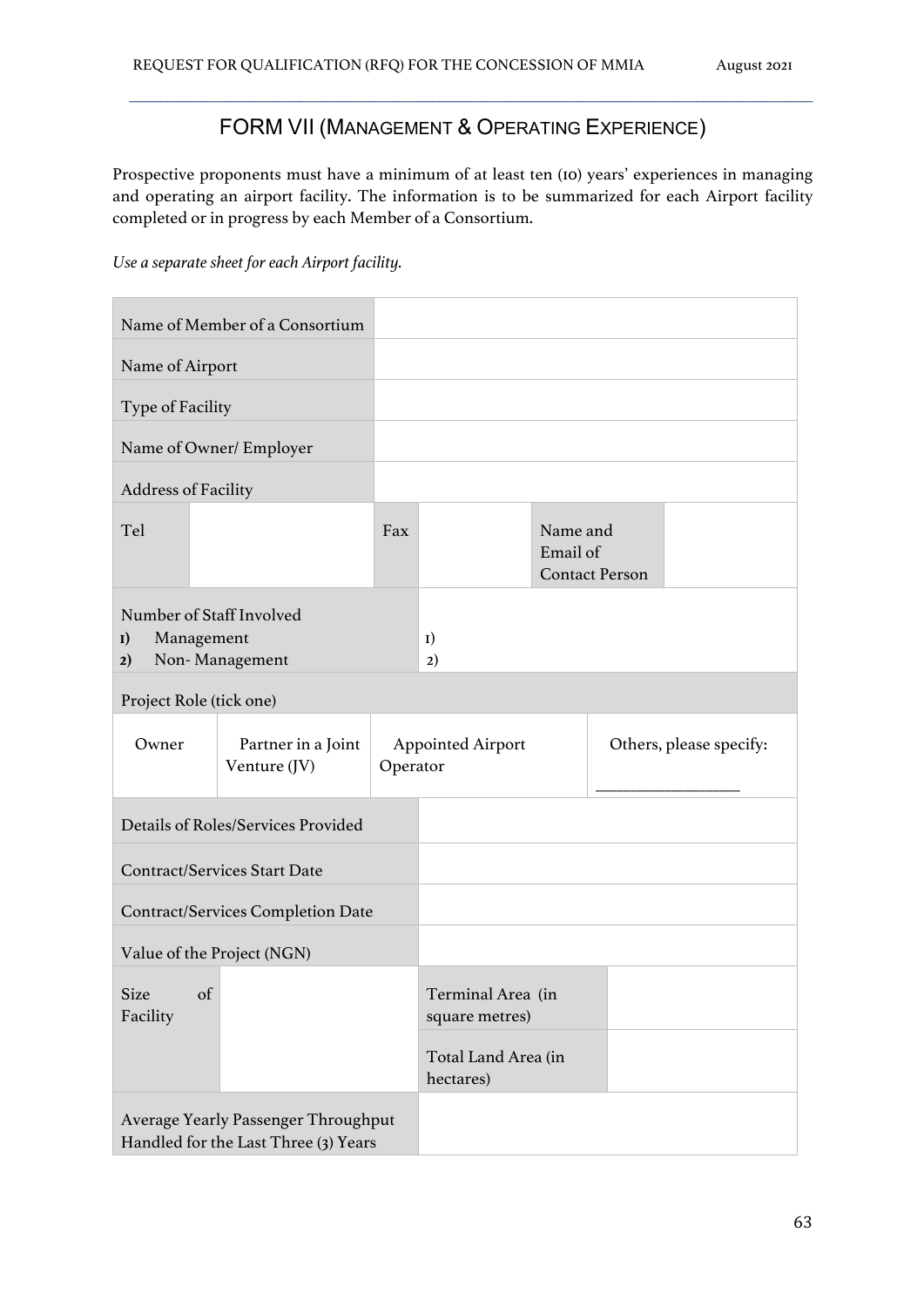| Net Profit After Tax (NPAT) of the<br>Airport for last Three (3) Years of            | <b>Reported Currency</b>                                                | Naira Currency (NGN)                                                    |
|--------------------------------------------------------------------------------------|-------------------------------------------------------------------------|-------------------------------------------------------------------------|
| <b>Contract Period</b><br>Please state exchange rate used for<br>conversion into USD | I <sup>st</sup> Year:<br>2 <sup>nd</sup> Year:<br>$3^{\text{rd}}$ Year: | I <sup>st</sup> Year:<br>2 <sup>nd</sup> Year:<br>$3^{\text{rd}}$ Year: |
| Salient Features of the Project<br>Any Other Remarks                                 |                                                                         |                                                                         |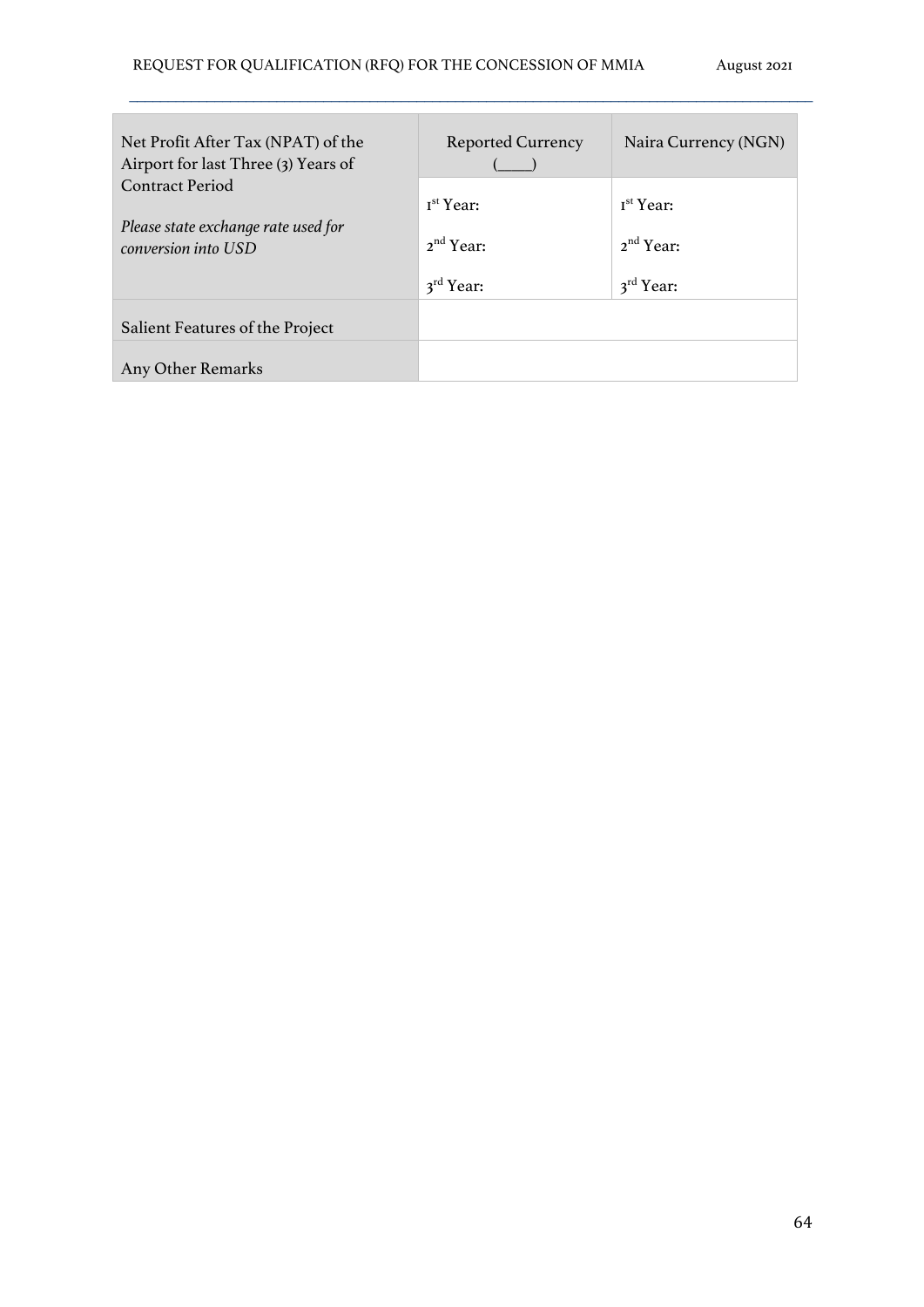### FORM VIII (DEVELOPMENT, FINANCING & INVESTMENT EXPERIENCE)

 $\mathcal{L}_\mathcal{L} = \{ \mathcal{L}_\mathcal{L} = \{ \mathcal{L}_\mathcal{L} = \{ \mathcal{L}_\mathcal{L} = \{ \mathcal{L}_\mathcal{L} = \{ \mathcal{L}_\mathcal{L} = \{ \mathcal{L}_\mathcal{L} = \{ \mathcal{L}_\mathcal{L} = \{ \mathcal{L}_\mathcal{L} = \{ \mathcal{L}_\mathcal{L} = \{ \mathcal{L}_\mathcal{L} = \{ \mathcal{L}_\mathcal{L} = \{ \mathcal{L}_\mathcal{L} = \{ \mathcal{L}_\mathcal{L} = \{ \mathcal{L}_\mathcal{$ 

Prospective proponents must have over the past 10 (ten) financial years preceding the deadline for submission of the Application: (a) paid for or received payments for construction of an Airport facility(ies); and/or (b) paid for development of Airport facilities; and/or (c) collected and appropriated revenues from operations and maintenance of Airport and Cargo Terminal facilities. The information is to be summarized for each Airport completed or in progress by the prospective member of the Consortium.

Experience in development and financing of infrastructure in emerging economies will be an added advantage.

| Name of Member of the Consortium |                |                                |                                                              |                                                |                                                           |  |  |
|----------------------------------|----------------|--------------------------------|--------------------------------------------------------------|------------------------------------------------|-----------------------------------------------------------|--|--|
| Applicant Type                   |                | Project                        | Experience                                                   |                                                |                                                           |  |  |
|                                  |                | Name/description<br>of Project | Payments made/<br>received for<br>construction of<br>Project | Payments made<br>for development<br>of Project | Revenues<br>collected and<br>appropriated<br>from Project |  |  |
| Single entity                    | $\mathbf a$    |                                |                                                              |                                                |                                                           |  |  |
| Applicant                        | $\mathbf b$    |                                |                                                              |                                                |                                                           |  |  |
|                                  | $\mathbf{C}$   |                                |                                                              |                                                |                                                           |  |  |
| Consortium                       | Ia             |                                |                                                              |                                                |                                                           |  |  |
| Member <sub>I</sub>              | Ib             |                                |                                                              |                                                |                                                           |  |  |
|                                  | IC             |                                |                                                              |                                                |                                                           |  |  |
| Consortium                       | 2a             |                                |                                                              |                                                |                                                           |  |  |
| Member 2                         | 2 <sub>b</sub> |                                |                                                              |                                                |                                                           |  |  |
|                                  | 2 <sub>C</sub> |                                |                                                              |                                                |                                                           |  |  |
| Consortium                       | 3a             |                                |                                                              |                                                |                                                           |  |  |
| Member 3                         | 3 <sub>b</sub> |                                |                                                              |                                                |                                                           |  |  |
|                                  | 3c             |                                |                                                              |                                                |                                                           |  |  |
| Consortium                       | 4a             |                                |                                                              |                                                |                                                           |  |  |
| Member 4                         | 4 <sup>b</sup> |                                |                                                              |                                                |                                                           |  |  |
|                                  | 4c             |                                |                                                              |                                                |                                                           |  |  |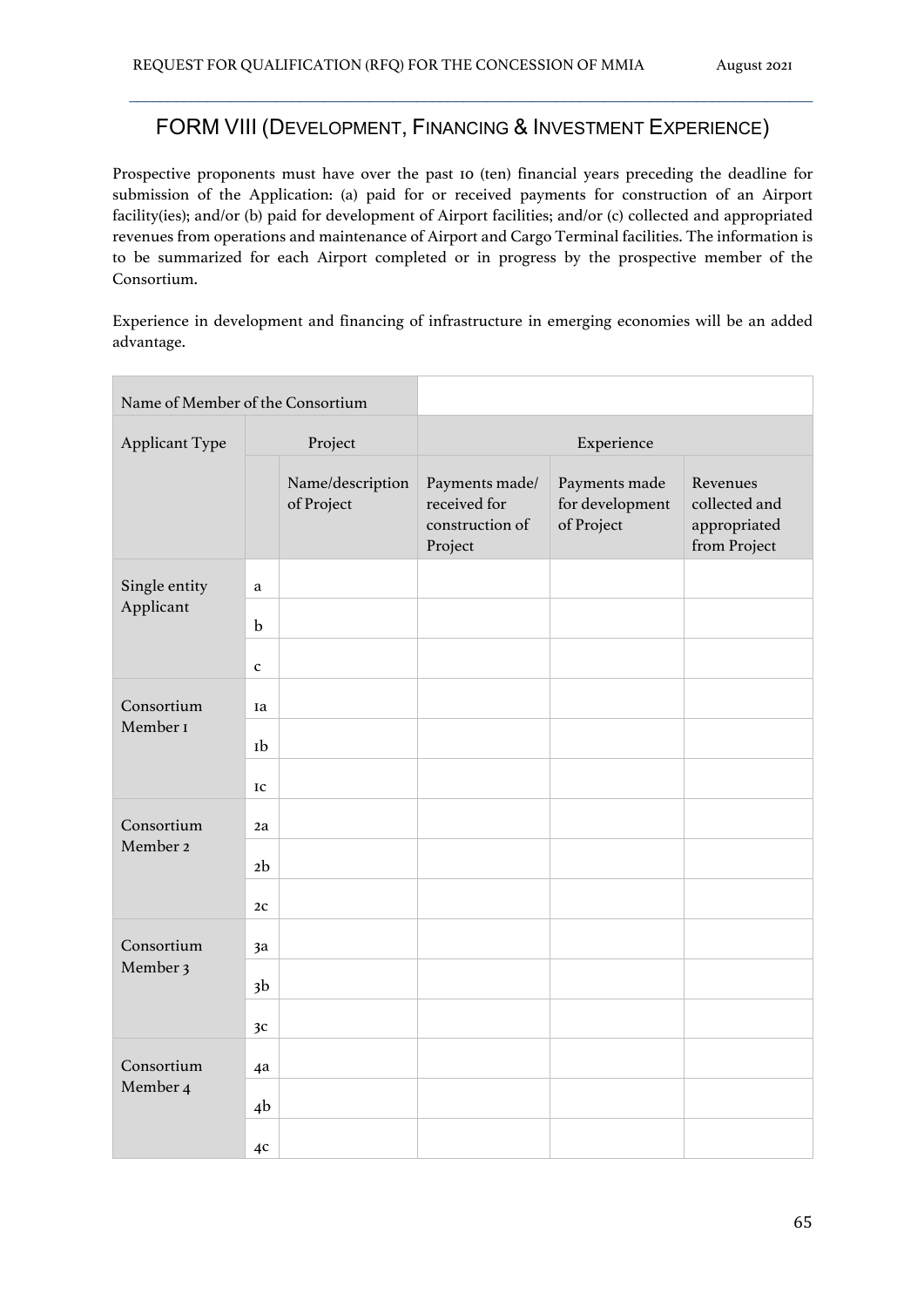### FORM IX – A (POWER OF ATTORNEY FOR SIGNING OF SUBMISSION)

 $\mathcal{L}_\mathcal{L} = \{ \mathcal{L}_\mathcal{L} = \{ \mathcal{L}_\mathcal{L} = \{ \mathcal{L}_\mathcal{L} = \{ \mathcal{L}_\mathcal{L} = \{ \mathcal{L}_\mathcal{L} = \{ \mathcal{L}_\mathcal{L} = \{ \mathcal{L}_\mathcal{L} = \{ \mathcal{L}_\mathcal{L} = \{ \mathcal{L}_\mathcal{L} = \{ \mathcal{L}_\mathcal{L} = \{ \mathcal{L}_\mathcal{L} = \{ \mathcal{L}_\mathcal{L} = \{ \mathcal{L}_\mathcal{L} = \{ \mathcal{L}_\mathcal{$ 

BY THIS POWER OF ATTORNEY given on the .......day of ........................20...., We.................................................... (name of the firm and address of the registered office) do hereby irrevocably constitute, nominate, appoint and authorize Mr/Ms/Messrs, of................................., who is presently employed with us/the Lead Member of our Consortium and holding the position of .................................. , as our true and lawful attorney (hereinafter referred to as the "Attorney") to do in our name and on our behalf, all such acts, deeds and things as are necessary or required in connection with or incidental to our Application for qualification for the Concession of Murtala Muhammed International Airport proposed by the Contracting Authority including but not limited to:

- i. signing and submission of all Applications, bids and other documents and writings;
- ii. participate in Pre-Application Meetings and other conferences and providing information/responses to the

Contracting Authority;

iii. representing us in all matters before the Contracting Authority, signing and submission of all documents

and providing information/responses to the Contracting Authority and execution of all contracts including

the Concession Agreement and undertakings consequent to acceptance of our application, and

iv. generally, deal with the Contracting Authority in all matters in connection with or relating to or arising out of our bid for the said Project and/or upon award thereof to us and/or till the entering into of the Concession

Agreement with the Contracting Authority.

WE agree to and do hereby ratify and confirm all acts, deeds, and things done or caused to be done by our said Attorney pursuant to and in exercise of the powers conferred by this Power of Attorney and all acts, deeds and things done by our said Attorney in exercise of the powers conferred hereof shall always be deemed to have been done by us.

#### IN WITNESS WHEREOF WE, ..............................., THE ABOVE-NAMED PRINCIPAL HAVE EXECUTED THIS POWER OF ATTORNEY ON THE DAY AND YEAR FIRST ABOVE WRITTEN. SIGNED, SEALED AND DELIVERED

................................ (Signature, name, designation, and address) Witnesses:

1.  $\mathcal{L}$ 

For

.................................

(Signature) (Name, Title, and Address of the Attorney)

Before Me

Notary Public

.............................................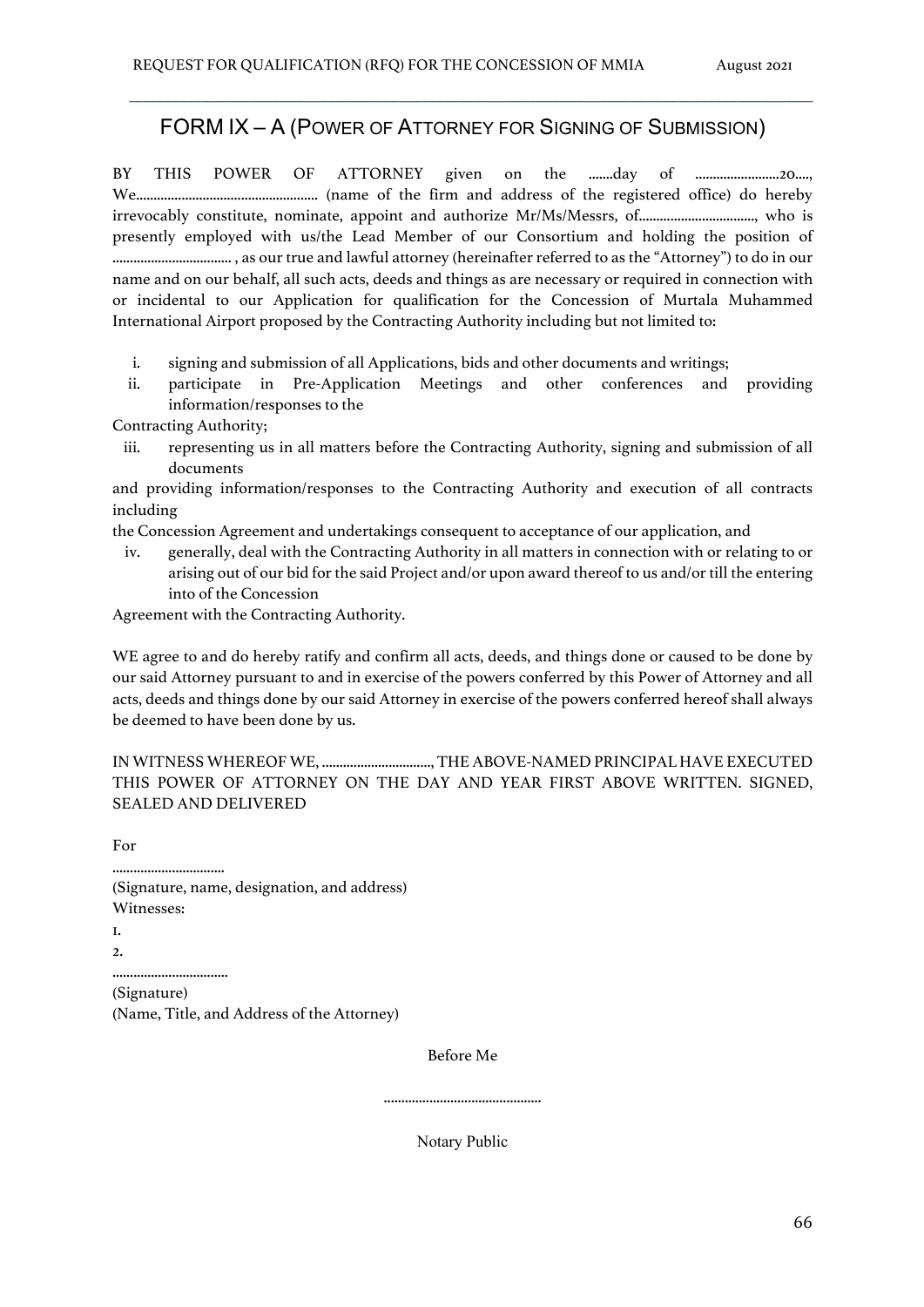## FORM X – B (POWER OF ATTORNEY FOR LEAD MEMBER OF CONSORTIUM)

 $\mathcal{L}_\mathcal{L} = \{ \mathcal{L}_\mathcal{L} = \{ \mathcal{L}_\mathcal{L} = \{ \mathcal{L}_\mathcal{L} = \{ \mathcal{L}_\mathcal{L} = \{ \mathcal{L}_\mathcal{L} = \{ \mathcal{L}_\mathcal{L} = \{ \mathcal{L}_\mathcal{L} = \{ \mathcal{L}_\mathcal{L} = \{ \mathcal{L}_\mathcal{L} = \{ \mathcal{L}_\mathcal{L} = \{ \mathcal{L}_\mathcal{L} = \{ \mathcal{L}_\mathcal{L} = \{ \mathcal{L}_\mathcal{L} = \{ \mathcal{L}_\mathcal{$ 

| which expression shall where the context so admits include their successors in title and assigns) to |  |  |  |  |  |
|------------------------------------------------------------------------------------------------------|--|--|--|--|--|
|                                                                                                      |  |  |  |  |  |
|                                                                                                      |  |  |  |  |  |

WHEREAS the Contracting Authority has invited Applications from interested parties for the Concession of Murtala Muhammed International Airport (the "Project").

WHEREAS ........................., ........................., and ......................... (collectively the "Consortium") being Members of the Consortium are interested in applying for the Project in accordance with the terms and conditions of this Request for Qualification document (RFQ), Request for Proposal (RFP) and other connected documents in respect of the Project.

WHEREAS it is necessary for the Members of the Consortium to designate one of them as the Lead Member with all necessary power and authority to do for and on behalf of the Consortium, all acts, deeds and things as may be necessary in connection with the Consortium's bid for the Project and its execution.

NOW THEREFORE:

We, the Principal do hereby irrevocably designate, nominate, constitute, appoint and authorize the Attorney, being one of the Members of the Consortium, as the Lead Member and lawful attorney of the Consortium to perform, execute or do all or any of the following acts or things in our name and on our behalf:

WE agree to and do hereby ratify and confirm all acts, deeds, and things done or caused to be done by our said Attorney pursuant to and in exercise of the powers conferred by this Power of Attorney and all acts, deeds and things done by our said Attorney in exercise of the powers conferred hereof shall always be deemed to have been done by us.IN WITNESS WHEREOF WE, .............................. THE ABOVE-NAMED PRINCIPAL HAVE EXECUTED THIS POWER OF ATTORNEY ON THE DAY AND YEAR FIRST ABOVE WRITTEN. SIGNED, SEALED AND DELIVERED

For

................................ (Signature, name, designation, and address) Witnesses: 1.

2.

.................................

(Signature) (Name, Title, and Address of the Attorney)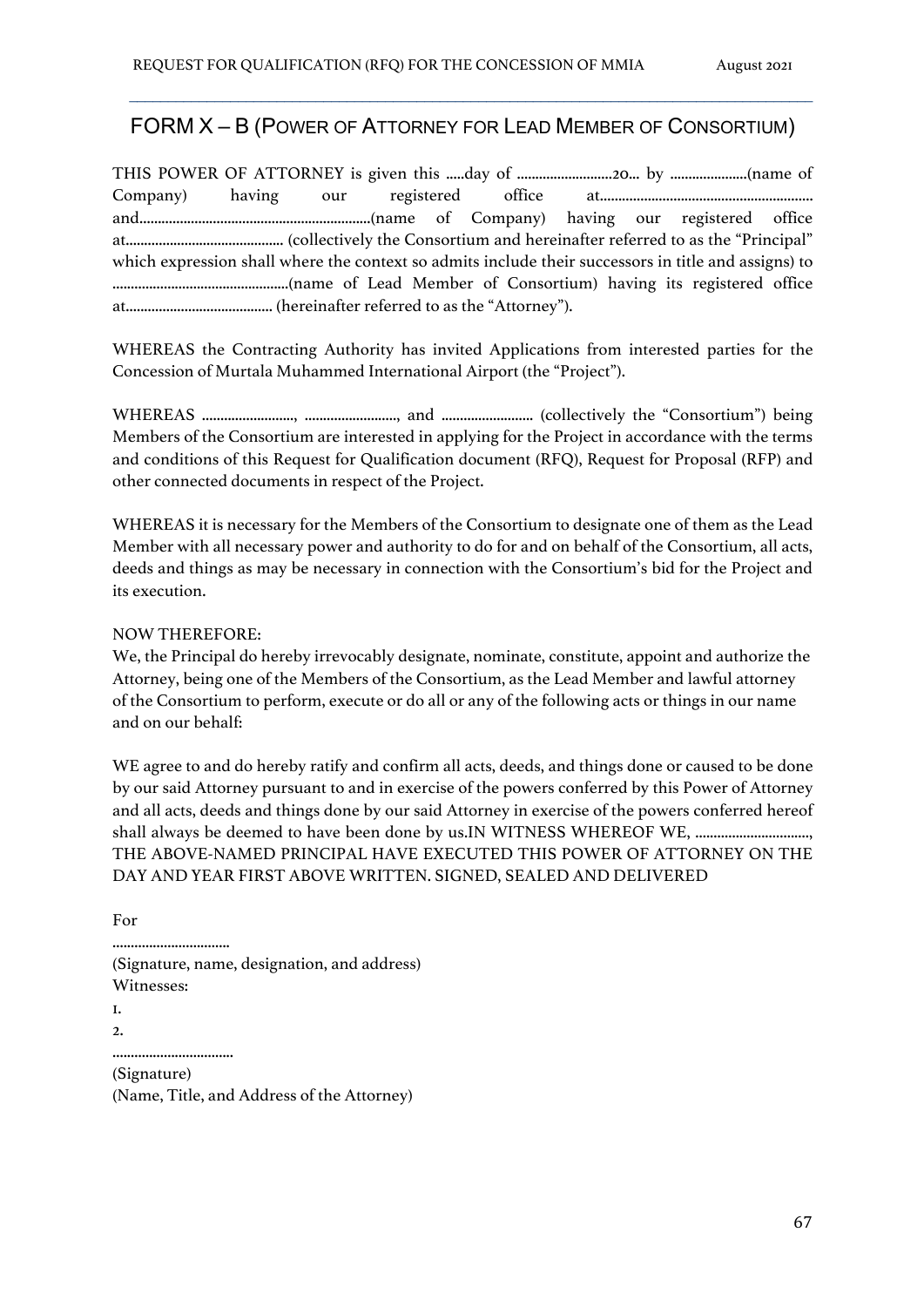(Executants) (To be executed by all the Members of the Consortium)

Before Me

 $\mathcal{L}_\mathcal{L} = \{ \mathcal{L}_\mathcal{L} = \{ \mathcal{L}_\mathcal{L} = \{ \mathcal{L}_\mathcal{L} = \{ \mathcal{L}_\mathcal{L} = \{ \mathcal{L}_\mathcal{L} = \{ \mathcal{L}_\mathcal{L} = \{ \mathcal{L}_\mathcal{L} = \{ \mathcal{L}_\mathcal{L} = \{ \mathcal{L}_\mathcal{L} = \{ \mathcal{L}_\mathcal{L} = \{ \mathcal{L}_\mathcal{L} = \{ \mathcal{L}_\mathcal{L} = \{ \mathcal{L}_\mathcal{L} = \{ \mathcal{L}_\mathcal{$ 

Notary Public

.............................................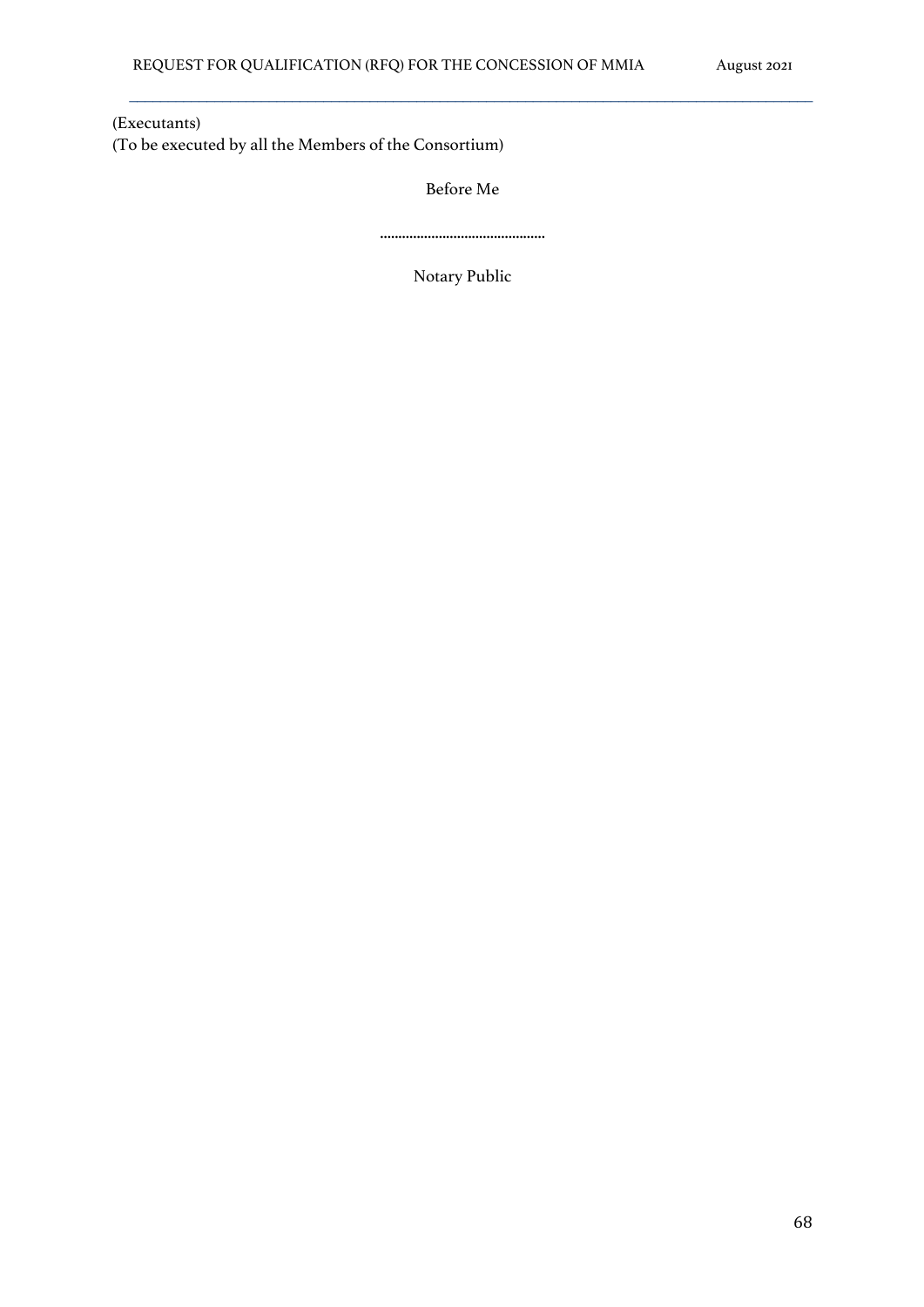### FORM XI (JOINT BIDDING AGREEMENT)

 $\mathcal{L}_\mathcal{L} = \{ \mathcal{L}_\mathcal{L} = \{ \mathcal{L}_\mathcal{L} = \{ \mathcal{L}_\mathcal{L} = \{ \mathcal{L}_\mathcal{L} = \{ \mathcal{L}_\mathcal{L} = \{ \mathcal{L}_\mathcal{L} = \{ \mathcal{L}_\mathcal{L} = \{ \mathcal{L}_\mathcal{L} = \{ \mathcal{L}_\mathcal{L} = \{ \mathcal{L}_\mathcal{L} = \{ \mathcal{L}_\mathcal{L} = \{ \mathcal{L}_\mathcal{L} = \{ \mathcal{L}_\mathcal{L} = \{ \mathcal{L}_\mathcal{$ 

The members of a consortium are collectively referred to as the **"Parties"** and each is individually referred to as a **"Party**" **WHEREAS:**

A. The Contracting Authority has invited submissions (the **Application s**") by its Request for Qualification No. ............ dated ............ (the "**RFQ**") for Qualification and short-listing of Applicants for the 'Concession of Airports in Nigeria' (the "**Project**") through public-private partnership.

B. The Parties are interested in jointly applying for the Project as members of a Consortium and in accordance with the terms and conditions of this RFQ document and other documents in respect of the Project, and

C. It is a necessary condition under the RFQ document that the members of the Consortium shall enter into a Joint Bidding Agreement on being selected for the next stage (RFP) for the Concession of Murtala Muhammed International Airport and furnish a copy thereof with the RFP.

#### **NOW IT IS HEREBY AGREED as follows:** 1. **Definitions and Interpretations**

In this Agreement, the capitalised terms shall, unless the context otherwise requires, have the meaning ascribed thereto under the RFQ.

#### **2. Consortium**

2.1 The Parties do hereby irrevocably constitute a consortium (the "**Consortium**") for the purposes of jointly participating in the Selection/Bidding Process for the Project.

2.2 The Parties hereby undertake to participate in the Selection/Bidding Process only through this Consortium and not individually and/or through any other consortium constituted for this Project, either directly or indirectly or through any of their Associates.

#### **3. Covenants**

The Parties hereby undertake that in the event the Consortium is declared the selected Bidder and awarded the Project, it shall incorporate a Special Purpose Vehicle (the "SPV") under the Companies and Allied Matters Act, 2020 for entering into a Concession Agreement with the Contracting Authority and for performing all its obligations as the Concessionaire in terms of the Concession Agreement for the Project.

#### **4. Role of the Parties**

The Parties hereby undertake to perform the roles and responsibilities as described below:

- a) Party of the First Part shall be the Lead member of the Consortium and shall have the power of attorney from all Parties for conducting all business for and on behalf of the Consortium during the Selection/Bidding Process and until the Appointed Date under the Concession Agreement when all the obligations of the SPV shall become effective;
- b) Party of the Second Part shall be the Technical Member of the Consortium;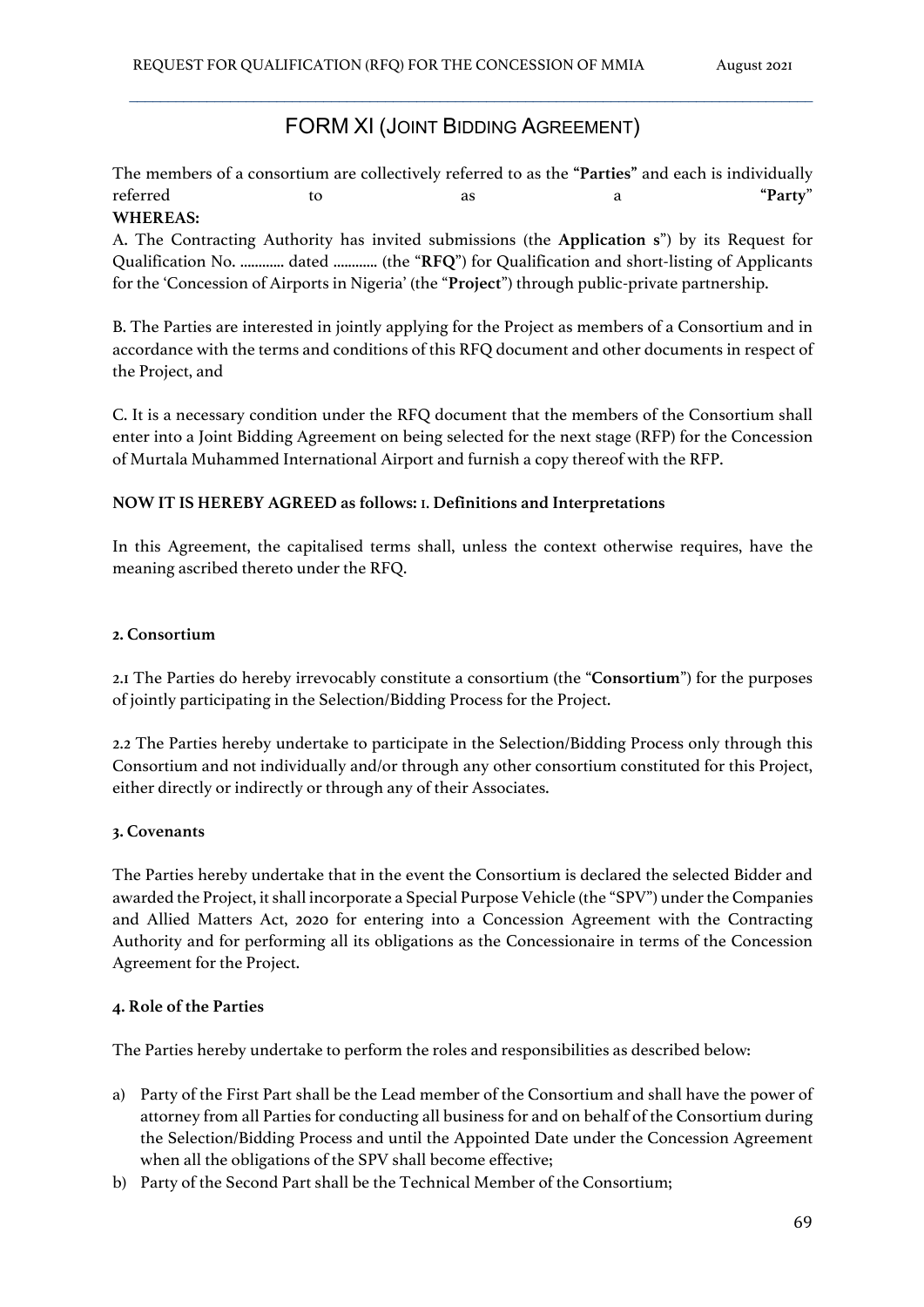c) Party of the Third Part shall be the Financial Member of the Consortium; d. Party of the Fourth Part shall be a Local Content Member of the Consortium; and

 $\mathcal{L}_\mathcal{L} = \{ \mathcal{L}_\mathcal{L} = \{ \mathcal{L}_\mathcal{L} = \{ \mathcal{L}_\mathcal{L} = \{ \mathcal{L}_\mathcal{L} = \{ \mathcal{L}_\mathcal{L} = \{ \mathcal{L}_\mathcal{L} = \{ \mathcal{L}_\mathcal{L} = \{ \mathcal{L}_\mathcal{L} = \{ \mathcal{L}_\mathcal{L} = \{ \mathcal{L}_\mathcal{L} = \{ \mathcal{L}_\mathcal{L} = \{ \mathcal{L}_\mathcal{L} = \{ \mathcal{L}_\mathcal{L} = \{ \mathcal{L}_\mathcal{$ 

## **5. Joint and Several Liability**

The Parties do hereby undertake to be jointly and severally responsible for all obligations and liabilities relating to the Project and in accordance with the terms of the RFQ, RFP (if selected from RFQ stage) and the Concession Agreement, till such time as the Financial Close for the Project is achieved under and in accordance with the Concession Agreement.

## **6. Representation of the Parties**

Each Party represents to the other Parties as of the date of this Agreement that:

- a) Such Party is duly organised, validly existing, and in good standing under the laws of its incorporation and has all requisite power and authority to enter into this Agreement;
- b) The execution, delivery, and performance by such Party of this Agreement have been authorised by all necessary and appropriate corporate or governmental action and a copy of the extract of the charter documents and board resolution/power of attorney in favour of the person executing this Agreement for the delegation of power and authority to execute this Agreement on behalf of the Consortium Member is annexed to this Agreement, and will not, to the best of its knowledge:
	- I. require any consent or approval not already obtained;
	- II. violate any applicable law presently in effect and having applicability to it;
	- III. violate the memorandum and articles of association (or its equivalent), by-laws, or other applicable organisational documents thereof;
	- IV. violate any clearance, permit, concession, grant, license or other governmental authorisation, approval, judgment, order or decree or any mortgage agreement, indenture or any other instrument to which such Party is a party or by which such Party or any of its properties or assets are bound or that is otherwise applicable to such Party; or
	- V. create or impose any liens, mortgages, pledges, claims, security interests, charges or Encumbrances or obligations to create a lien, charge, pledge, security interest, encumbrances or mortgage in or on the property of such Party, except for encumbrances that would not, individually or in the aggregate, have a material adverse effect on the financial condition or prospects or business of such Party so as to prevent such Party from fulfilling its obligations under this Agreement;
- c) This Agreement is the legal and binding obligation of such Party, enforceable in accordance with its terms against it; and
- d) There is no litigation pending or, to the best of such Party's knowledge, threatened to which it or any of its Affiliates is a party that presently affects or which would have a material adverse effect on the financial condition or prospects or business of such Party in the fulfillment of its obligations under this Agreement.

## **7. Termination**

This Agreement shall be effective from the date hereof and shall continue in full force and effect until the Financial Close of the Project is achieved under and in accordance with the Concession Agreement, in case the Project is awarded to the Consortium. However, in case the Consortium is